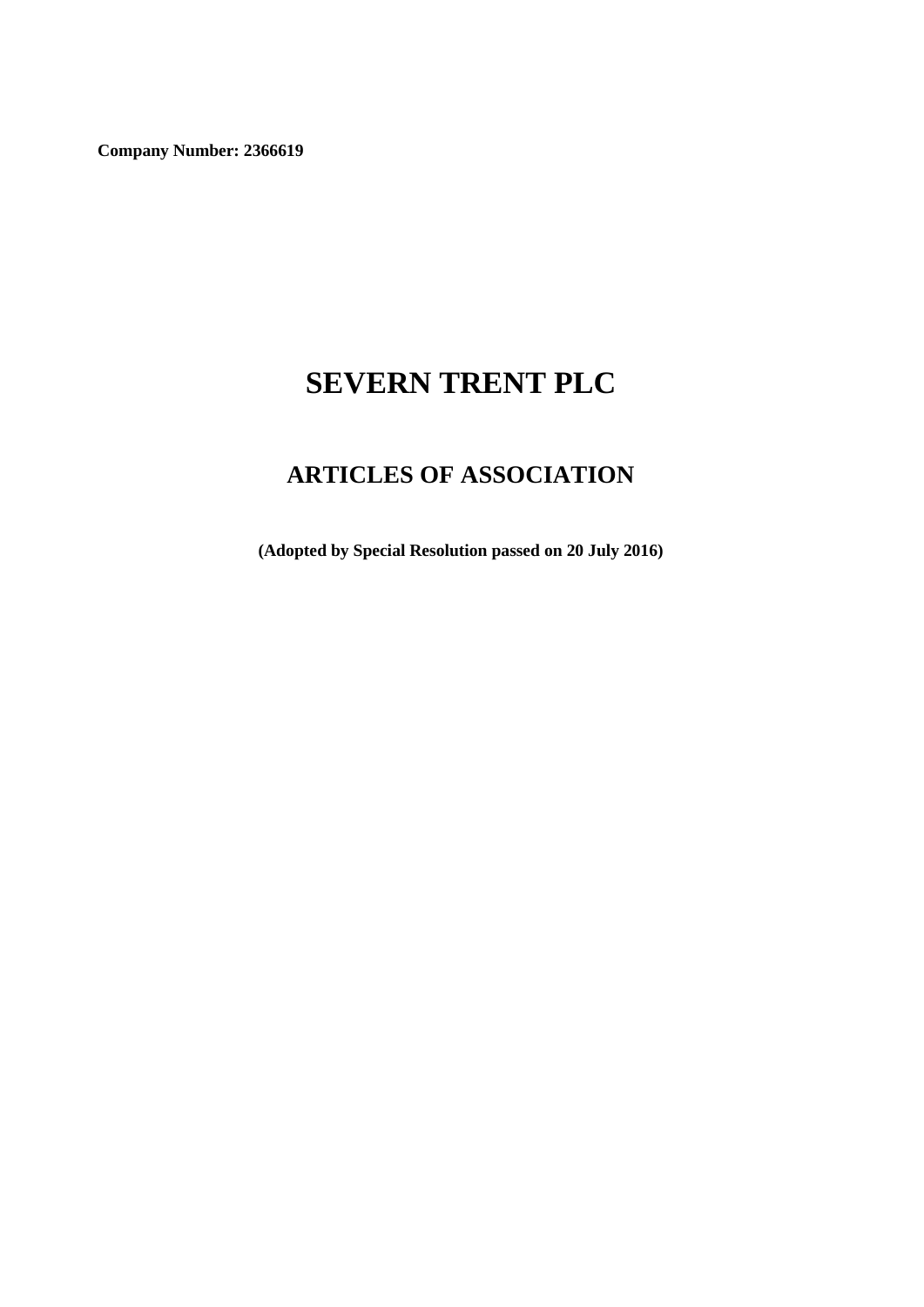# **INDEX**

| <b>Headings</b><br>Page |  |
|-------------------------|--|
|                         |  |
|                         |  |
|                         |  |
|                         |  |
|                         |  |
|                         |  |
|                         |  |
|                         |  |
|                         |  |
|                         |  |
|                         |  |
|                         |  |
|                         |  |
|                         |  |
|                         |  |
|                         |  |
|                         |  |
|                         |  |
|                         |  |
|                         |  |
|                         |  |
|                         |  |
|                         |  |
|                         |  |
|                         |  |
|                         |  |
|                         |  |
|                         |  |
|                         |  |
|                         |  |
|                         |  |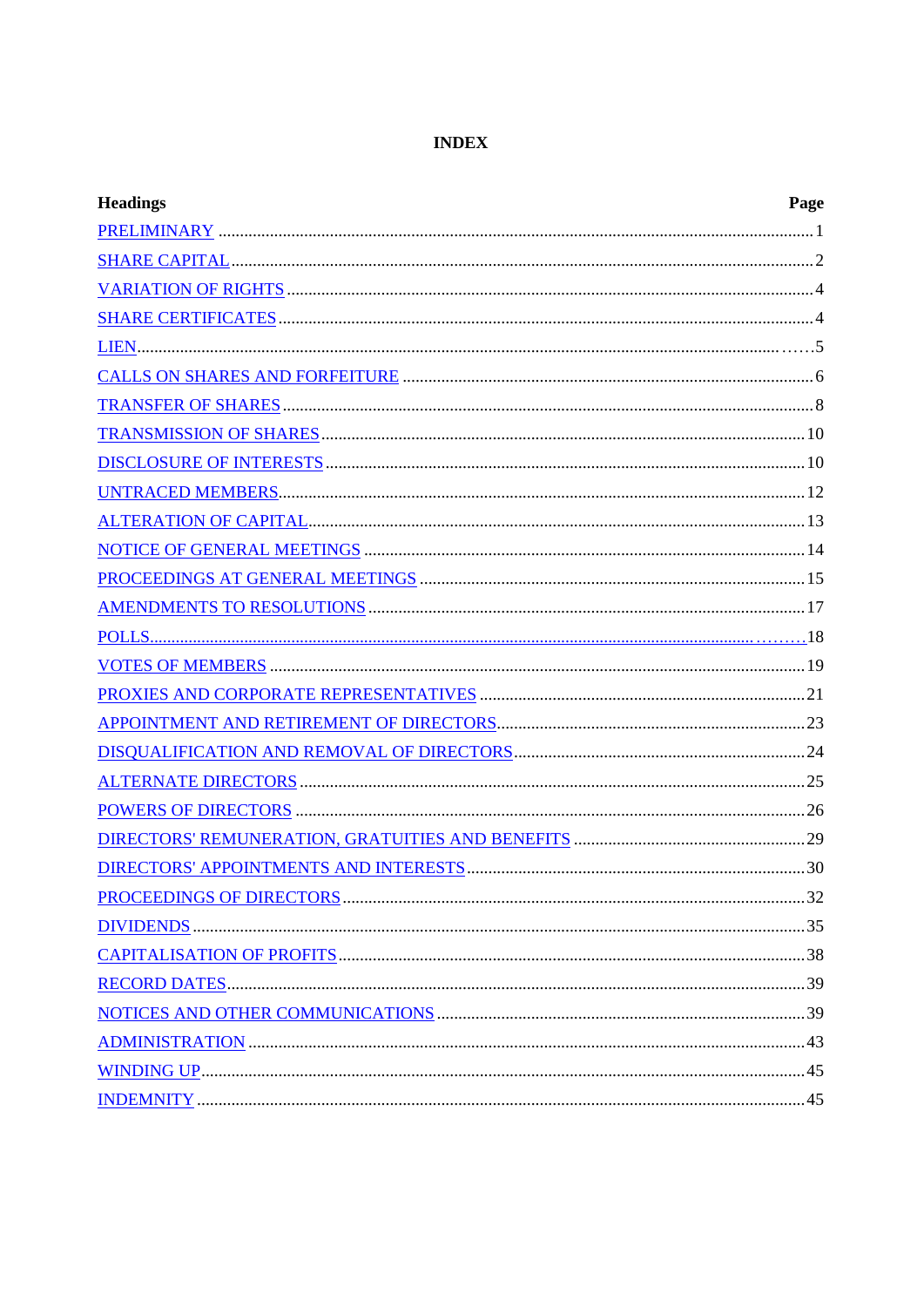#### **ARTICLES OF ASSOCIATION**

#### **of**

#### **SEVERN TRENT PLC**

(Adopted by Special Resolution passed on 20 July 2010)

#### **PRELIMINARY**

#### **Definitions**

**1.** (1) In these articles the following words bear the following meanings:

**"Acts"** means the Companies Acts (as defined in section 2 of the Companies Act 2006), in so far as they apply to the Company;

**"articles"** means the articles of association of the Company;

**"clear days"** means in relation to the period of a notice, that period excluding the day when the notice is given or deemed to be given and the day for which it is given or on which it is to take effect;

**"Company"** means Severn Trent Plc;

**"electronic address"** means any number or address used for the purposes of sending or receiving notices, documents or information by electronic means;

**"electronic form"** has the same meaning as in the Acts;

**"electronic means"** has the same meaning as in the Acts;

**"executed"** means any mode of execution;

**"holder"** means in relation to shares, the member whose name is entered in the register of members as the holder of the shares;

**"Office"** means the registered office of the Company;

**"seal"** means the common seal (if any) of the Company and an official seal (if any) kept by the Company by virtue of section 50 of the Companies Act 2006, or either of them as the case may require;

**"secretary"** means the secretary of the Company or any other person appointed to perform the duties of the secretary of the Company, including a joint secretary;

**"Stock Exchange"** means London Stock Exchange plc; and

**"Uncertificated Securities Regulations"** means the Uncertificated Securities Regulations 2001.

(2) In these articles, references to a share being in uncertificated form are references to that share being an uncertificated unit of a security and references to a share being in certificated form are references to that share being a certificated unit of a security, provided that any reference to a share in uncertificated form applies only to a share of a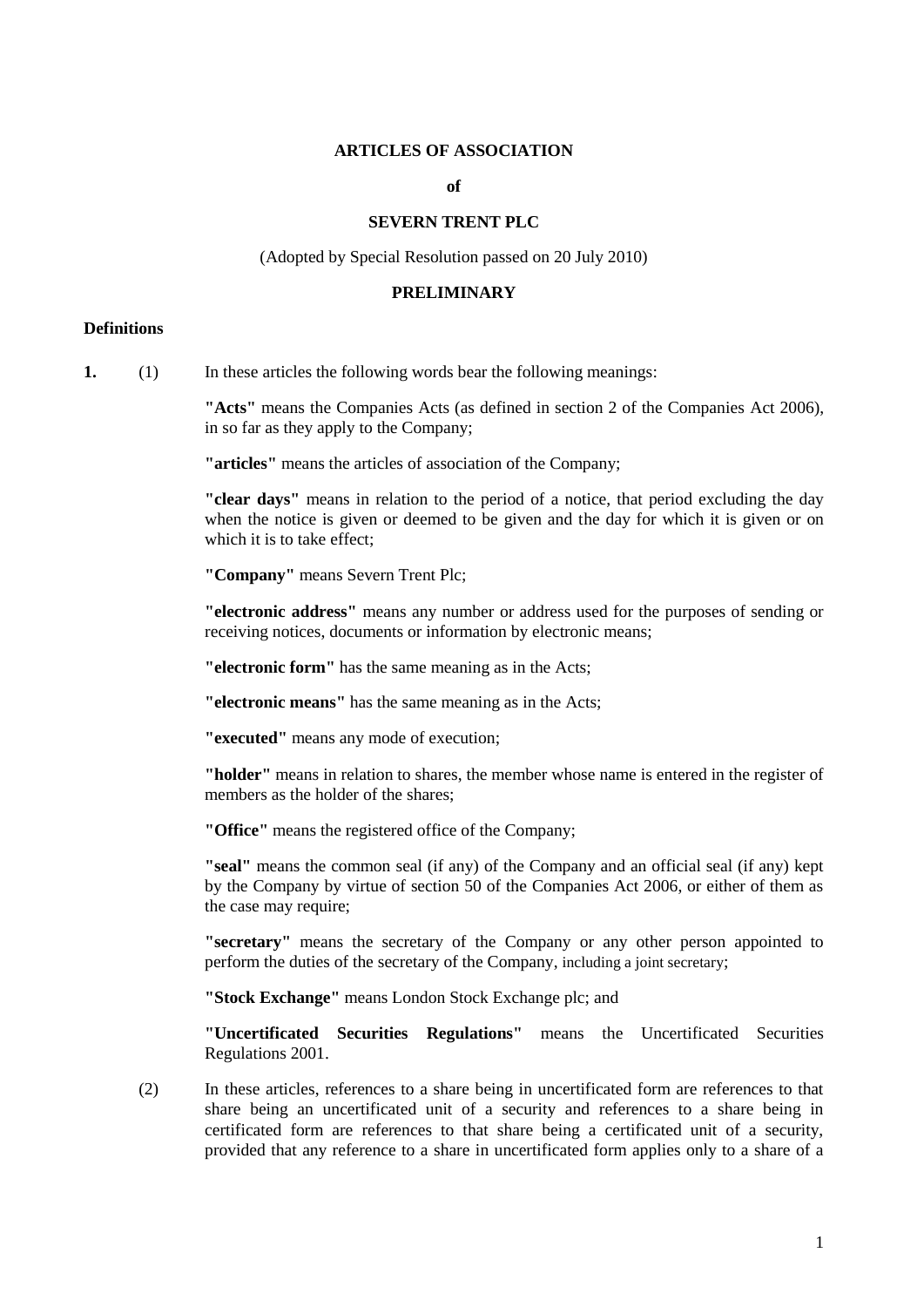class which is, for the time being, a participating security, and only for so long as it remains a participating security.

- (3) Save as aforesaid and unless the context otherwise requires, words or expressions contained in these articles have the same meaning as in the Companies Act 2006 or the Uncertificated Securities Regulations (as the case may be).
- (4) Except where otherwise expressly stated, a reference in these articles to any primary or delegated legislation or legislative provision includes a reference to any modification or re-enactment of it for the time being in force.
- (5) In these articles, unless the context otherwise requires:
	- (a) words in the singular include the plural, and vice versa;
	- (b) words importing any gender include all genders; and
	- (c) a reference to a person includes a reference to a body corporate and to an unincorporated body of persons.
- (6) In these articles:
	- (a) references to writing include references to typewriting, printing, lithography, photography and any other modes of representing or reproducing words in a legible and non-transitory form, whether sent or supplied in electronic form or made available on a website or otherwise;
	- (b) the words and phrases "other", "otherwise", "including" and "in particular" shall not limit the generality of any preceding words or be construed as being limited to the same class as the preceding words where a wider construction is possible; and
	- (c) references to a power are to a power of any kind, whether administrative, discretionary or otherwise.
- (7) The headings are inserted for convenience only and do not affect the construction of these articles.

#### **Exclusion of other regulations**

**2.** No regulations or model articles contained in any statute or subordinate legislation including without prejudice to such generality, the regulations contained in Table A to the Companies Act 1948, Table A to the Companies Act 1985 and the Companies (Model Articles) Regulations 2008, shall apply as the articles.

#### **SHARE CAPITAL**

#### **Liability of members**

**3.** The liability of the members is limited to the amount, if any, unpaid on the shares held by them.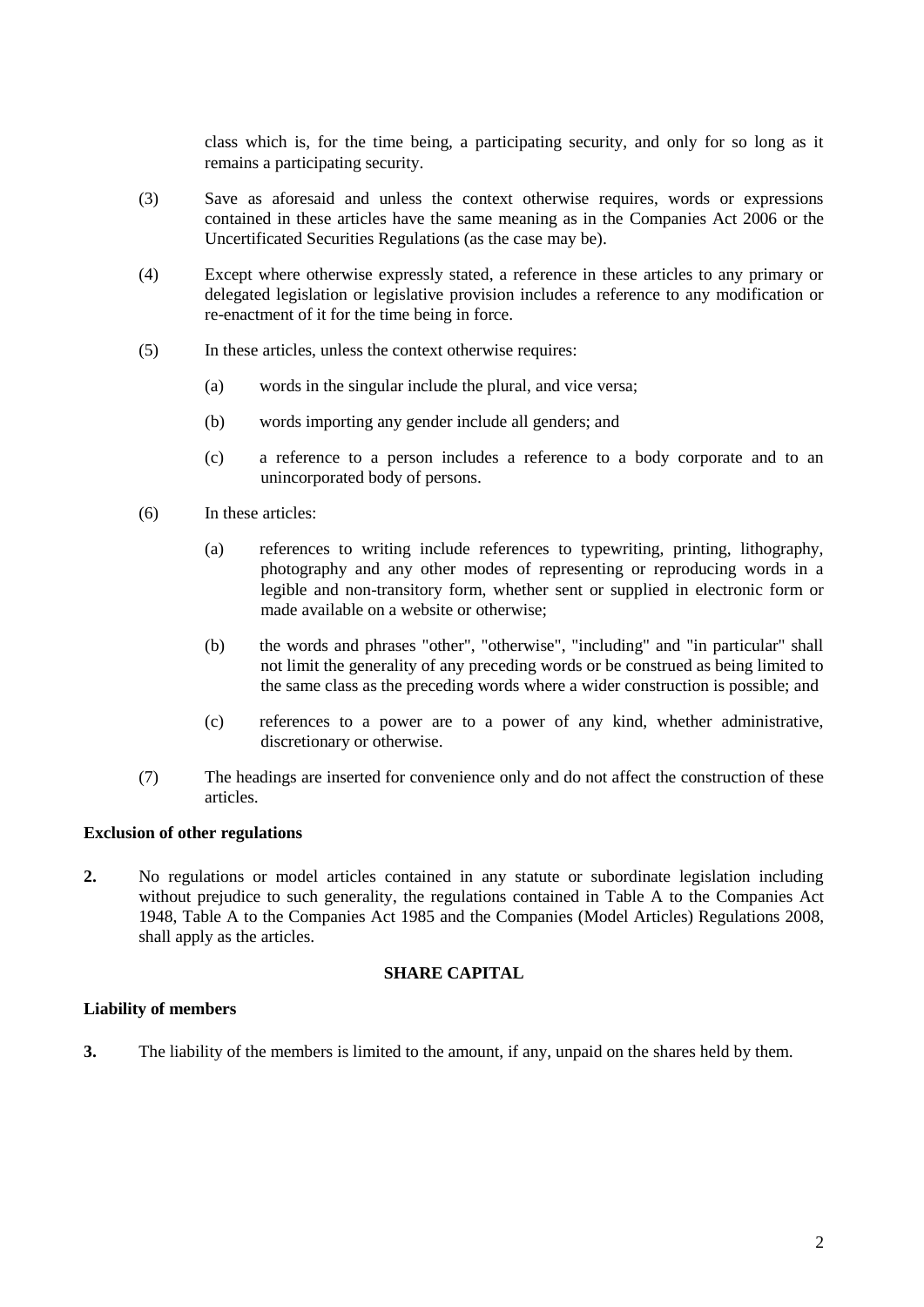#### **Further issues and rights attaching to shares on issue**

- **4.** (1) Without prejudice to any rights attached to any existing shares, any share may be issued with such rights or restrictions as the Company may by ordinary resolution determine or, if the Company has not so determined, as the directors may determine.
	- (2) In the event that rights and restrictions attaching to shares are determined by ordinary resolution pursuant to this article, those rights and restrictions shall apply, in particular in place of any rights or restrictions that would otherwise apply by virtue of the Companies Act 2006 in the absence of any provisions in the articles of a company, as if those rights and restrictions were set out in the articles.

# **Redeemable shares**

- **5.** (1) Any share may be issued which is or is to be liable to be redeemed at the option of the Company or the holder, and the directors may determine the terms, conditions and manner of redemption of any such share.
	- (2) In the event that rights and restrictions attaching to shares are determined by the directors pursuant to this article, those rights and restrictions shall apply, in particular in place of any rights or restrictions that would otherwise apply by virtue of the Companies Act 2006 in the absence of any provisions in the articles of a company, as if those rights and restrictions were set out in the articles.

# **Payment of commissions**

**6.** The Company may exercise the powers of paying commissions conferred by the Acts. Any such commission may be satisfied by the payment of cash or by the allotment of fully or partly paid shares, or partly in one way and partly in the other and may be in respect of a conditional or an absolute subscription.

# **Trusts not recognised**

**7.** Except as required by law, no person shall be recognised by the Company as holding any share upon any trust. Except as otherwise provided by these articles or by law, the Company shall not be bound by or recognise (even if having notice of it) any equitable, contingent, future, partial or other claim or any interest in any share other than the holder's absolute ownership of it and all the rights attaching to it.

# **Uncertificated shares**

- <span id="page-4-0"></span>**8.** Without prejudice to any powers which the Company or the directors may have to issue, allot, dispose of, convert, or otherwise deal with or make arrangements in relation to shares and other securities in any form:
	- (a) the holding of shares in uncertificated form and the transfer of title to such shares by means of a relevant system shall be permitted; and
	- (b) the Company may issue shares in uncertificated form and may convert shares from certificated form to uncertificated form and vice versa.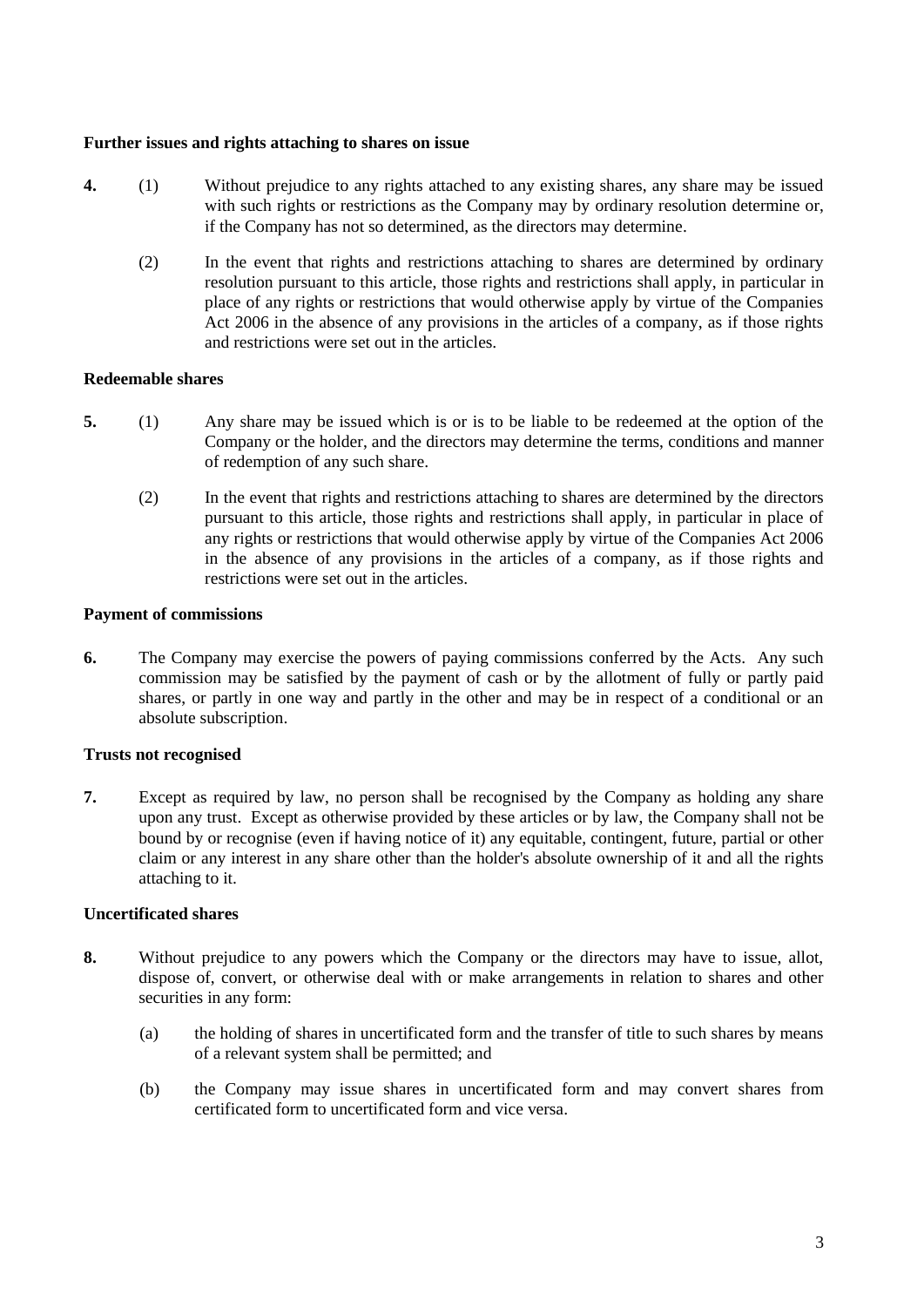If and to the extent that any provision of these articles is inconsistent with such holding or transfer as is referred to in paragraph [\(a\)](#page-4-0) of this article or with any provision of the Uncertificated Securities Regulations, it shall not apply to any share in uncertificated form.

#### **Separate holdings of shares in certificated and uncertificated form**

**9.** Notwithstanding anything else contained in these articles, where any class of shares is, for the time being, a participating security, unless the directors otherwise determine, shares of any such class held by the same holder or joint holder in certificated form and uncertificated form shall be treated as separate holdings.

# **VARIATION OF RIGHTS**

#### **Variation of rights**

- **10.** If at any time the capital of the Company is divided into different classes of shares, the rights attached to any class may be varied, either while the Company is a going concern or during or in contemplation of a winding up:
	- (a) in such manner (if any) as may be provided by those rights; or
	- (b) in the absence of any such provision, with the consent in writing of the holders of threequarters in nominal value of the issued shares of that class (excluding any shares of that class held as treasury shares), or with the sanction of a special resolution passed at a separate meeting of the holders of the shares of that class,

but not otherwise. To every such separate meeting the provisions of these articles relating to general meetings shall apply, except that the necessary quorum shall be (i) at any such meeting other than an adjourned meeting, two persons together holding or representing by proxy at least one-third in nominal value of the issued shares of the class in question (excluding any shares of that class held as treasury shares); and (ii) at an adjourned meeting, one person holding shares of the class in question (other than treasury shares) or his proxy.

#### **Rights deemed not varied**

**11.** Unless otherwise expressly provided by the rights attached to any class of shares, those rights shall be deemed not to be varied by the purchase by the Company of any of its own shares or the holding of such shares as treasury shares.

# **SHARE CERTIFICATES**

#### **Rights to share certificates**

**12.** (1) On becoming the holder of any share other than a share in uncertificated form, every person (other than a financial institution in respect of whom the Company is not required by law to complete and have ready a certificate) shall be entitled, without payment, to have issued to him within two months after allotment or lodgement of a transfer (unless the terms of issue of the shares provide otherwise) one certificate for all the shares of each class registered in his name or, upon payment for every certificate after the first of such reasonable sum as the directors may determine, several certificates each for one or more of his shares.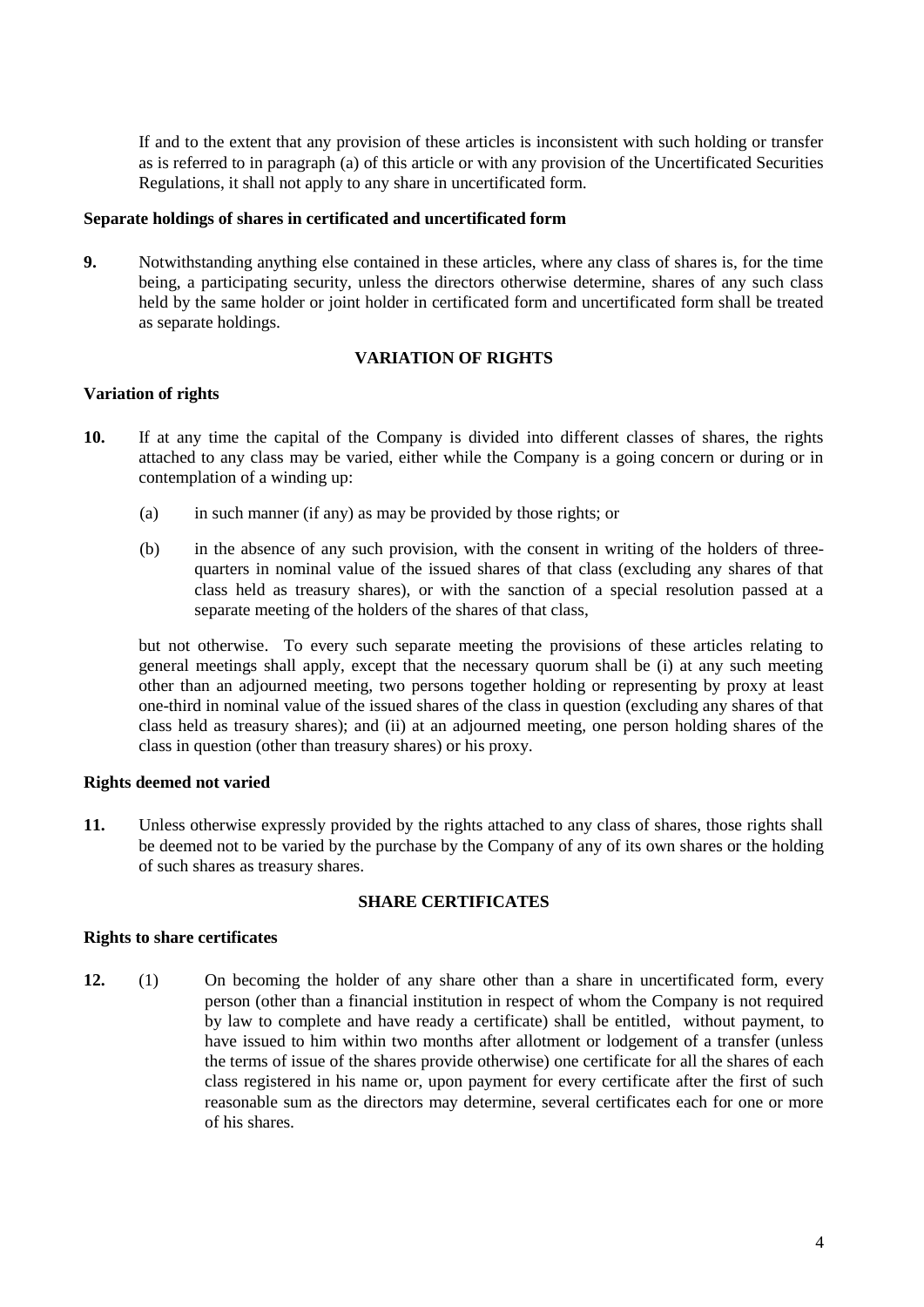- (2) Every certificate shall be issued under the seal or under such other form of authentication as the directors may determine (which may include manual or facsimile signatures by one or more directors), and shall specify the number, class and distinguishing numbers (if any) of the shares to which it relates and the amount or respective amounts paid up on them.
- (3) Where a member (other than a financial institution) has transferred part only of the shares comprised in a certificate, the member is entitled, without payment, to have issued to him a certificate in respect of the balance of shares held by him or, upon payment for every certificate after the first of such reasonable sum as the directors may determine, several certificates each for one or more of his shares.
- (4) When a member's (other than a financial institution's) holding of shares of a particular class increases, the Company may issue that member with a single, consolidated certificate in respect of all the shares of a particular class which that member holds or a separate certificate in respect of only those shares by which that member's holding has increased.
- (5) A member (other than a financial institution) may request the Company, in writing, to replace the member's separate certificates with a consolidated certificate or the member's consolidated certificate with two or more separate certificates representing such proportion of the shares as the member may specify, provided that any certificate(s) which it is (or they are) to replace has first been returned to the Company for cancellation. When the Company complies with such a request it may charge such reasonable sum as the directors may determine for doing so.
- (6) The Company shall not be bound to issue more than one certificate for shares held jointly by several persons and delivery of a certificate to the senior shall be a sufficient delivery to all of them, and seniority shall be determined in the manner described in article [64.](#page-21-0)
- (7) If a certificate issued in respect of a member's shares is damaged or defaced or said to be lost, stolen or destroyed, then that member is entitled to be issued with a replacement certificate in respect of the same shares. A member exercising the right to be issued with such a replacement certificate:
	- (a) must return the certificate which is to be replaced to the Company if it is damaged or defaced; and
	- (b) must comply with such conditions as to evidence, indemnity and the payment of a reasonable fee as the directors may determine.

# **LIEN**

#### **Company's lien on shares not fully paid**

**13.** The Company has a lien over every share which is partly paid for all amounts (whether presently payable or not) payable at a fixed time or called in respect of that share. The directors may declare any share to be wholly or in part exempt from the provisions of this article. The Company's lien over a share takes priority over any third party's interest in that share, and extends to any dividend or other money payable by the Company in respect of that share (and, if the lien is enforced and the share is sold by the Company, the proceeds of sale of that share).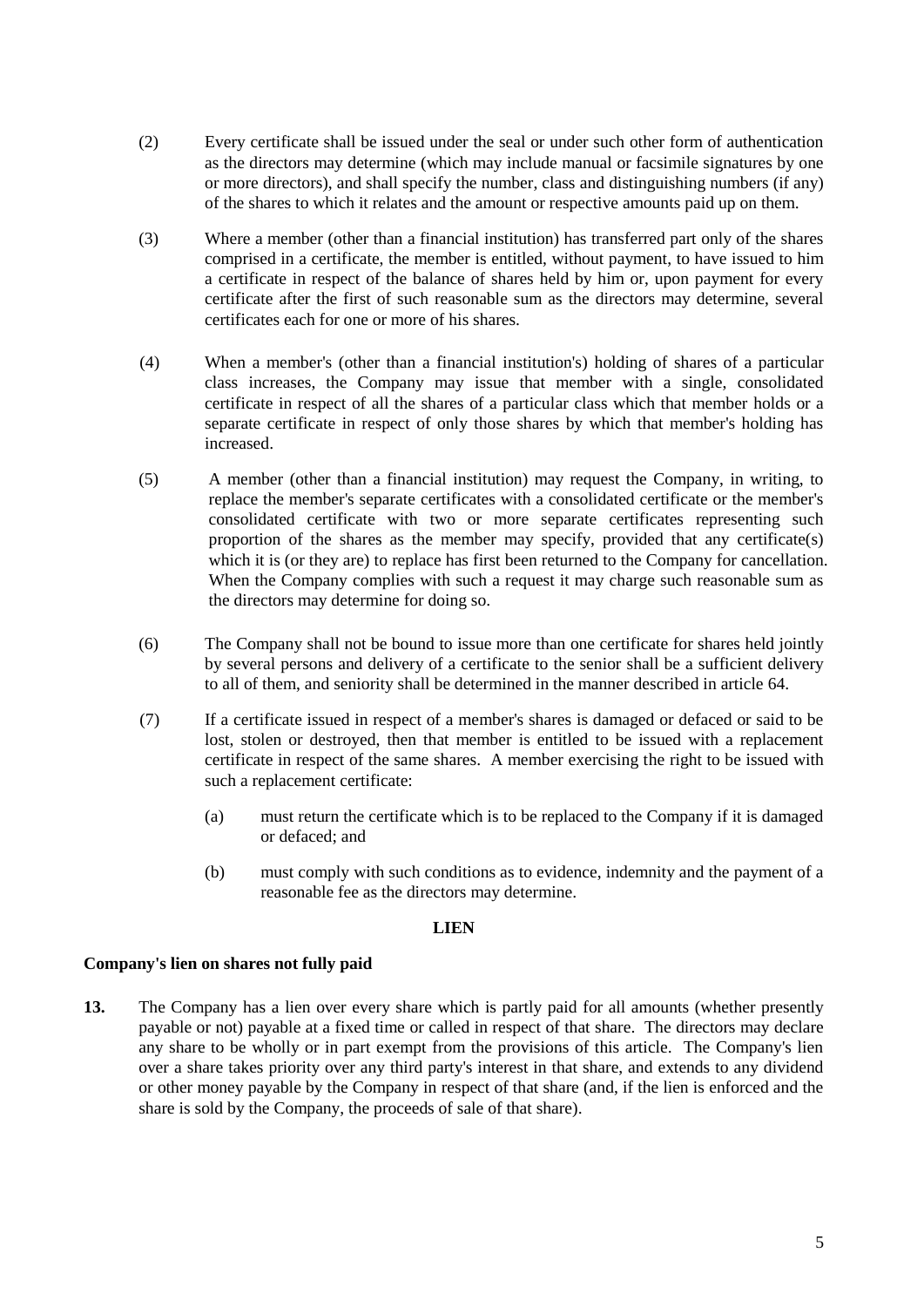# **Enforcing lien by sale**

**14.** The Company may sell, in such manner as the directors determine, any share on which the Company has a lien if an amount in respect of which the lien exists is presently payable and is not paid within 14 clear days after notice has been given to the holder of the share, or the person entitled to it in consequence of the death or bankruptcy of the holder or otherwise, demanding payment and stating that if the notice is not complied with the shares may be sold.

## **Giving effect to a sale**

- **15.** To give effect to the sale:
	- (a) in the case of a share in certificated form, the directors may authorise any person to execute an instrument of transfer of the share to the purchaser or a person nominated by the purchaser; and
	- (b) in the case of a share in uncertificated form, the directors may:
		- (i) to enable the Company to deal with the share in accordance with the provisions of this article, require the Operator of a relevant system to convert the share into certificated form; and
		- (ii) after such conversion, authorise any person to execute an instrument of transfer and/or take such other steps (including the giving of directions to or on behalf of the holder, who shall be bound by them) as they think fit to effect the transfer.

The title of the transferee to the share shall not be affected by any irregularity in or invalidity of the proceedings in reference to the sale.

#### **Application of proceeds of sale**

**16.** The net proceeds of the sale, after payment of the costs, shall be applied in payment of so much of the amount for which the lien exists as is presently payable. Any residue shall (upon surrender to the Company for cancellation of the certificate for the share sold, in the case of a share in certificated form, and subject to a like lien for any amount not presently payable as existed upon the share before the sale) be paid to the person entitled to the share at the date of the sale.

# **CALLS ON SHARES AND FORFEITURE**

# **Calls**

- **17.** Subject to the terms of allotment, the directors may make calls upon the members in respect of any amounts unpaid on their shares (whether in respect of nominal value or premium) and each member shall (subject to receiving at least 14 clear days' notice specifying when and where payment is to be made) pay to the Company as required by the notice the amount called on his shares. A call may be required to be paid by instalments. A call may, before receipt by the Company of an amount due under it, be revoked in whole or in part and payment of a call may be postponed in whole or part. A person upon whom a call is made shall remain liable for calls made upon him notwithstanding the subsequent transfer of the shares in respect of which the call was made.
- **18.** A call shall be deemed to have been made at the time when the resolution of the directors authorising the call was passed.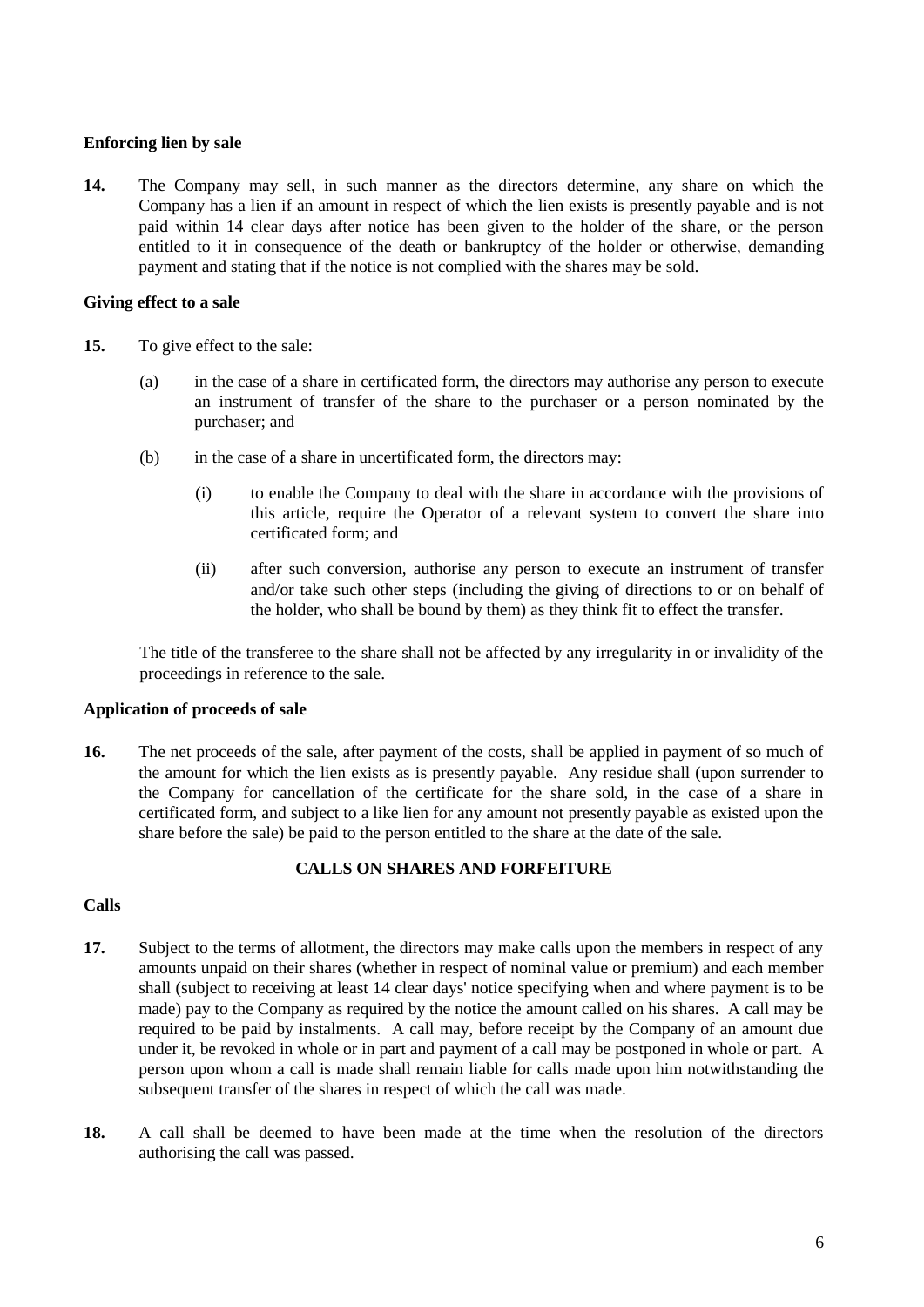## **Joint and several liability in respect of calls**

**19.** The joint holders of a share shall be jointly and severally liable to pay all calls in respect of it.

## **Interest**

**20.** If a call or an instalment of a call remains unpaid after it has become due and payable the person from whom it is due shall pay interest on the amount unpaid, from the day it became due and payable until it is paid at the rate fixed by the terms of allotment of the shares in question or fixed in the notice of the call or, if no rate is fixed, at the appropriate rate (as defined in the Acts). The directors may, however, waive payment of the interest wholly or in part.

#### **Sums treated as calls**

**21.** An amount payable in respect of a share on allotment or at any fixed date, whether in respect of nominal value or premium or as an instalment of a call, shall be deemed to be a call and if it is not paid these articles shall apply as if that sum had become due and payable by virtue of a call.

# **Power to differentiate**

**22.** Subject to the terms of allotment, the directors may differentiate between the holders in the amounts and times of payment of calls on their shares.

# **Payment of calls in advance**

**23.** The directors may receive from any member willing to advance it all or any part of the amount unpaid on the shares held by him (beyond the sums actually called up) as a payment in advance of calls, and such payment shall, to the extent of it, extinguish the liability on the shares in respect of which it is advanced. The Company may pay interest on the amount so received, or so much of it as exceeds the sums called up on the shares in respect of which it has been received, at such rate (if any) as the member and the directors agree.

# **Notice if call not paid and forfeiture**

**24.** If a call or an instalment of a call remains unpaid after it has become due and payable the directors may give to the person from whom it is due not less than 14 clear days' notice requiring payment of the amount unpaid together with any interest which may have accrued. The notice shall name the place where payment is to be made and shall state that if the notice is not complied with the shares in respect of which the call was made will be liable to be forfeited. If the notice is not complied with, any shares in respect of which it was given may, before the payment required by the notice has been made, be forfeited by a resolution of the directors and the forfeiture shall include all dividends and other amounts payable in respect of the forfeited shares and not paid before the forfeiture.

#### **Sale of forfeited shares**

**25.** A forfeited share may be sold, re-allotted or otherwise disposed of on such terms and in such manner as the directors determine either to the person who was before the forfeiture the holder or to any other person and, at any time before the disposition, the forfeiture may be cancelled on such terms as the directors determine. Where for the purposes of its disposal a forfeited share is to be transferred to any person: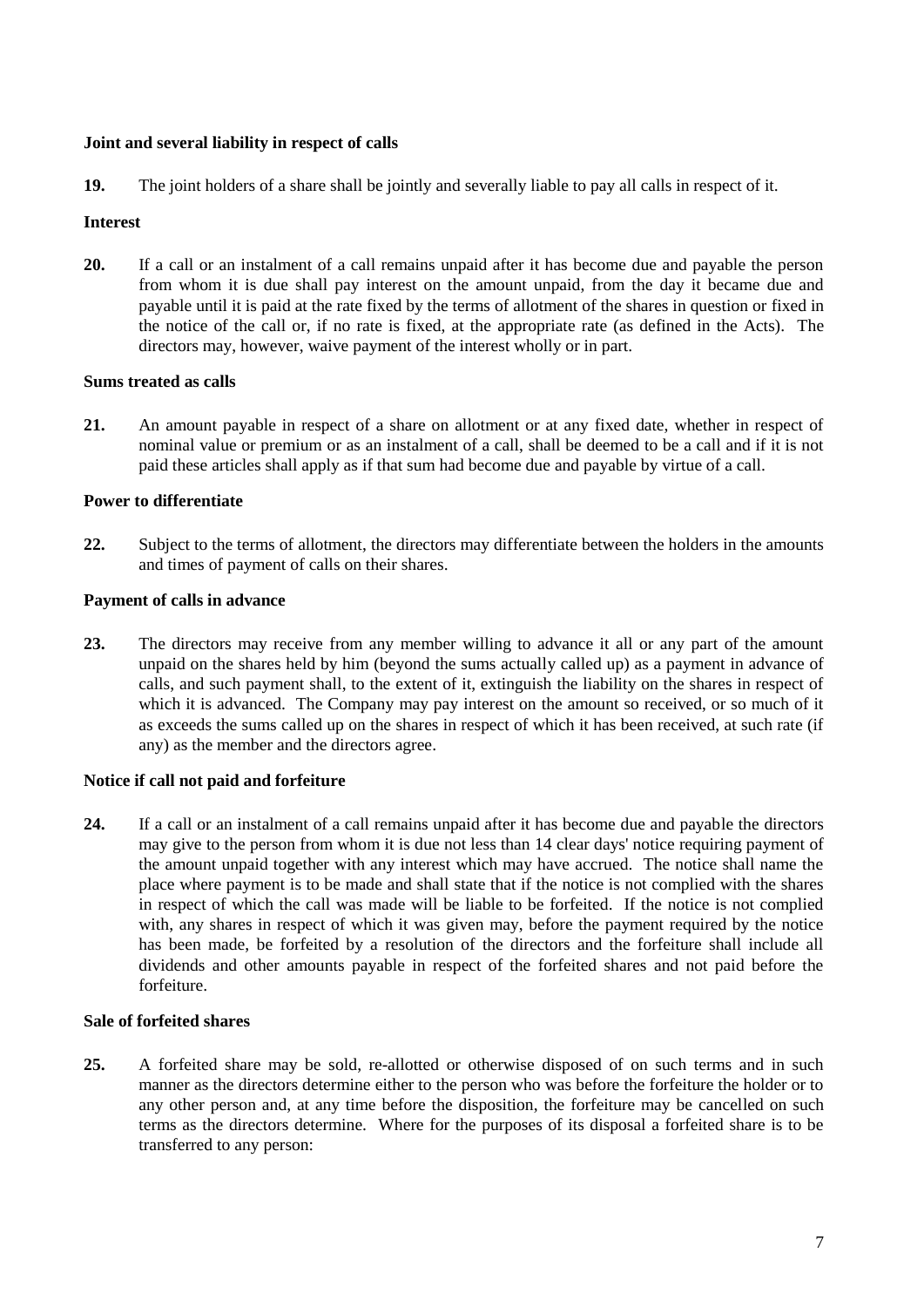- (a) in the case of a share in certificated form, the directors may authorise any person to execute an instrument of transfer; and
- (b) in the case of a share in uncertificated form, the directors may:
	- (i) to enable the Company to deal with the share in accordance with the provisions of this article, require the Operator of a relevant system to convert the share into certificated form; and
	- (ii) after such conversion, authorise any person to execute an instrument of transfer and/or take such other steps (including the giving of directions to or on behalf of the holder, who shall be bound by them) as they think fit to effect the transfer.

#### **Cessation of membership and continuing liability**

**26.** A person whose shares have been forfeited shall cease to be a member in respect of the shares forfeited and shall surrender to the Company for cancellation any certificate for the shares forfeited. However, such person shall remain liable to the Company for all amounts which at the date of forfeiture were presently payable by him to the Company in respect of those shares with interest at the rate at which interest was payable on those amounts before the forfeiture or, if no interest was so payable, at the appropriate rate (as defined in the Acts) from the date of forfeiture until payment. The directors may waive payment wholly or in part or enforce payment without any allowance for the value of the shares at the time of forfeiture or for any consideration received on their disposal.

#### **Statutory declaration as to forfeiture**

**27.** A statutory declaration by a director or the secretary that a share has been forfeited on a specified date shall be conclusive evidence of the facts stated in it as against all persons claiming to be entitled to the share and the declaration shall (subject to the execution of an instrument of transfer if necessary, in the case of a share in certificated form) constitute good title to the share and the person to whom the share is disposed of shall not be bound to see to the application of the consideration, if any, nor shall his title to the share be affected by any irregularity in or invalidity of the proceedings relating to the forfeiture or disposal of the share.

#### **TRANSFER OF SHARES**

# **Transfer of shares in certificated form**

**28.** The instrument of transfer of a share in certificated form may be in any usual form or in any other form which the directors approve and shall be executed by or on behalf of the transferor and, where the share is not fully paid, by or on behalf of the transferee.

## **Transfer of shares in uncertificated form**

**29.** Where any class of shares is, for the time being, a participating security, title to shares of that class which are recorded on an Operator register of members as being held in uncertificated form may be transferred by means of the relevant system concerned. The transfer may not be in favour of more than four transferees.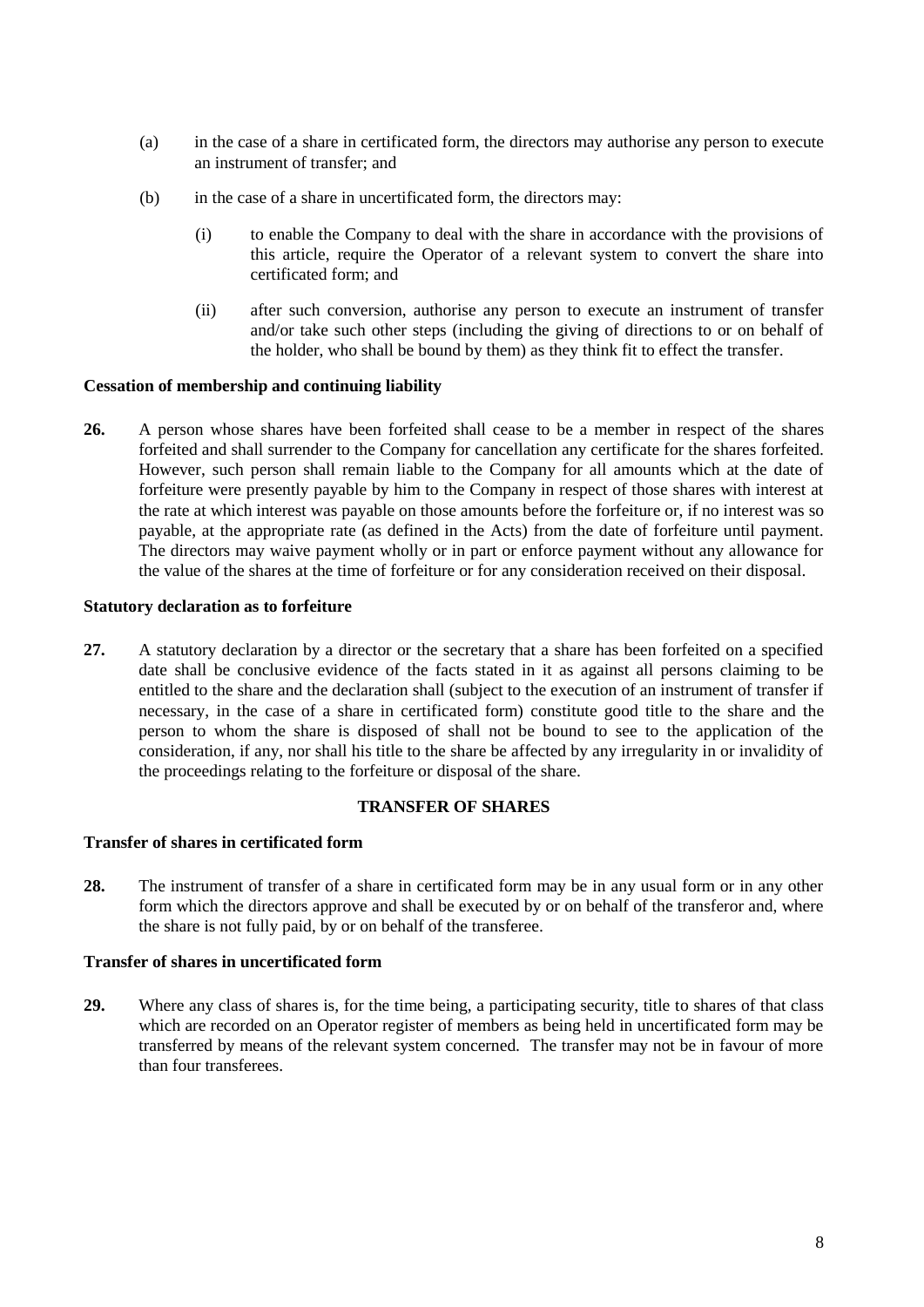# **Refusal to register transfers**

- **30.** (1) The directors may, in their absolute discretion, refuse to register the transfer of a share in certificated form which is not fully paid provided that if the share is listed on the Official List of the UK Listing Authority such refusal does not prevent dealings in the shares from taking place on an open and proper basis. They may also refuse to register a transfer of a share in certificated form (whether fully paid or not) unless the instrument of transfer:
	- (a) is lodged, duly stamped, at the Office or at such other place as the directors may appoint and (except in the case of a transfer by a financial institution where a certificate has not been issued in respect of the share) is accompanied by the certificate for the share to which it relates and such other evidence as the directors may reasonably require to show the right of the transferor to make the transfer;
	- (b) is in respect of only one class of share; and
	- (c) is in favour of not more than four transferees.
	- (2) The directors may refuse to register a transfer of a share in uncertificated form to a person who is to hold it thereafter in certificated form in any case where the Company is entitled to refuse (or is excepted from the requirement) under the Uncertificated Securities Regulations to register the transfer.

#### **Notice of and reasons for refusal**

**31.** If the directors refuse to register a transfer of a share, they shall as soon as practicable and in any event within two months after the date on which the transfer was lodged with the Company (in the case of a transfer of a share in certificated form) or the date on which the Operator-instruction was received by the Company (in the case of a transfer of a share in uncertificated form to a person who is to hold it thereafter in certificated form) send to the transferee notice of the refusal together with reasons for the refusal. The directors shall send such further information about the reasons for the refusal to the transferee as the transferee may reasonably request.

#### **No fee for registration**

**32.** No fee shall be charged for the registration of any instrument of transfer or other document or instruction relating to or affecting the title to any share.

#### **Retention or return of instrument of transfer**

**33.** The Company shall be entitled to retain any instrument of transfer which is registered, but any instrument of transfer which the directors refuse to register shall (except in the case of fraud) be returned to the person lodging it when notice of the refusal is given.

#### **Recognition of renunciation**

**34.** Nothing in these articles shall preclude the directors from recognising a renunciation of the allotment of any share by the allottee in favour of some other person.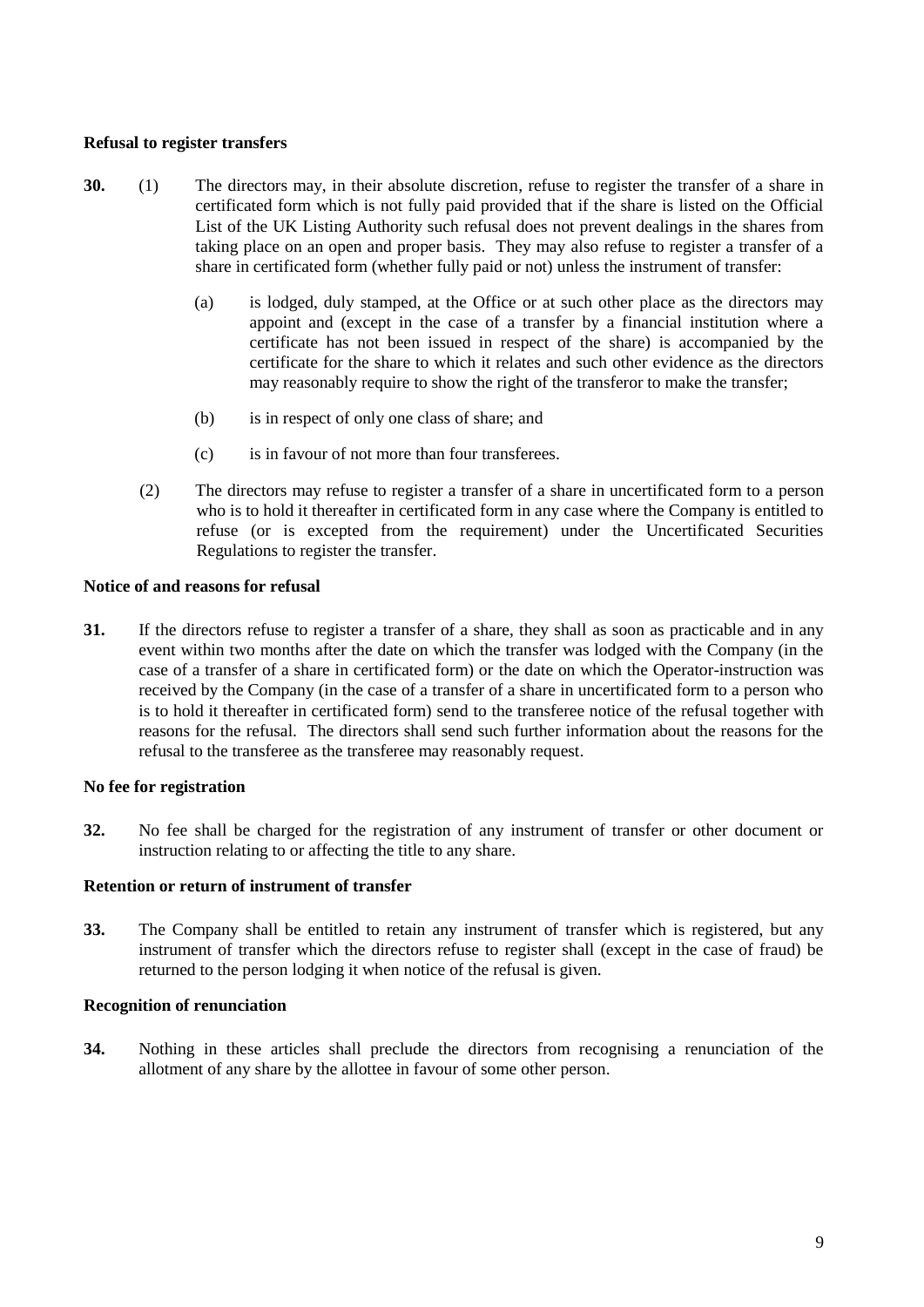## **TRANSMISSION OF SHARES**

# **Transmission on death**

**35.** If a member dies the survivor or survivors where he was a joint holder, or his personal representatives where he was a sole holder or the only survivor of joint holders, shall be the only persons recognised by the Company as having any title to his interest. However, nothing in this article shall release the estate of a deceased member from any liability in respect of any share which had been solely or jointly held by him.

## **Election of person entitled by transmission**

**36.** A person becoming entitled to a share in consequence of the death or bankruptcy of a member may, upon such evidence being produced as the directors may properly require, elect either to become the holder of the share or to have some person nominated by him registered as the transferee. If he elects to become the holder he shall give notice to the Company to that effect. If he elects to have another person registered he shall transfer title to the share to that person. All the provisions of these articles relating to the transfer of shares shall apply to the notice or instrument of transfer (if any) as if it were an instrument of transfer signed by the member and the death or bankruptcy of the member had not occurred.

# **Rights of person entitled by transmission**

**37.** A person becoming entitled to a share by reason of the death or bankruptcy of a member shall have the rights to which he would be entitled if he were the holder of the share, except that he shall not, before being registered as the holder of the share, be entitled in respect of it to attend or vote at any general meeting or at any separate meeting of the holders of any class of shares.

## **DISCLOSURE OF INTERESTS**

#### **Disclosure of interests**

- **38.** (1) If a member, or any other person appearing to be interested in shares held by that member, has been given a notice under section 793 of the Companies Act 2006 and has failed in relation to any shares (the "default shares") to give the Company the information thereby required within 14 days from the date of giving the notice, the following sanctions shall apply, unless the directors otherwise determine:
	- (a) the member shall not be entitled in respect of the default shares to be present or to vote (either in person or by representative or proxy) at any general meeting or at any separate meeting of the holders of any class of shares or on any poll; and
	- (b) where the default shares represent at least 0.25 per cent of their class (calculated exclusive of treasury shares):
		- (i) any dividend payable in respect of the shares shall be withheld by the Company, which shall not have any obligation to pay interest on it, and the member shall not be entitled to elect, pursuant to these articles, to receive shares instead of that dividend;
		- (ii) no transfer, other than an excepted transfer, of any shares held by the member in certificated form shall be registered unless: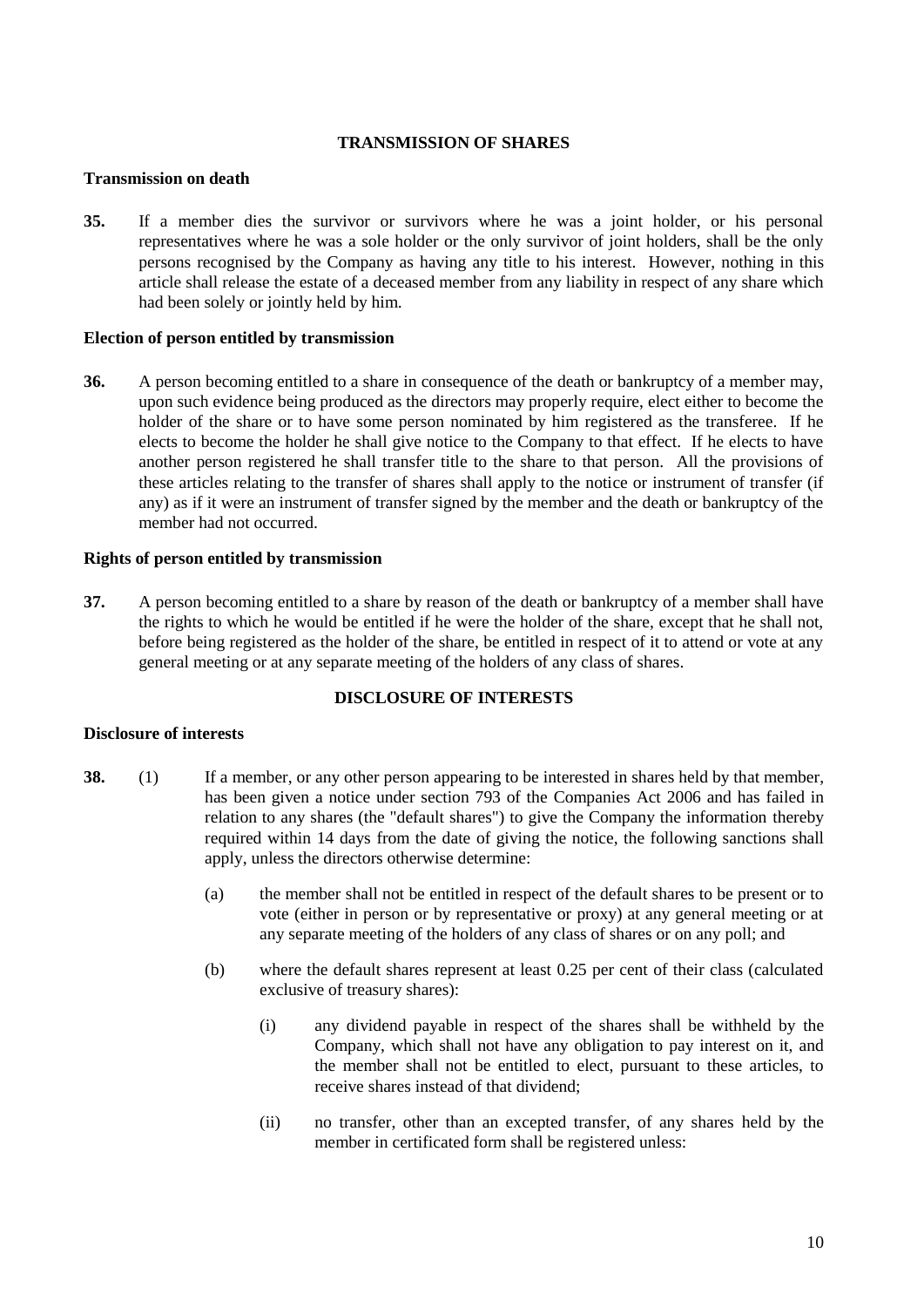- (A) the member is not himself in default as regards supplying the information required; and
- (B) the member proves to the satisfaction of the directors that no person in default as regards supplying such information is interested in any of the shares the subject of the transfer; and
- (iii) for the purposes of sub-paragraph  $(1)(b)(ii)$  of this article, in the case of shares held by the member in uncertificated form, the directors may, to enable the Company to deal with the shares in accordance with the provisions of this article, require the Operator of a relevant system to convert the shares into certificated form.
- (2) Where the sanctions under paragraph (1) of this article apply in relation to any shares, they shall cease to have effect at the end of the period of seven days (or such shorter period as the directors may determine) following the earlier of:
	- (a) receipt by the Company of the information required by the notice mentioned in that paragraph; and
	- (b) receipt by the Company of notice that the shares have been transferred by means of an excepted transfer,

and the directors may suspend or cancel any of the sanctions at any time in relation to any shares.

- (3) Any new shares in the Company issued in right of default shares shall be subject to the same sanctions as apply to the default shares, and the directors may make any right to an allotment of the new shares subject to sanctions corresponding to those which will apply to those shares on issue, provided that:
	- (a) any sanctions applying to, or to a right to, new shares by virtue of this paragraph shall cease to have effect when the sanctions applying to the related default shares cease to have effect (and shall be suspended or cancelled if and to the extent that the sanctions applying to the related default shares are suspended or cancelled); and
	- (b) paragraph (1) of this article shall apply to the exclusion of this paragraph (3) if the Company gives a separate notice under section 793 of the Companies Act 2006 in relation to the new shares.
- (4) Where, on the basis of information obtained from a member in respect of any share held by him, the Company gives a notice under section 793 of the Companies Act 2006 to any other person, it shall at the same time send a copy of the notice to the member. The accidental omission to do so, or the non-receipt by the member of the copy, shall, however, not invalidate or otherwise affect the application of paragraph (1) of this article.
- (5) For the purposes of this article:
	- (a) a person, other than the member holding a share, shall be treated as appearing to be interested in that share if the member has informed the Company that the person is, or may be, so interested, or if the Company (after taking account of any information obtained from the member or, pursuant to a notice under section 793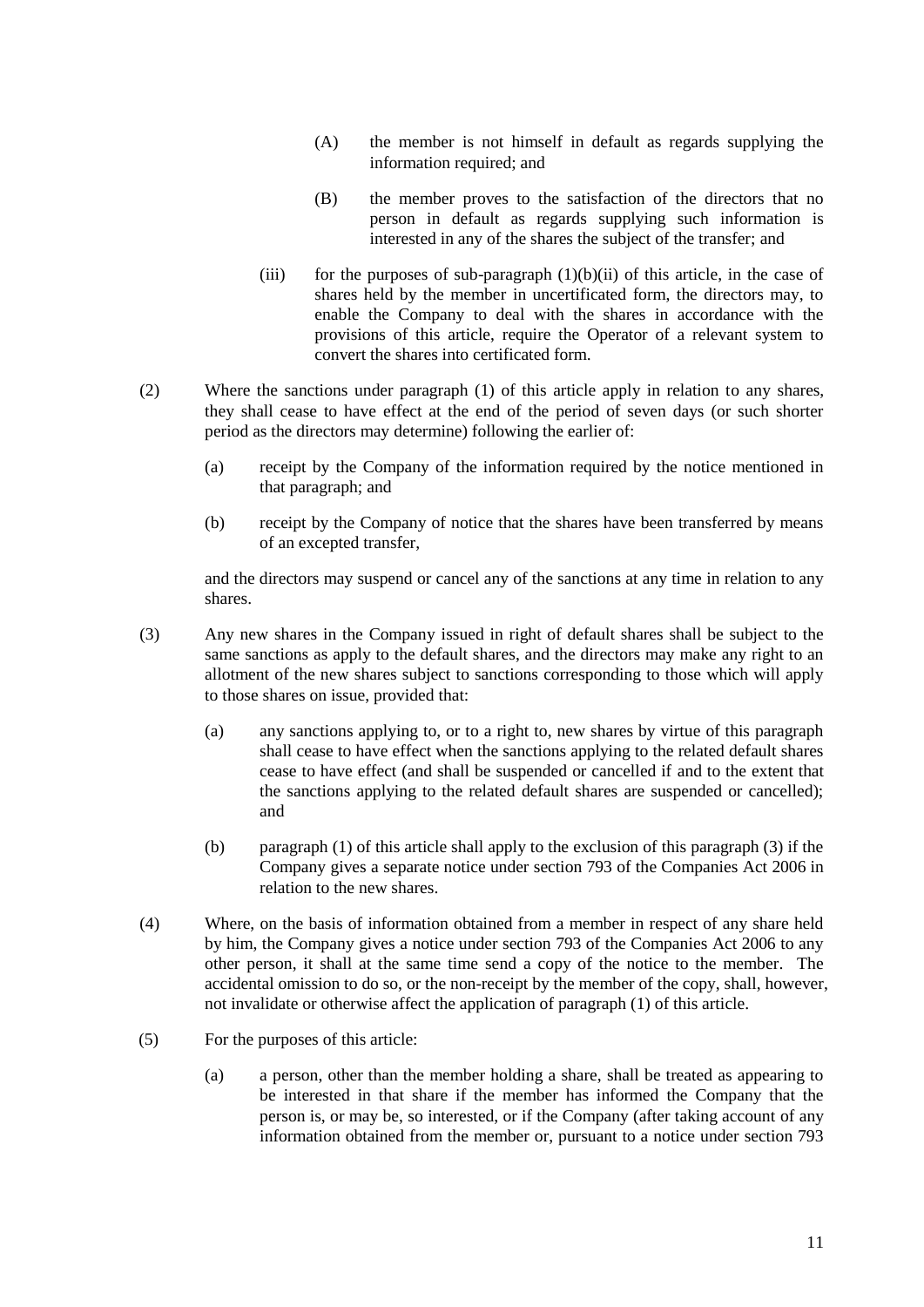of the Companies Act 2006, from anyone else) knows or has reasonable cause to believe that the person is, or may be, so interested;

- (b) "interested" shall be construed as it is for the purpose of section 793 of the Companies Act 2006;
- (c) reference to a person having failed to give the Company the information required by a notice, or being in default as regards supplying such information, includes (i) reference to his having failed or refused to give all or any part of it and (ii) reference to his having given information which he knows to be false in a material particular or having recklessly given information which is false in a material particular; and
- (d) an "excepted transfer" means, in relation to any shares held by a member:
	- (i) a transfer pursuant to acceptance of a takeover offer (within the meaning of section 974 of the Companies Act 2006) in respect of shares in the Company; or
	- (ii) a transfer in consequence of a sale made through a recognised investment exchange (as defined in the Financial Services and Markets Act 2000) or any other stock exchange outside the United Kingdom on which the Company's shares are normally traded; or
	- (iii) a transfer which is shown to the satisfaction of the directors to be made in consequence of a sale of the whole of the beneficial interest in the shares to a person who is unconnected with the member and with any other person appearing to be interested in the shares.
- (6) Nothing in this article shall limit the powers of the Company under section 794 of the Companies Act 2006 or any other powers of the Company whatsoever.

## **UNTRACED MEMBERS**

#### **Untraced members**

- **39.** (1) The Company shall be entitled to sell any share held by a member, or any share to which a person is entitled by transmission (including in consequence of the death or bankruptcy of the member or otherwise by operation of law), if:
	- (a) for a period of 12 years no cheque or warrant or other method of payment for amounts payable in respect of the share sent and payable in a manner authorised by these articles has been cashed or effected and no communication has been received by the Company from the member or person concerned;
	- (b) during that period the Company has paid at least three dividends (whether interim or final) and no such dividend has been claimed by the member or person concerned;
	- (c) the Company has, after the expiration of that period, sent a notice to the registered address or last known address of the member or person concerned, of its intention to sell such share and before sending such a notice to the member or other person concerned, the Company must have used reasonable efforts to trace the member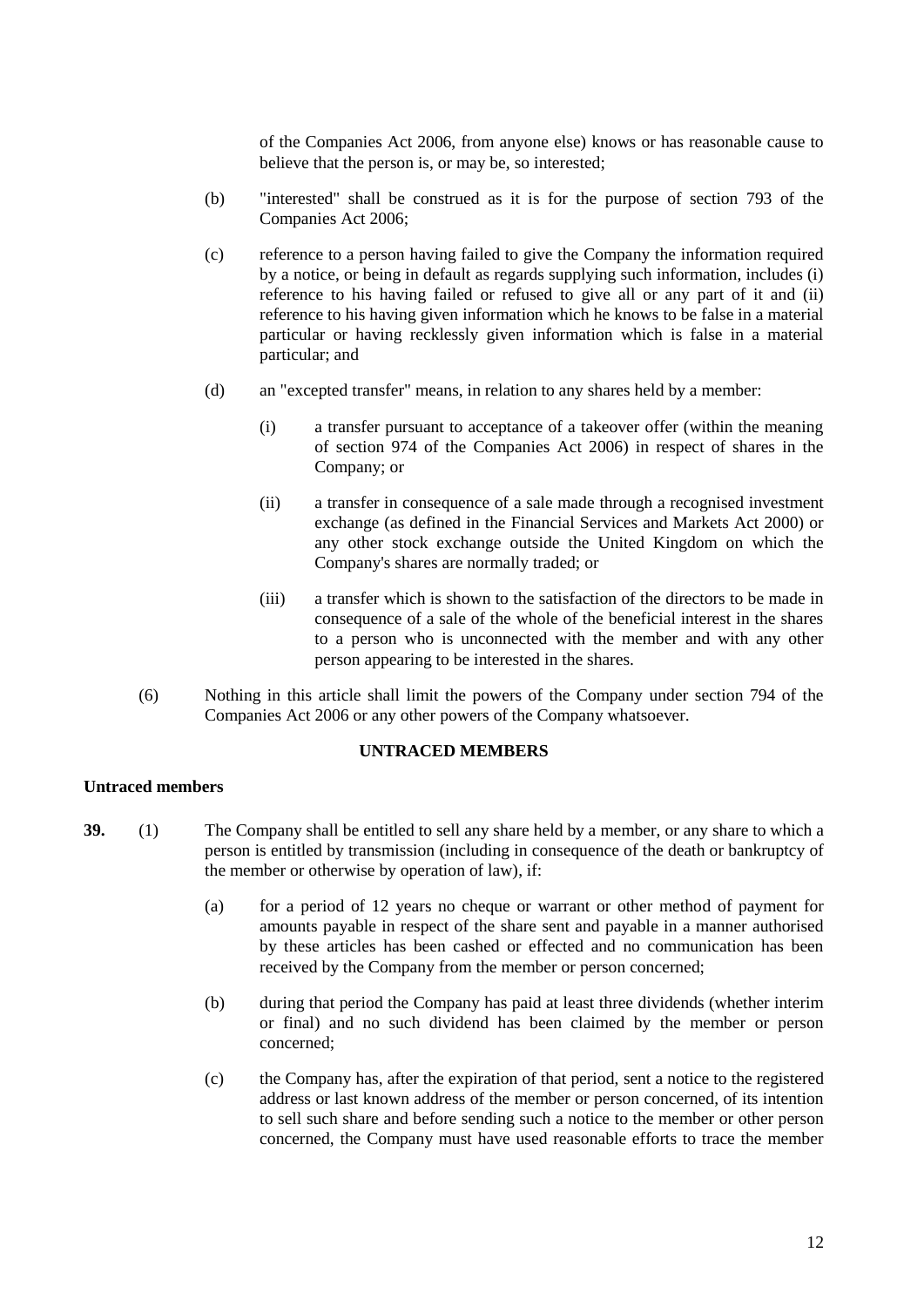or other person entitled, engaging, if considered appropriate, a professional asset reunification company or other tracing agent; and

- (d) the Company has not during the further period of three months following the sending of the notice referred to in sub-paragraph (c) above and prior to the sale of the share received any communication from the member or person concerned.
- (2) The Company shall also be entitled to sell at the best price reasonably obtainable any additional share issued during the said period of 12 years in right of any share to which paragraph (1) of this article applies (or in right of any share so issued), if the criteria in sub-paragraphs (a), (c) and (d) of that paragraph are satisfied in relation to the additional share (but as if the words "for a period of 12 years" were omitted from sub-paragraph (a) and the words ", after the expiration of that period," were omitted from sub-paragraph (c)).
- (3) To give effect to the sale of any share pursuant to this article:
	- (a) in the case of a share in certificated form, the directors may authorise any person to execute an instrument of transfer of the share to the purchaser or a person nominated by the purchase and take such other steps (including the giving of directions to or on behalf of the holder, who shall be bound by them,) as it thinks fit to effect the transfer; and
	- (b) in the case of a share in uncertificated form, the directors may:
		- (i) to enable the Company to deal with the share in accordance with the provisions of this article, require the Operator of a relevant system to process a sale instruction or convert the share into certificated form; and
		- (ii) after any such conversion, authorise any person to execute an instrument of transfer of the shares to the purchaser or person nominated by the purchaser and take such other steps (including the giving of directions to or on behalf of the holder, who shall be bound by them) as it thinks fit to effect the transfer.
- (4) The purchaser shall not be bound to see to the application of the proceeds of sale, nor shall his title to the share be affected by any irregularity or invalidity in the proceedings relating to the sale. The Company shall, subject to the provisions of this paragraph, be indebted to the former member or other person previously entitled to the share for an amount equal to the net proceeds of the sale, but no trust or duty to account shall arise and no interest shall be payable in respect of the proceeds of sale and any money earned on the proceeds of sale may be kept by the Company and used in any way that the directors may from time to time decide. If no valid claim for the proceeds of sale has been received by the Company during a period of two years from the date on which the relevant shares were sold by the Company under this Article, the net proceeds of sale shall be forfeited and such former members or other person previously entitled to the share shall no longer be a creditor for the proceeds of sale and the Company will not be obliged to account to such persons for, or be liable to such persons in relation to, the proceeds of sale.

# **ALTERATION OF CAPITAL**

#### **Consolidation and sub-division**

**40.** (1) The Company may by ordinary resolution: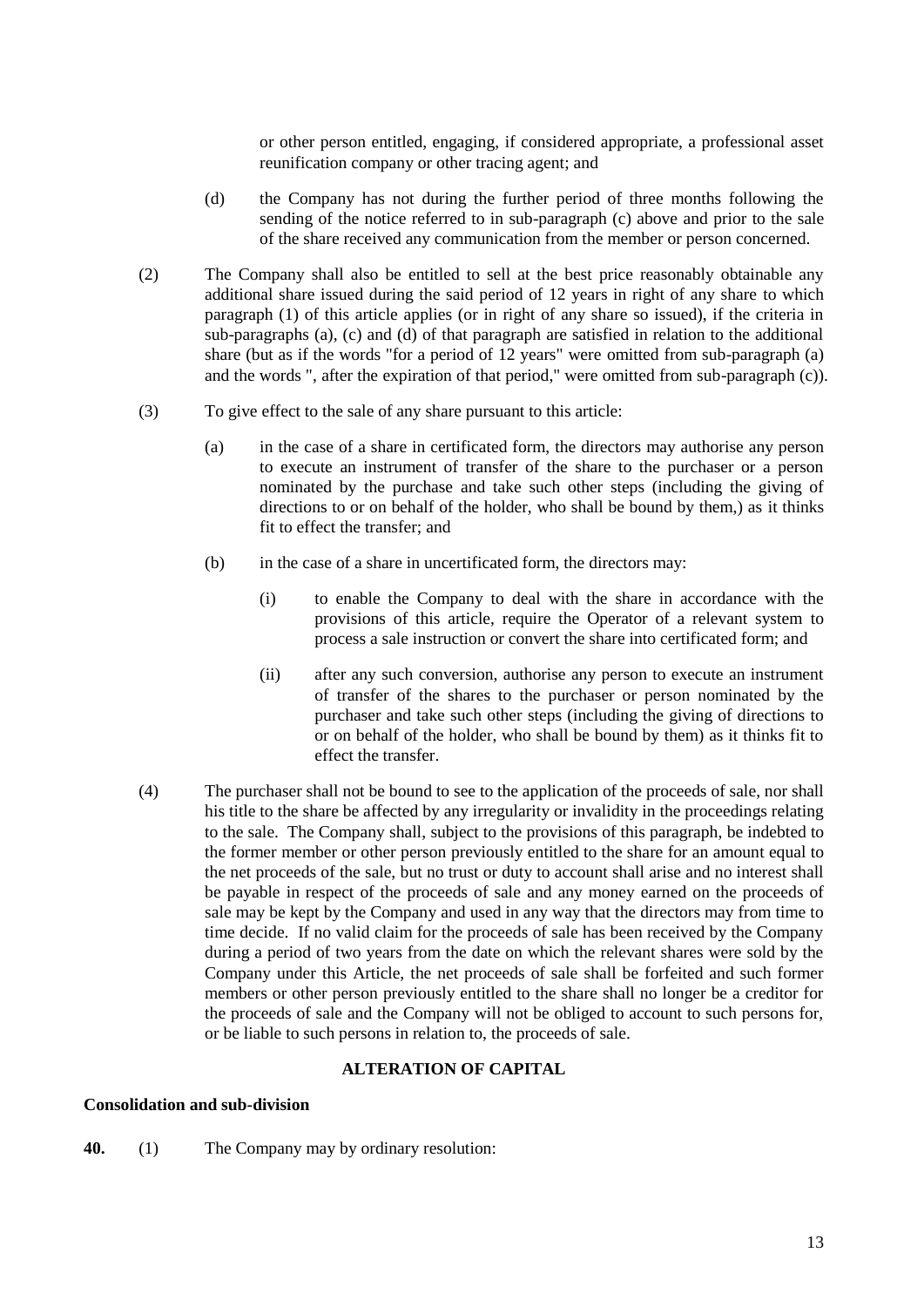- (a) consolidate and divide all or any of its share capital into shares of larger amount than its existing shares;
- (b) sub-divide its shares, or any of them, into shares of smaller amount than its existing shares; and
- (c) determine that, as between the shares resulting from such a sub-division, any of them may have any preference or advantage as compared with the others,

and where any difficulty arises in regard to any consolidation or division, the directors may settle such difficulty as they see fit. In particular, without limitation, the directors may sell to any person (including the Company) the shares representing the fractions for the best price reasonably obtainable and distribute the net proceeds of sale in due proportion among those members or retain such net proceeds for the benefit of the Company and:

- (i) in the case of shares in certificated form, the directors may authorise any person to execute an instrument of transfer of the shares to the purchaser or a person nominated by the purchaser; and
- (ii) in the case of shares in uncertificated form, the directors may, to enable the Company to deal with the share in accordance with the provisions of this article, require the Operator of a relevant system to convert the share into certificated form; and after such conversion, authorise any person to execute an instrument of transfer and/or take such other steps (including the giving of directions to or on behalf of the holder, who shall be bound by them) as they think fit to effect the transfer.
- (2) The transferee shall not be bound to see to the application of the purchase money nor shall his title to the shares be affected by any irregularity in or invalidity of the proceedings in reference to the sale.

#### **NOTICE OF GENERAL MEETINGS**

#### **Calling general meetings**

**41.** The directors may call general meetings. If there are not sufficient directors to form a quorum in order to call a general meeting, any director may call a general meeting. If there is no director, any member of the Company may call a general meeting.

#### **Notice of annual general meetings and other general meetings**

**42.** An annual general meeting and all other general meetings of the Company shall be called by at least such minimum period of notice as is prescribed or permitted under the Acts. The notice shall specify the place, the date and the time of meeting and the general nature of the business to be transacted, and in the case of an annual general meeting shall specify the meeting as such. Where the Company has given an electronic address in any notice of meeting, any document or information relating to proceedings at the meeting may be sent by electronic means to that address, subject to any conditions or limitations specified in the relevant notice of meeting. Subject to the provisions of these articles and to any rights or restrictions attached to any shares, notices shall be given to all members, to all persons entitled to a share in consequence of the death or bankruptcy of a member and to the directors and auditors of the Company.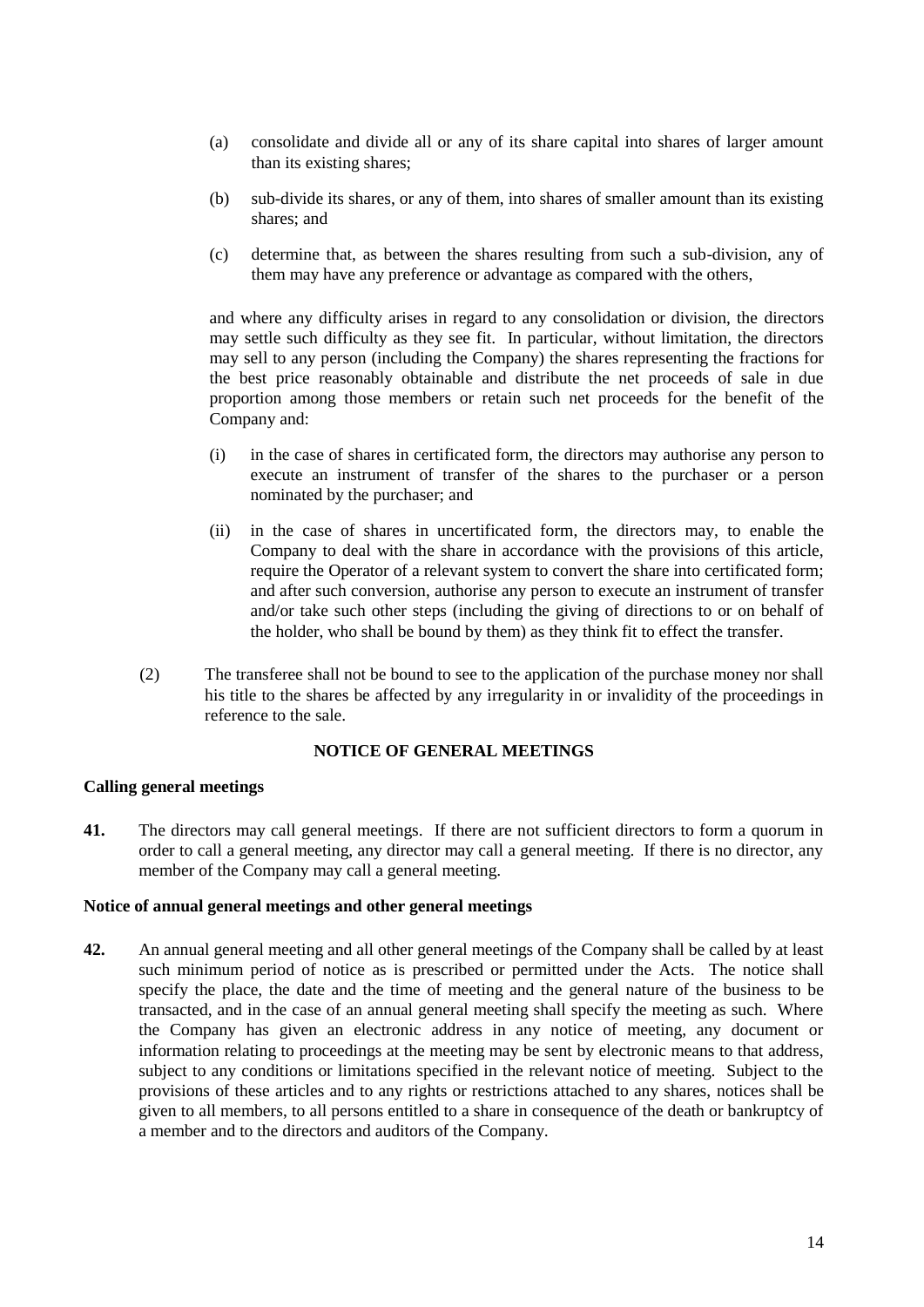#### **Omission or failure to give notice and non-receipt of notice**

**43.** The accidental omission to give notice of a meeting to, or the failure to give notice due to circumstances beyond the Company's control to, or the non-receipt of notice of a meeting by, any person entitled to receive notice shall not invalidate the proceedings at that meeting.

#### **PROCEEDINGS AT GENERAL MEETINGS**

#### **Quorum**

**44.** No business shall be transacted at any meeting unless a quorum is present. Two persons entitled to vote upon the business to be transacted, each being a member or a proxy for a member or a duly authorised representative of a corporation which is a member (including for this purpose two persons who are proxies or corporate representatives of the same member), shall be a quorum.

# **Procedure if quorum not present**

**45.** If a quorum is not present within half an hour after the time appointed for holding the meeting, or if during a meeting a quorum ceases to be present, the meeting shall stand adjourned in accordance with article [53\(1\).](#page-17-0)

#### **Chairing general meetings**

- **46.** The chairman (if any) of the board of directors, or in his absence some other director nominated prior to the meeting by the directors, shall preside as chairman of the meeting. If neither the chairman nor such other director (if any) is present within 15 minutes after the time appointed for holding the meeting and willing to act, the directors present shall elect one of their number present and willing to act to be chairman of the meeting, and if there is only one director present he shall be chairman of the meeting.
- **47.** If no director is present within 15 minutes after the time appointed for holding the meeting, the members present and entitled to vote shall choose one of their number to be chairman of the meeting.

#### **Security arrangements and orderly conduct**

- **48.** The directors or the chairman of the meeting may direct that any person wishing to attend any general meeting should submit to and comply with such searches or other security arrangements (including without limitation, requiring evidence of identity to be produced before entering the meeting and placing restrictions on the items of personal property which may be taken into the meeting) as they or he consider appropriate in the circumstances. The directors or the chairman of the meeting may in their or his absolute discretion refuse entry to, or eject from, any general meeting any person who refuses to submit to a search or otherwise comply with such security arrangements.
- **49.** The directors or the chairman of the meeting may take such action, give such direction or put in place such arrangements as they or he consider appropriate to secure the safety of the people attending the meeting and to promote the orderly conduct of the business of the meeting. Any decision of the chairman of the meeting on matters of procedure or matters arising incidentally from the business of the meeting, and any determination by the chairman of the meeting as to whether a matter is of such a nature, shall be final**.**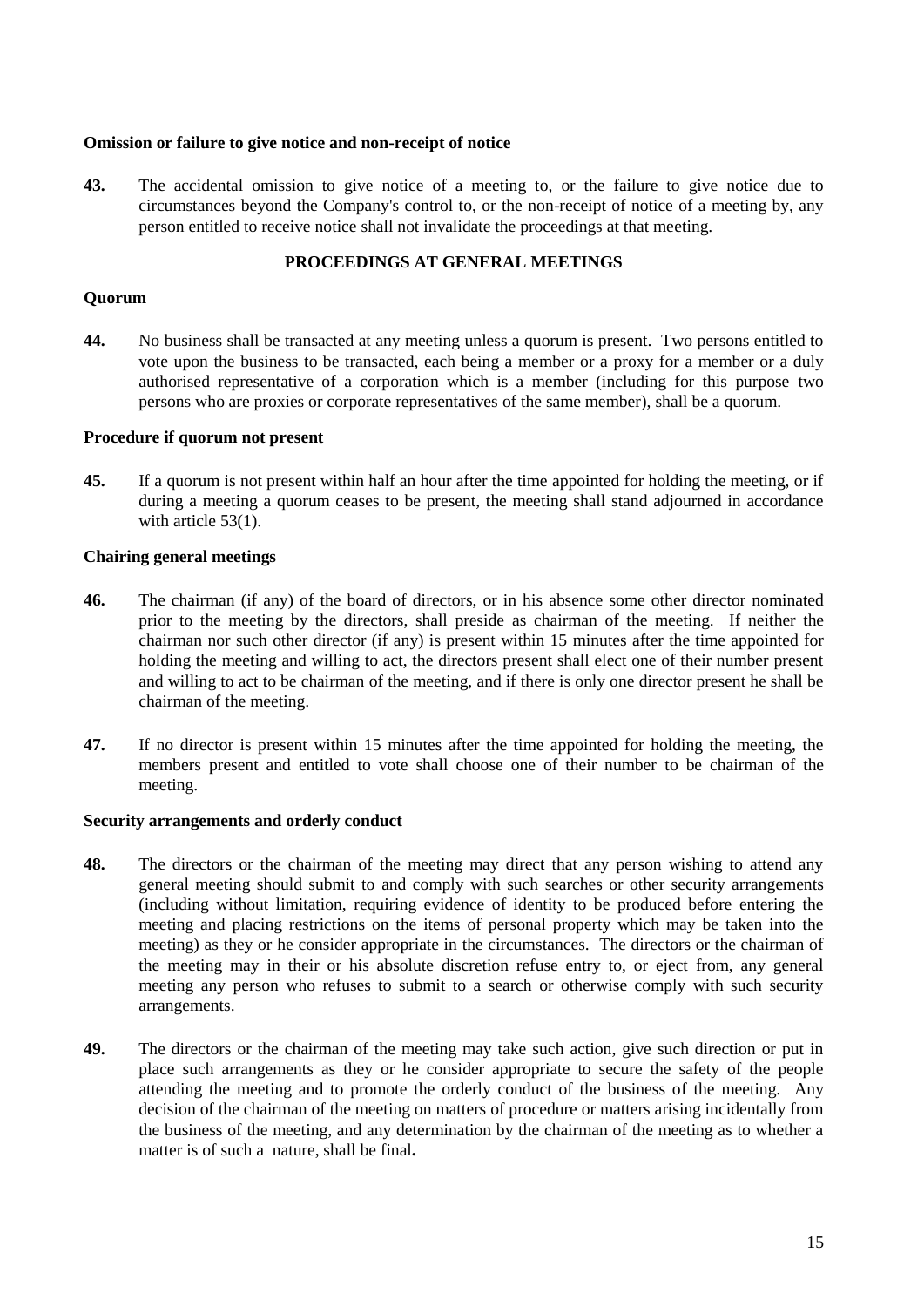# **Directors entitled to attend and speak**

**50.** Directors may attend and speak at general meetings and at any separate meeting of the holders of any class of shares, whether or not they are members. The chairman of the meeting may permit other persons who are not members of the Company or otherwise entitled to exercise the rights of members in relation to general meetings to attend and, at the chairman of the meeting's discretion, speak at a general meeting or at any separate class meeting.

#### **Attendance and participation at different places and by electronic means**

- **51.** In the case of any general meeting, the directors may, notwithstanding the specification in the notice convening the general meeting of the place at which the chairman of the meeting shall preside (the "Principal Place"), make arrangements for simultaneous attendance and participation by electronic means allowing persons not present together at the same place to attend, speak and vote at the meeting (including the use of satellite meeting places). The arrangements for simultaneous attendance and participation at any place at which persons are participating, using electronic means may include arrangements for controlling or regulating the level of attendance at any particular venue provided that such arrangements shall operate so that all members and proxies wishing to attend the meeting are able to attend at one or other of the venues.
- <span id="page-17-2"></span><span id="page-17-1"></span>**52.** (1) The members or proxies at the place or places at which persons are participating via electronic means shall be counted in the quorum for, and be entitled to vote at, the general meeting in question, and that meeting shall be duly constituted and its proceedings valid if the chairman of the meeting is satisfied that adequate facilities are available throughout the meeting to ensure that the members or proxies attending at the places at which persons are participating via electronic means are able to:
	- (a) participate in the business for which the meeting has been convened; and
	- (b) see and hear all persons who speak (whether through the use of microphones, loud speakers, audiovisual communication equipment or otherwise) in the Principal Place (and any other place at which persons are participating via electronic means).
	- (2) For the purposes of all other provisions of these articles (unless the context requires otherwise), the members shall be treated as meeting at the Principal Place.
	- (3) If it appears to the chairman of the meeting that the facilities at the Principal Place or any place at which persons are participating via electronic means have become inadequate for the purposes set out in sub-paragraphs [\(a\)](#page-17-1) and [\(b\)](#page-17-2) above, the chairman of the meeting may, without the consent of the meeting, interrupt or adjourn the general meeting. All business conducted at the general meeting up to the point of the adjournment shall be valid. The provisions of article 5[3\(3\)](#page-18-0) shall apply to that adjournment.

#### **Adjournments**

<span id="page-17-0"></span>**53.** (1) If a quorum is not present within half an hour after the time appointed for holding the meeting, or if during a meeting a quorum ceases to be present, the meeting shall stand adjourned and (subject to the provisions of the Acts) the chairman of the meeting shall either specify the time and place to which it is adjourned or state that it is adjourned to such time and place as the directors may determine. If at the adjourned meeting a quorum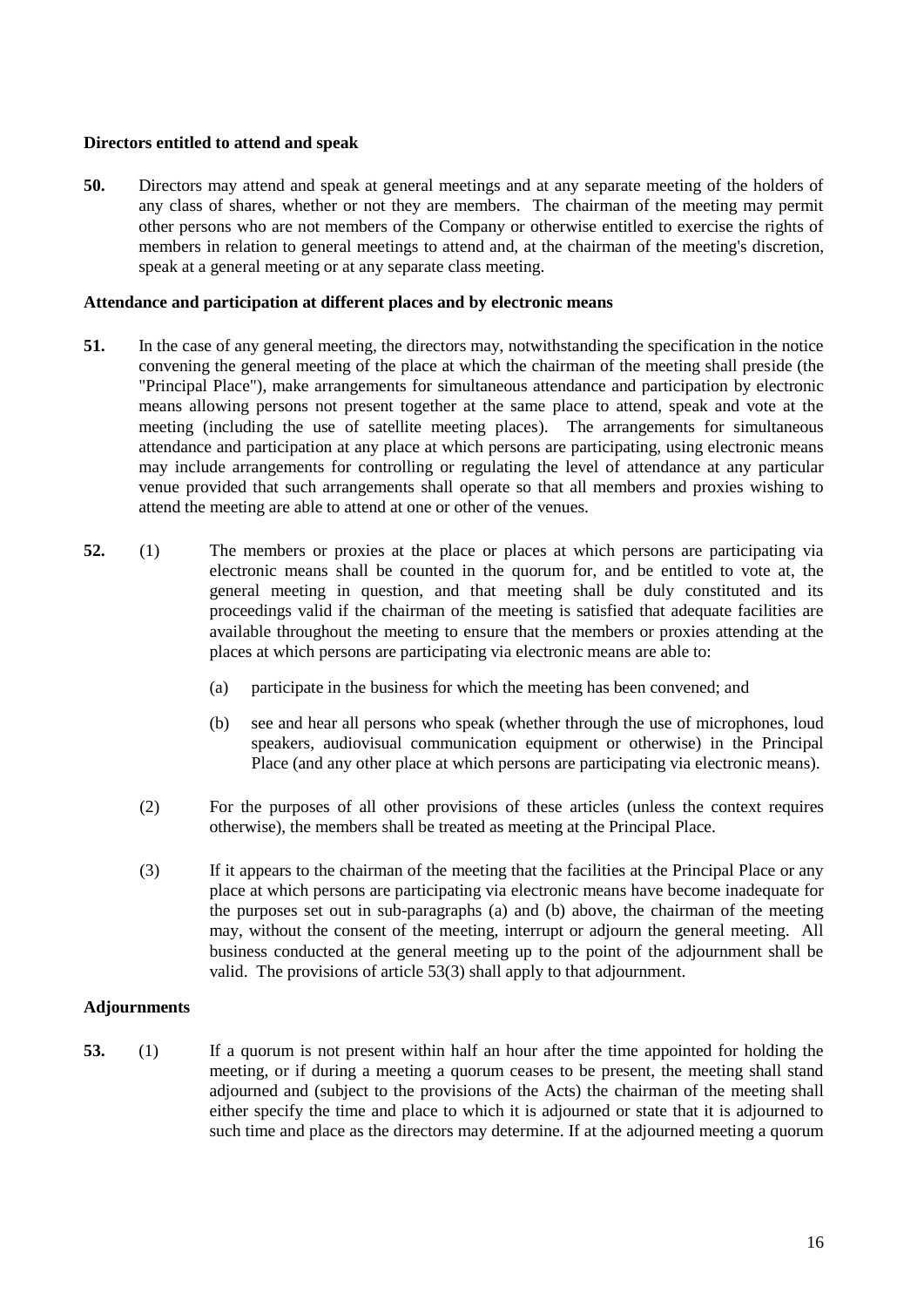is not present within 15 minutes after the time appointed for holding the meeting, the meeting shall be dissolved.

- (2) Without prejudice to any other power of adjournment he may have under these articles or at common law:
	- (a) the chairman of the meeting may, with the consent of a meeting at which a quorum is present (and shall if so directed by the meeting), adjourn the meeting; and
	- (b) the chairman of the meeting may, without the consent of the meeting, adjourn the meeting before or after it has commenced, if the chairman of the meeting considers that:
		- (i) there is not enough room for the number of members and proxies who wish to attend the meeting;
		- (ii) the behaviour of anyone present prevents, or is likely to prevent, the orderly conduct of the business of the meeting;
		- (iii) an adjournment is necessary to protect the safety of any person attending the meeting; or
		- (iv) an adjournment is otherwise necessary in order for the business of the meeting to be properly carried out,

and, if so adjourned, the chairman of the meeting shall either specify the time and place to which it is adjourned or state that it is adjourned to such time and place as the directors may determine.

<span id="page-18-0"></span>(3) Subject to the provisions of the Acts, it shall not be necessary to give notice of an adjourned meeting except that when a meeting is adjourned for 14 days or more, at least seven clear days' notice shall be given specifying the time and place of the adjourned meeting and the general nature of the business to be transacted. No business shall be transacted at an adjourned meeting other than business which might properly have been transacted at the meeting had the adjournment not taken place.

#### **AMENDMENTS TO RESOLUTIONS**

#### **Amendments to special and ordinary resolutions**

- **54.** (1) A special resolution to be proposed at a general meeting may be amended by ordinary resolution if:
	- (a) the chairman of the meeting proposes the amendment at the general meeting at which the resolution is to be proposed; and
	- (b) the amendment does not go beyond what is necessary to correct a clear error in the resolution.
	- (2) An ordinary resolution to be proposed at a general meeting may be amended by ordinary resolution if: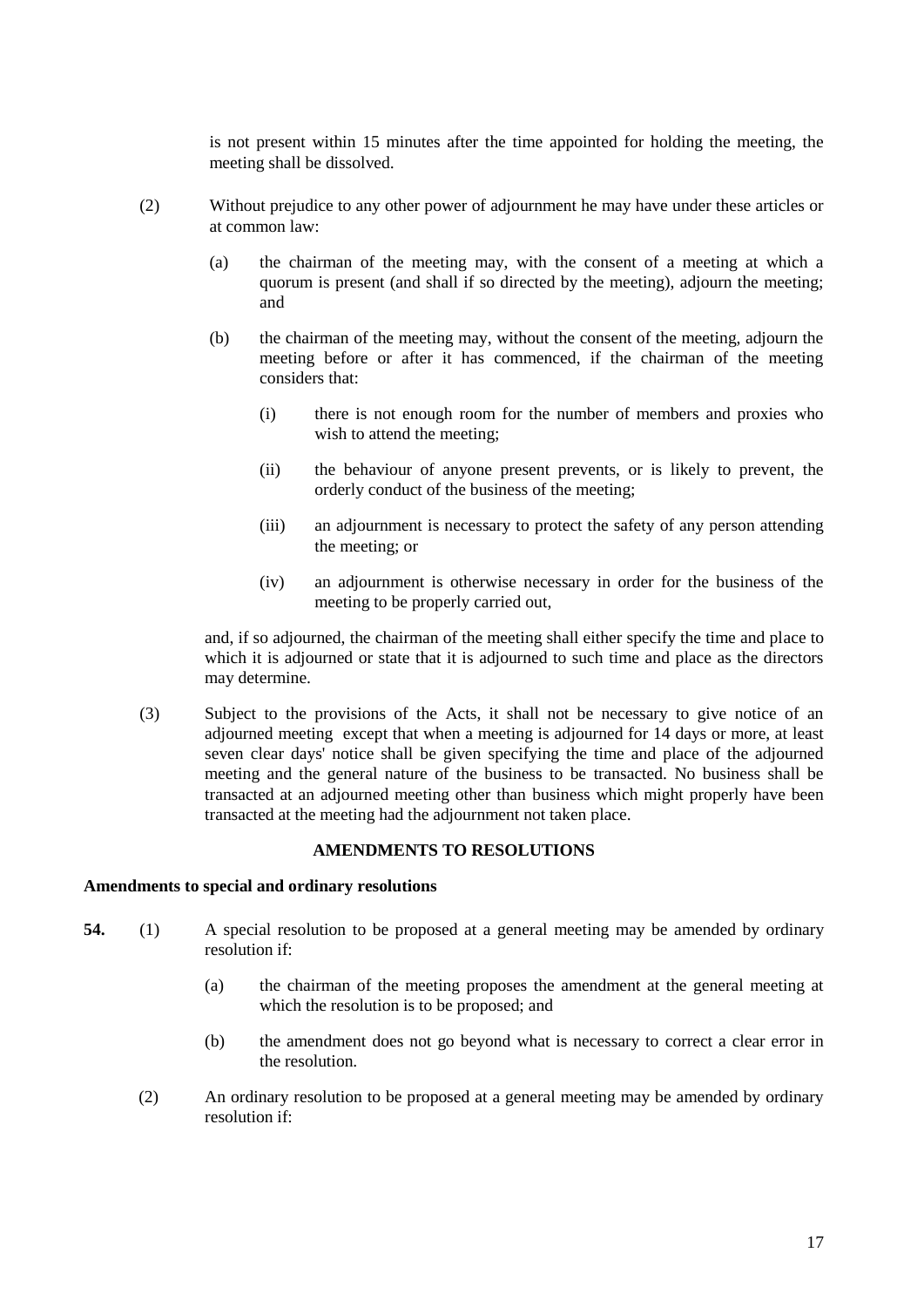- (a) written notice of the terms of the proposed amendment and of the intention to move the amendment have been delivered to the Company at the Office at least 48 hours before the time for holding the meeting or the adjourned meeting at which the ordinary resolution in question is proposed and the proposed amendment does not, in the reasonable opinion of the chairman of the meeting, materially alter the scope of the resolution; or
- (b) the chairman of the meeting, in his absolute discretion, decides that the proposed amendment may be considered or voted on.

#### **Withdrawal and ruling amendments out of order**

**55.** With the consent of the chairman of the meeting, an amendment may be withdrawn by its proposer before it is voted on. If an amendment proposed to any resolution under consideration is ruled out of order by the chairman of the meeting, the proceedings on the resolution shall not be invalidated by any error in the ruling.

#### **POLLS**

#### **Demand for a poll**

- **56.** (1) A resolution put to the vote of a general meeting must be decided on a show of hands unless a poll is validly demanded. A poll on a resolution may be demanded either before a vote on a show of hands on that resolution or immediately after the result of a show of hands on that resolution is declared.
	- (2) A poll on a resolution may be demanded by:
		- (a) the chairman of the meeting;
		- (b) a majority of the directors present at the meeting;
		- (c) not less than five members having the right to vote at the meeting;
		- (d) a member or members representing not less than one-tenth of the total voting rights of all the members having the right to vote at the meeting (excluding any voting rights attached to any shares in the Company held as treasury shares); or
		- (e) a member or members holding shares conferring a right to vote on the resolution on which an aggregate sum has been paid up equal to not less than one-tenth of the total sum paid up on all the shares conferring that right (excluding any shares in the Company conferring a right to vote at the meeting which are held as treasury shares).

#### **Chairman's declaration**

**57.** Unless a poll is duly demanded and the demand is not subsequently withdrawn, a declaration by the chairman of the meeting that a resolution has been carried or carried unanimously, or by a particular majority, or lost, or not carried by a particular majority, and an entry in respect of such declaration in the minutes of the meeting, shall be conclusive evidence of the fact without proof of the number or proportion of the votes recorded in favour of or against the resolution.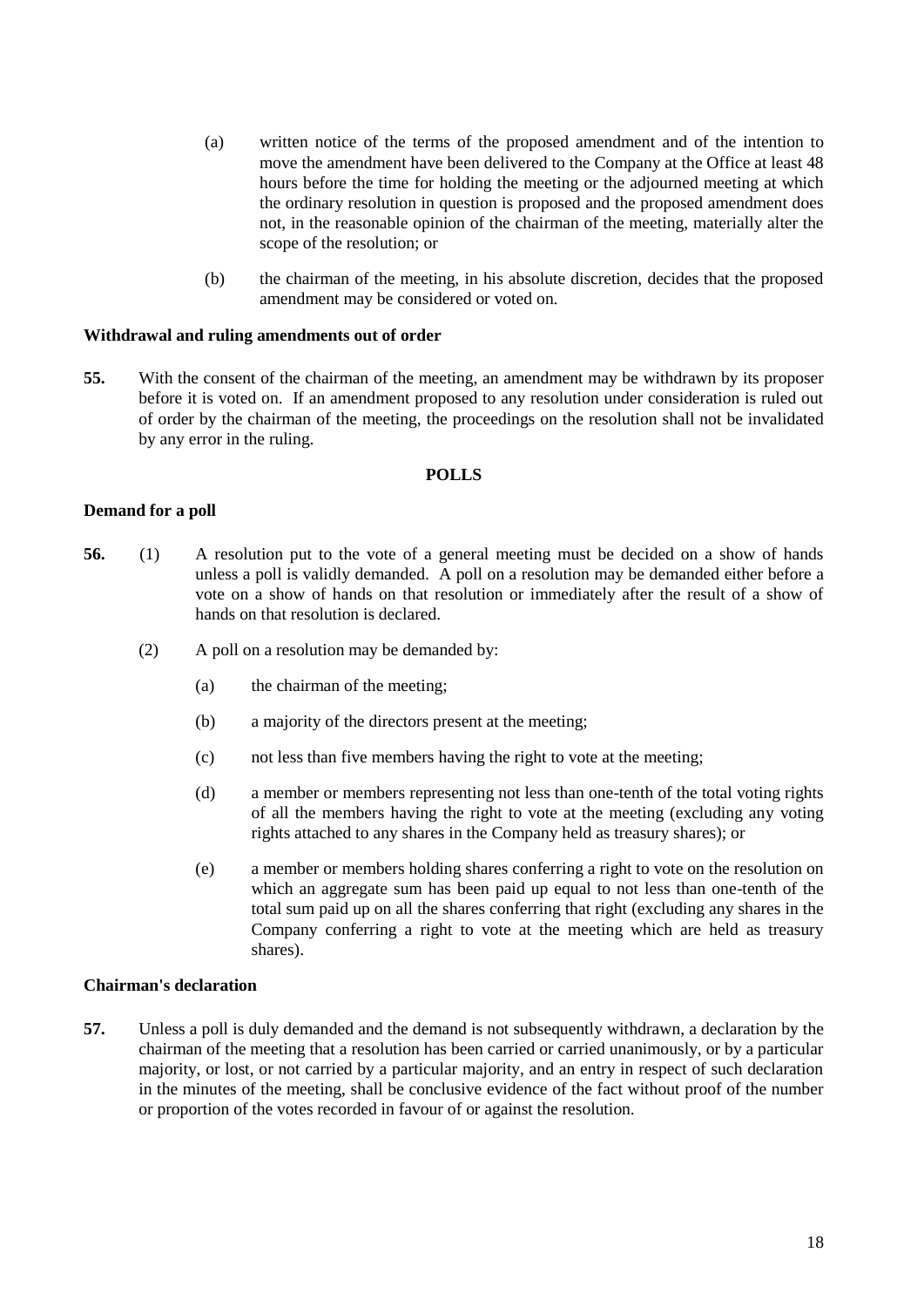## **Withdrawal of demand for a poll**

**58.** The demand for a poll may, before the poll is taken, be withdrawn but only with the consent of the chairman of the meeting, and a demand so withdrawn shall not be taken to have invalidated the result of a show of hands declared before the demand was made.

## **Polls to be taken as chairman directs**

**59.** Polls at general meetings shall, subject to articles [60](#page-20-0) and [61](#page-20-1) below, be taken when, where and in such manner as the chairman of the meeting directs. The chairman of the meeting may appoint scrutineers (who need not be members) and decide how and when the result of the poll is to be declared. The result of a poll shall be the decision of the meeting in respect of the resolution on which the poll was demanded.

# **When poll to be taken**

<span id="page-20-0"></span>**60.** A poll on the election of the chairman of the meeting or on a question of adjournment must be taken immediately. Any other polls must be taken either during the meeting or within 30 days of the poll being demanded. A demand for a poll does not prevent a general meeting from continuing, except as regards the question on which the poll was demanded. If a poll is demanded before the declaration of the result of a show of hands and the demand is duly withdrawn, the meeting shall continue as if the demand had not been made.

# **Notice of poll**

<span id="page-20-1"></span>**61.** No notice need be given of a poll not taken during the meeting if the time and place at which it is to be taken are announced at the meeting at which it is demanded. In any other case, at least seven clear days' notice must be given specifying the time and place at which the poll is to be taken.

# **VOTES OF MEMBERS**

# **Voting rights**

- **62.** Subject to any rights or restrictions attached to any shares:
	- (a) on a show of hands:
		- (i) every member who is present in person has one vote;
		- (ii) every proxy present who has been duly appointed by one or more members entitled to vote on the resolution has one vote, except that if the proxy has been duly appointed by more than one member entitled to vote on the resolution and is instructed by one or more of those members to vote for the resolution and by one or more others to vote against it, or is instructed by one or more of those members to vote in one way and is given discretion as to how to vote by one or more others (and wishes to use that discretion to vote in the other way) he has one vote for and one vote against the resolution; and
		- (iii) every corporate representative present who has been duly authorised by a corporation has the same voting rights as the corporation would be entitled to;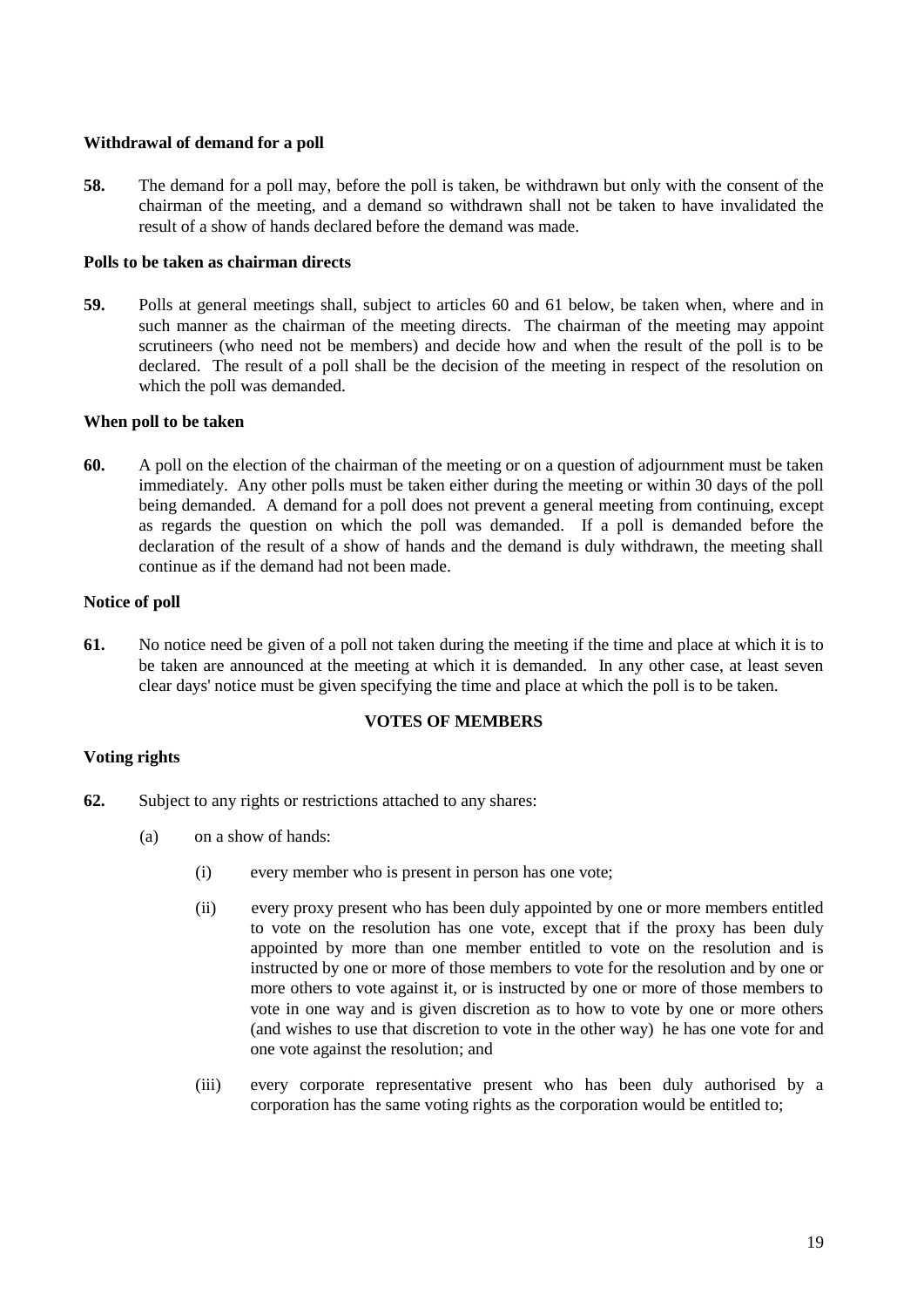- (b) on a poll every member present in person or by duly appointed proxy or corporate representative has one vote for every share of which he is the holder or in respect or which his appointment as proxy or corporate representative has been made; and
- (c) a member, proxy or corporate representative entitled to more than one vote need not, if he votes, use all his votes or cast all the votes he uses the same way.

#### **Voting record date**

**63.** For the purposes of determining which persons are entitled to attend or vote at a general meeting and how many votes such persons may cast, the Company may specify in the notice convening the meeting a time, being not more than 48 hours before the time fixed for the meeting (and for this purpose no account shall be taken of any part of a day that is not a working day), by which a person must be entered on the register in order to have the right to attend or vote at the meeting.

# **Votes of joint holders**

<span id="page-21-0"></span>**64.** In the case of joint holders the vote of the senior who tenders a vote shall be accepted to the exclusion of the votes of the other joint holders, and seniority shall be determined by the order in which the names of the holders stand in the register of members.

#### **Votes on behalf of an incapable member**

**65.** A member in respect of whom an order has been made by any court having jurisdiction (whether in the United Kingdom or elsewhere) in matters concerning mental disorder may vote, on a show of hands or on a poll, by any person authorised in that behalf by that court and the person so authorised may exercise other rights in relation to general meetings, including appointing a proxy. Evidence to the satisfaction of the directors of the authority of the person claiming the right to vote shall be delivered to the Office, or such other place as is specified in accordance with these articles for the delivery or receipt of appointments of proxy, not less than 48 hours before the time appointed for holding the meeting or adjourned meeting at which the right to vote is to be exercised, and in default the right to vote shall not be exercisable.

#### **No right to vote where sums overdue**

**66.** No member shall have the right to vote at any general meeting or at any separate meeting of the holders of any class of shares, either in person or by proxy, in respect of any share held by him unless all amounts presently payable by him in respect of that share have been paid.

#### **Objections and validity of votes**

- **67.** (1) Any objection to the qualification of any person voting at a general meeting or on a poll or to the counting of, or failure to count, any vote, must be made at the meeting or adjourned meeting or at the time the poll is taken (if not taken at the meeting or adjourned meeting) at which the vote objected to is tendered. Any objection made in due time shall be referred to the chairman of the meeting whose decision shall be final and conclusive. If a vote is not disallowed by the chairman of the meeting it is valid for all purposes.
	- (2) The Company shall not be bound to enquire whether any proxy or corporate representative votes in accordance with the instructions given to him by the member he represents and if a proxy or corporate representative does not vote in accordance with the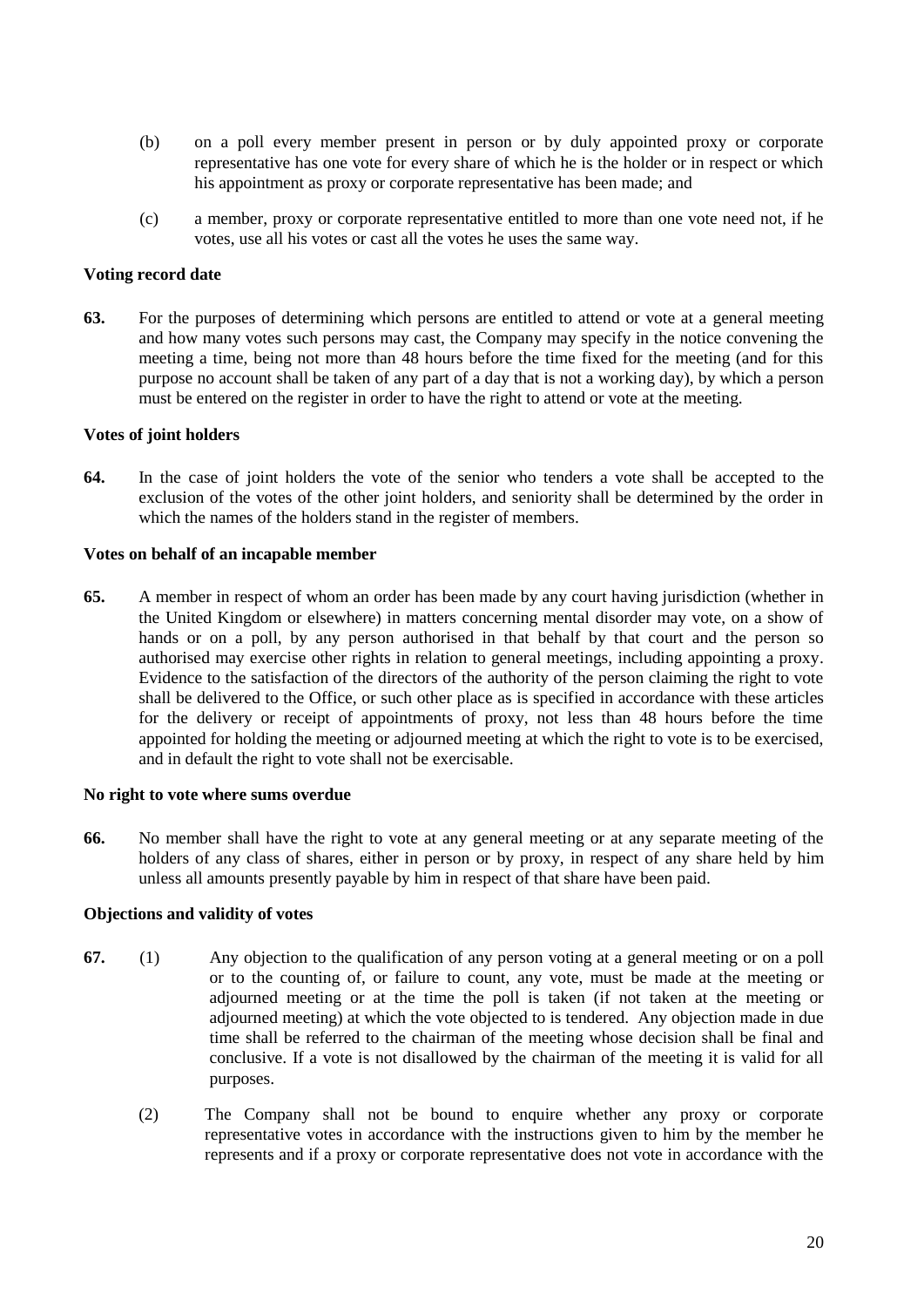instructions of the member he represents the vote or votes cast shall nevertheless be valid for all purposes.

## **PROXIES AND CORPORATE REPRESENTATIVES**

#### **Appointment of proxies**

- **68.** A member is entitled to appoint another person as his proxy to exercise all or any of his rights to attend and to speak and vote at a meeting of the Company. The appointment of a proxy shall be deemed also to confer authority to demand or join in demanding a poll. Delivery of an appointment of proxy shall not preclude a member from attending and voting at the meeting or at any adjournment of it. A proxy need not be a member. A member may appoint more than one proxy in relation to a meeting, provided that each proxy is appointed to exercise the rights attached to a different share or shares held by him. References in these articles to an appointment of proxy include references to an appointment of multiple proxies.
- **69.** Where two or more valid appointments of proxy are received in respect of the same share in relation to the same meeting, the one which is last sent shall be treated as replacing and revoking the other or others. If the Company is unable to determine which is last sent, the one which is last received shall be so treated. If the Company is unable to determine either which is last sent or which is last received, none of such appointments shall be treated as valid in respect of that share.

# **Form of proxy appointment**

- **70.** (1) Subject to article [71](#page-22-0) an appointment of proxy shall be in writing in any usual form or in any other form which the directors may approve and shall be executed by or on behalf of the appointor which in the case of a corporation may be either under its common seal or under the hand of a duly authorised officer or other person duly authorised for that purpose. The signature on the appointment of proxy need not be witnessed.
	- (2) Where the appointment of a proxy is expressed to have been or purports to have been executed by a duly authorised person on behalf of a member:
		- (a) the Company may treat the appointment as sufficient evidence of that person to execute the appointment of proxy on behalf of that member; and
		- (b) the member shall, if requested by or on behalf of the Company, send or procure the sending of any authority under which the appointment of proxy has been executed, or a certified copy of any such authority to such address and by such time as required under article [72](#page-23-0) and, if the request is not complied with in any respect, the appointment of proxy may be treated as invalid.

#### **Proxies sent or supplied in electronic form**

<span id="page-22-0"></span>**71.** The directors may (and shall if and to the extent that the Company is required to do so by the Acts) allow an appointment of proxy to be sent or supplied in electronic form subject to any conditions or limitations as the directors may specify. Where the Company has given an electronic address in any instrument of proxy or invitation to appoint a proxy, any document or information relating to proxies for the meeting (including any document necessary to show the validity of, or otherwise relating to, an appointment of proxy, or notice of the termination of the authority of a proxy) may be sent by electronic means to that address, subject to any conditions or limitations specified in the relevant notice of meeting.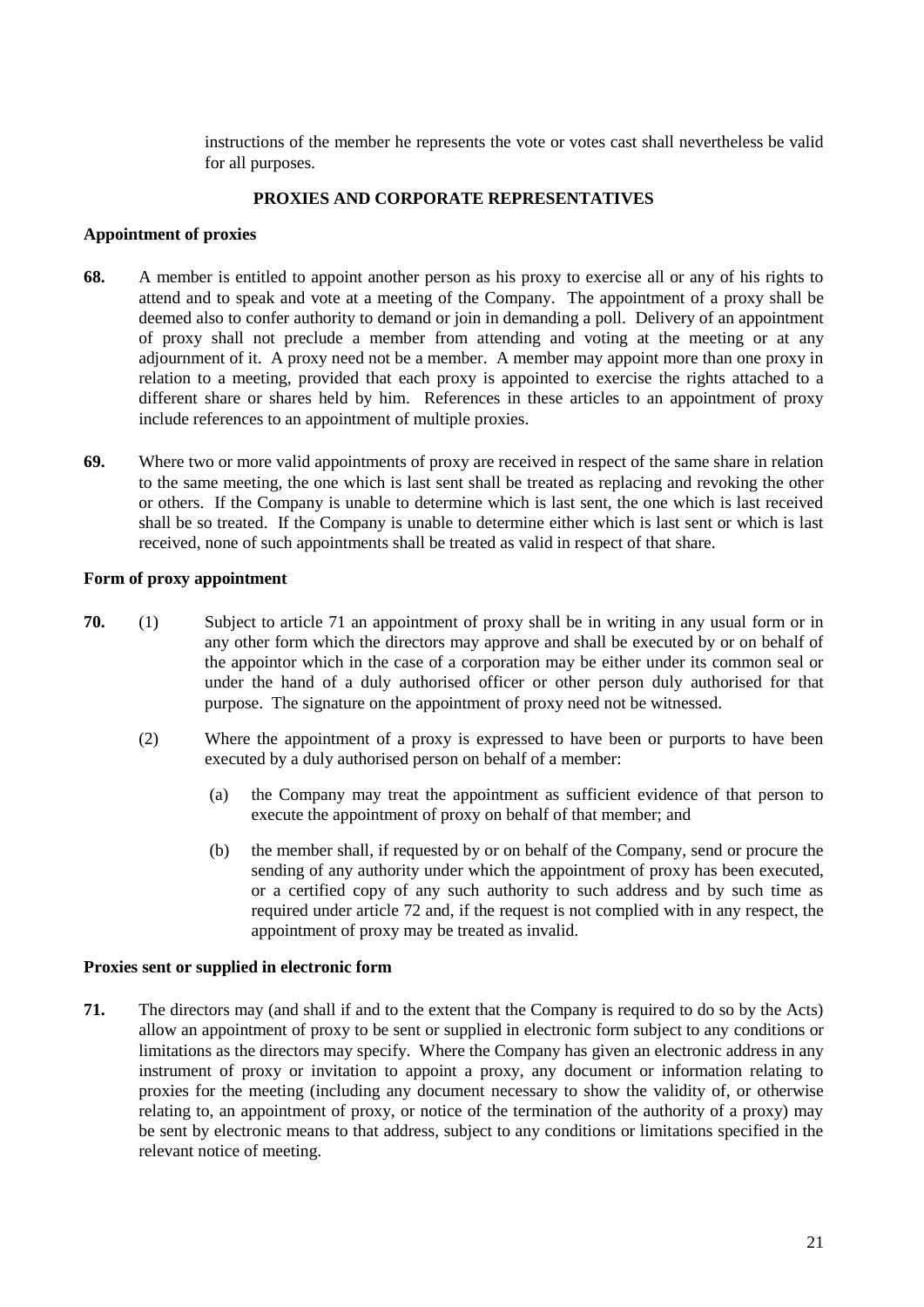## **Receipt of appointments of proxy**

- <span id="page-23-0"></span>**72.** (1) An appointment of proxy may:
	- (a) in the case of an appointment of proxy in hard copy form, be received at the Office or such other place as is specified in the notice convening the meeting, or in any appointment of proxy or any invitation to appoint a proxy sent out or made available by the Company in relation to the meeting, not less than 48 hours before the time for holding the meeting or adjourned meeting to which it relates; or
	- (b) in the case of an appointment of proxy in electronic form, be received at the electronic address specified in the notice convening the meeting, or in any instrument of proxy or any invitation to appoint a proxy sent out or made available by the Company in relation to the meeting, not less than 48 hours before the time for holding the meeting or adjourned meeting to which it relates; or
	- (c) in the case of a poll taken subsequently to the date of the meeting or adjourned meeting, be received as aforesaid not less than 24 hours (or such shorter time as the directors may determine) before the time appointed for the taking of the poll.
	- (2) The directors may specify in the notice convening the meeting that in determining the time for delivery of proxies pursuant to this article, no account shall be taken of any part of any day that is not a working day. An appointment of proxy which is not received or delivered in a manner so permitted shall be invalid.

# **Termination of appointments of proxy**

**73.** A vote given or poll demanded by proxy shall be valid notwithstanding the previous termination of the authority of the person voting or demanding a poll, unless notice of the termination was delivered in writing to the Company at such place or address at which an appointment of proxy may be duly received under article [72](#page-23-0) not later than the last time at which an appointment of proxy should have been received under articl[e 72](#page-23-0) in order for it to be valid.

# **Availability of appointments of proxy**

**74.** The directors may at the expense of the Company send or make available appointments of proxy or invitations to appoint a proxy to the members by post or by electronic means or otherwise (with or without provision for their return prepaid) for use at any general meeting or at any separate meeting of the holders of any class of shares, either in blank or nominating in the alternative any one or more of the directors or any other person. If for the purpose of any meeting, appointments of proxy or invitations to appoint as proxy a person or one of a number of persons specified in the invitations are issued at the Company's expense, they shall be issued to all (and not to some only) of the members entitled to be sent a notice of the meeting and to vote at it. The accidental omission, or the failure due to circumstances beyond the Company's control, to send or make available such an appointment of proxy or give such an invitation to, or the non-receipt thereof by, any member entitled to attend and vote at a meeting shall not invalidate the proceedings at that meeting.

#### **Corporations acting by representatives**

**75.** (1) Subject to the provisions of the Acts, any corporation (other than the Company itself) which is a member of the Company may, by resolution of its directors or other governing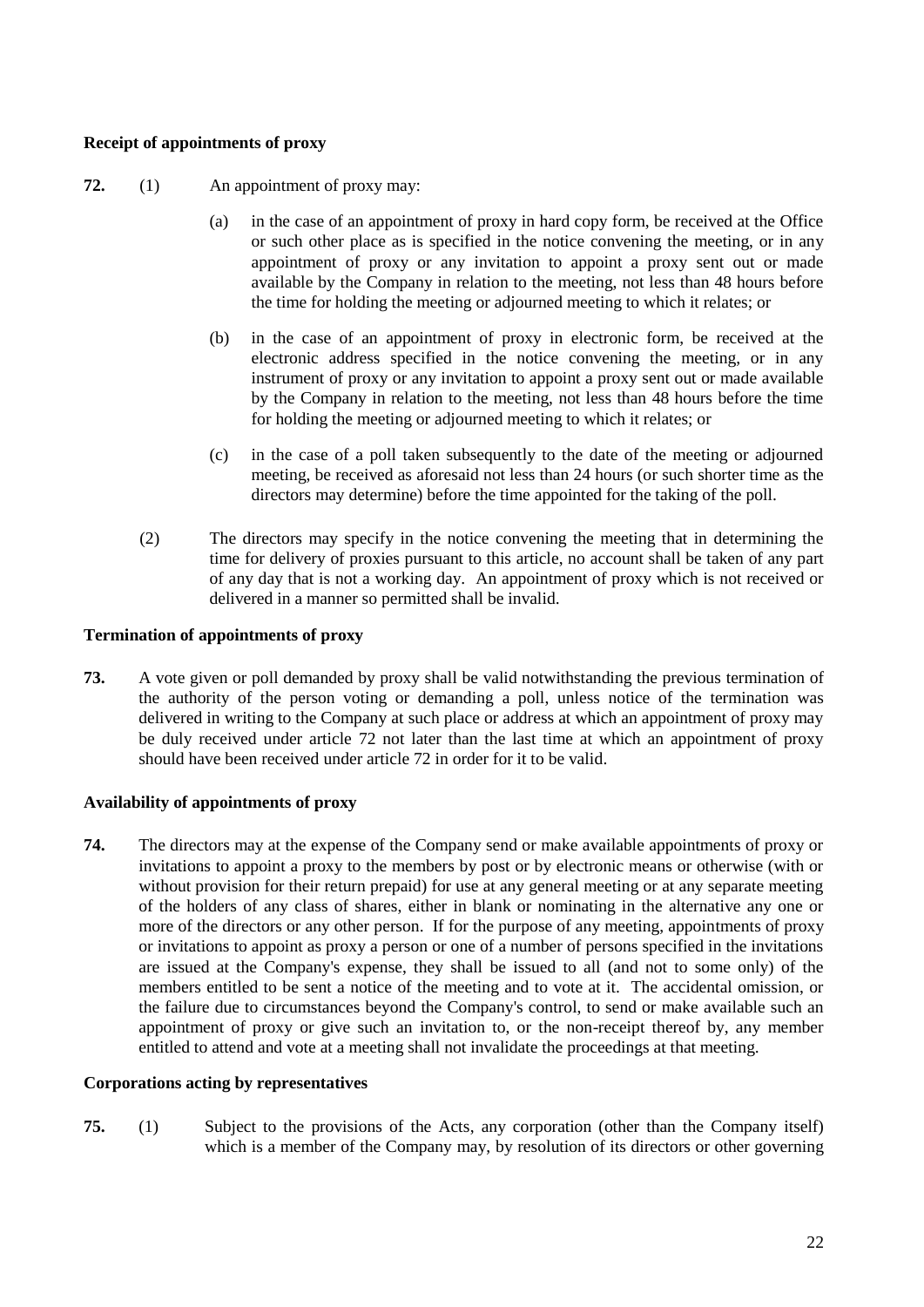body, authorise a person or persons to act as its representative or representatives at any meeting of the Company, or at any separate meeting of the holders of any class of shares. The corporation shall for the purposes of these articles be deemed to be present in person at any such meeting if a person or persons so authorised is present at it. The Company may require such person or persons to produce a certified copy of the resolution before permitting him to exercise his powers.

(2) A vote given or poll demanded by a corporate representative shall be valid notwithstanding that he is no longer authorised to represent the member unless notice of the termination was delivered in writing to the Company at such place or address and by such time as is specified in article [72](#page-23-0) for the receipt of an appointment of proxy.

# **APPOINTMENT AND RETIREMENT OF DIRECTORS**

#### **Number of directors**

**76.** Unless otherwise determined by the Company by ordinary resolution the number of directors (disregarding alternate directors) shall not be subject to any maximum but shall not be less than two.

#### **Power of Company to appoint a director**

**77.** Subject to the provisions of these articles, the Company may by ordinary resolution appoint a person who is willing to act as a director, and is permitted by law to do so, to be a director, either to fill a vacancy or as an additional director.

#### **Procedure for appointment or reappointment at general meeting**

- **78.** No person other than a director retiring at the meeting shall be appointed or reappointed a director at any general meeting unless:
	- (a) he is recommended by the directors; or
	- (b) not less than seven nor more than 35 days before the date appointed for holding the meeting, notice executed by a member qualified to vote on the appointment or reappointment has been given to the Company of the intention to propose that person for appointment or reappointment, stating the particulars which would, if he were appointed or reappointed, be required to be included in the Company's register of directors, together with notice executed by that person of his willingness to be appointed or reappointed.

# **Election of two or more directors**

**79.** At a general meeting a motion for the appointment of two or more persons as directors by a single resolution shall not be made, unless a resolution that it shall be so made has first been agreed to by the meeting without any vote being given against it. For the purposes of this article a motion for approving a person's appointment or for nominating a person for appointment shall be treated as a motion for his appointment.

#### **Power of directors to appoint a director**

**80.** The directors may appoint a person who is willing to act as a director, and is permitted by law to do so, to be a director, either to fill a vacancy or as an additional director, provided that the appointment does not cause the number of directors to exceed any number fixed as the maximum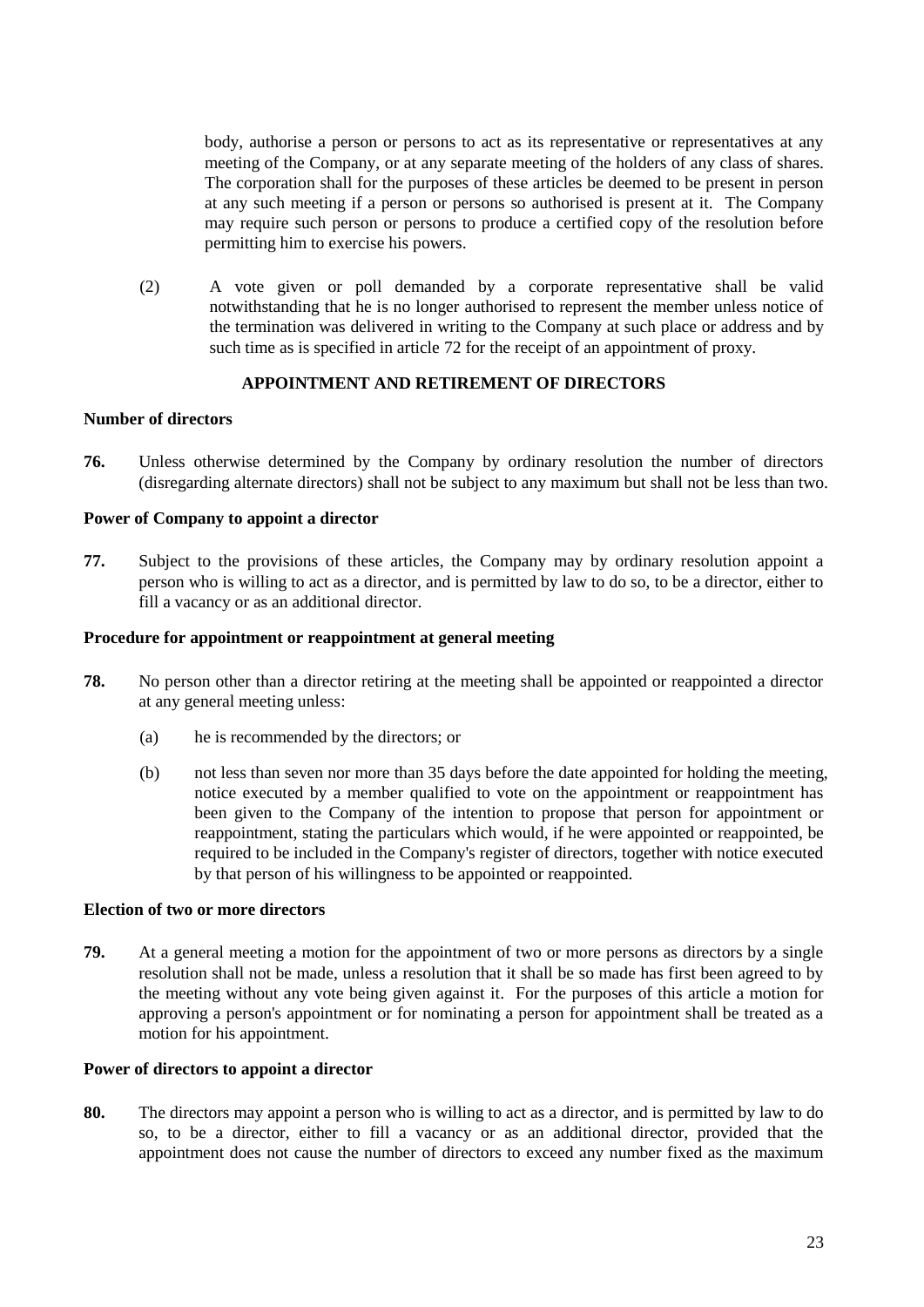number of directors. A director so appointed shall retire at the next annual general meeting and shall then be eligible for reappointment.

#### **Number and identity of directors to retire by rotation**

**81.** At the annual general meeting in every year there shall retire from office by rotation all directors who held office at the time of each of the two preceding annual general meetings and who did not retire at either of them.

#### **Filling of vacancy**

**82.** If the Company, at the meeting at which a director retires under any provision of these articles, does not fill the vacancy the retiring director shall, if willing to act, be deemed to have been reappointed unless at the meeting it is resolved not to fill the vacancy or a resolution for the reappointment of the director is put to the meeting and lost.

#### **Director not reappointed at annual general meeting**

**83.** A director who retires at an annual general meeting may be reappointed. If he is not reappointed or deemed to have been reappointed, he shall retain office until the meeting elects someone in his place or, if it does not do so, until the close of the meeting.

#### **DISQUALIFICATION AND REMOVAL OF DIRECTORS**

#### **Removal of director**

**84.** In addition to any power of removal under the Acts, the Company may, by special resolution, remove a director before the expiration of his period of office and, subject to these articles, may, by ordinary resolution, appoint another person who is willing to act as a director, and is permitted by law to do so, to be a director instead of him. A person so appointed shall be treated, for the purposes of determining the time at which he or any other director is to retire, as if he had become a director on the day on which the director in whose place he is appointed was last appointed or reappointed a director.

#### **Termination of a director's appointment**

- **85.** A person ceases to be a director as soon as:
	- (a) that person ceases to be a director by virtue of any provision of the Acts or is prohibited from being a director by law; or
	- (b) a bankruptcy order is made against that person; or
	- (c) a composition is made with that person's creditors generally in satisfaction of that person's debts; or
	- (d) by reason of that person's mental health, a court makes an order which wholly or partly prevents that person from personally exercising any powers or rights which that person would otherwise have; or
	- (e) notification is received by the Company from that person that he is resigning or retiring from his office as director, and such resignation or retirement has taken effect in accordance with its terms; or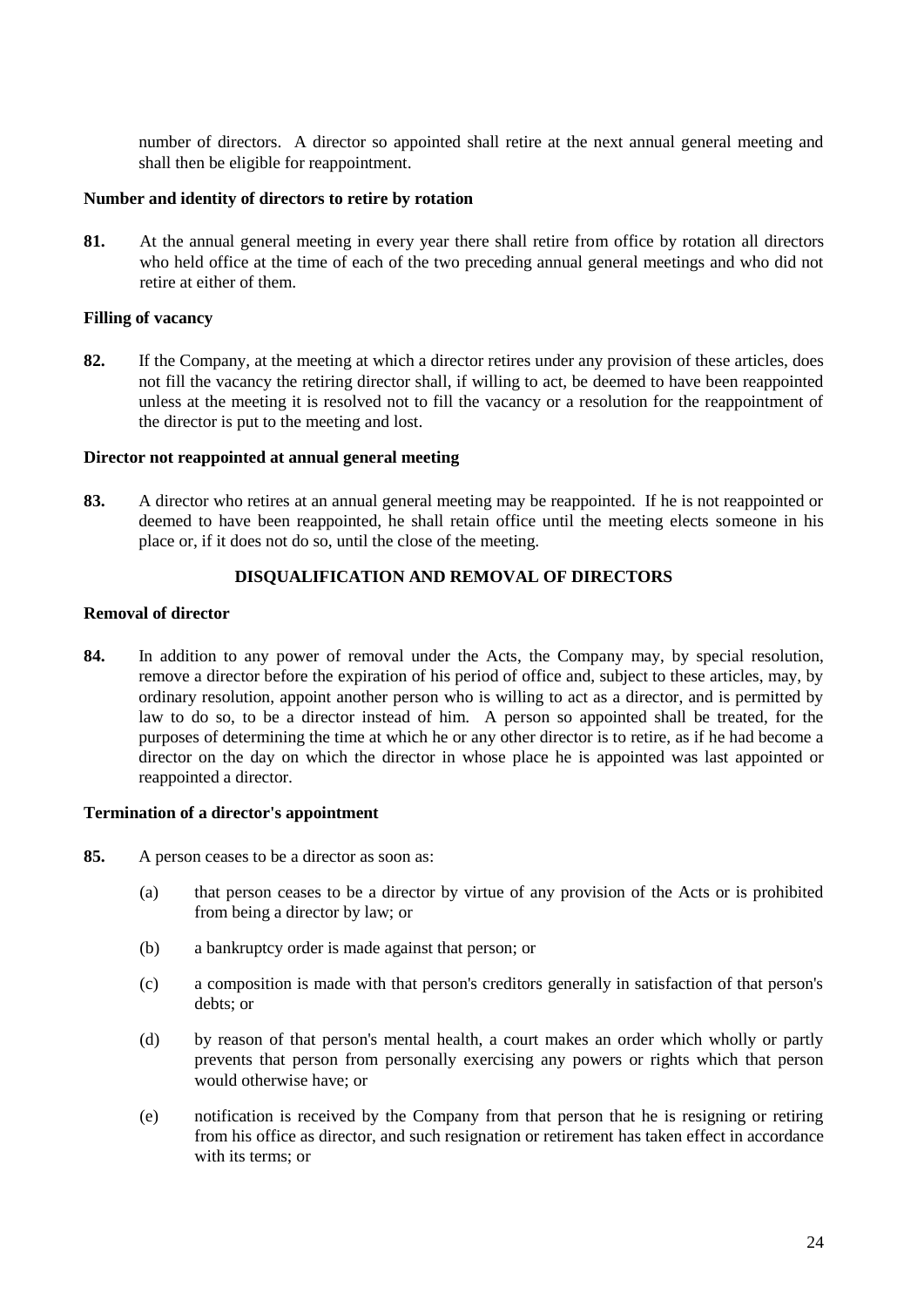- (f) in the case of a director who holds any executive office, his appointment as such is terminated or expires and the directors resolve that he should cease to be a director; or
- (g) that person is absent without permission of the other directors from meetings of the directors for more than six consecutive months and the other directors resolve that he should cease to be a director; or
- (h) a notice in writing is served upon him personally, or at his residential address provided to the Company for the purposes of section 165 of the Companies Act 2006, signed by all the other directors stating that that person shall cease to be a director with immediate effect (and such notice may consist of several copies each signed by one or more directors, but a notice executed by an alternate director need not also be executed by his appointor and, if it is executed by a director who has appointed an alternate director, it need not also be executed by the alternate director in that capacity).

#### **ALTERNATE DIRECTORS**

#### **Appointment and removal of an alternate director**

**86.** Any director (other than an alternate director) may appoint any other director, or any other person approved by resolution of the directors and willing to act and permitted by law to do so, to be an alternate director and may remove an alternate director appointed by him from his appointment as alternate director.

#### **Rights of an alternate director**

**87.** An alternate director shall be entitled to receive notices of meetings of the directors and of committees of the directors of which his appointor is a member, to attend and vote at any such meeting at which the director appointing him is not present, and generally to perform all the functions of his appointor as a director in his absence. An alternate director shall not (unless the Company by ordinary resolution otherwise determines) be entitled to any fees for his services as an alternate director, but shall be entitled to be paid such expenses as might properly have been paid to him if he had been a director.

#### **Termination of an alternate director's appointment**

- **88.** An alternate director shall cease to be an alternate director if his appointor ceases to be a director; however, if a director retires, by rotation or otherwise, but is reappointed or deemed to have been reappointed at the meeting at which he retires, any appointment of an alternate director made by him which was in force immediately prior to his retirement shall continue after his reappointment.
- **89.** An alternate director shall cease to be an alternate director on the occurrence in relation to the alternate director of any event which, if it occurred in relation to his appointor, would result in the termination of the appointor's appointment as a director.

#### **Method of appointment or removal of an alternate director**

**90.** An appointment or removal of an alternate director shall be by notice in writing to the Company signed by the director making or revoking the appointment or in any other manner approved by the directors.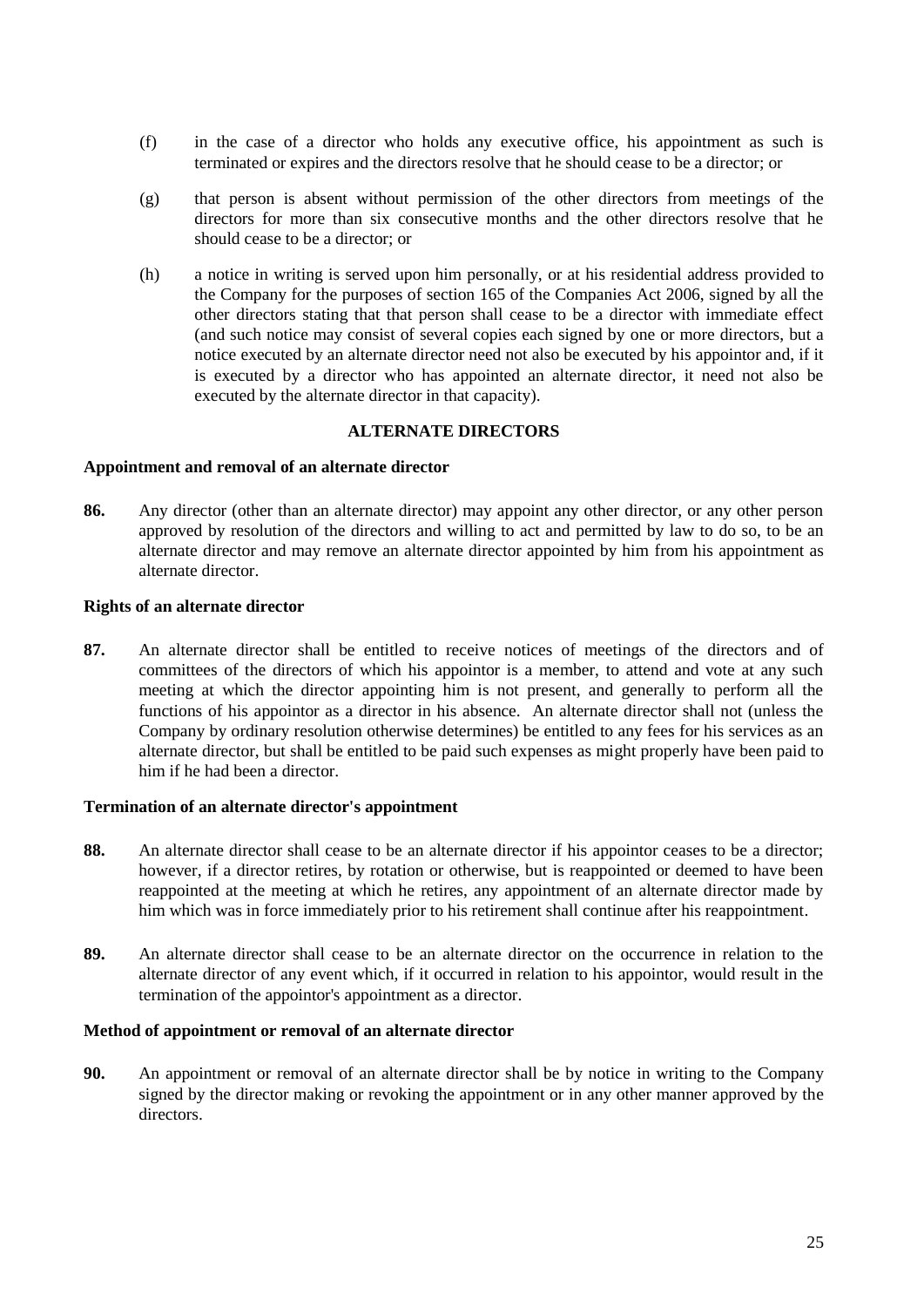#### **Other provisions regarding alternate directors**

- **91.** Save as otherwise provided in these articles, an alternate director shall:
	- (a) be deemed for all purposes to be a director;
	- (b) alone be responsible for his own acts and omissions;
	- (c) in addition to any restrictions which may apply to him personally, be subject to the same restrictions as his appointor; and
	- (d) not be deemed to be the agent of or for the director appointing him.

## **POWERS OF DIRECTORS**

#### **General powers of the Company vested in the directors**

**92.** The business of the Company shall be managed by the directors who, subject to the provisions of these articles and to any directions given by special resolution to take, or refrain from taking, specified action, may exercise all the powers of the Company. No alteration of these articles and no such direction shall invalidate any prior act of the directors which would have been valid if that alteration had not been made or that direction had not been given. The powers given by this article shall not be limited by any special power given to the directors by these articles and a meeting of the directors at which a quorum is present may exercise all powers exercisable by the directors.

#### **Borrowing powers and restrictions**

- **93.** (1) The directors shall restrict the borrowings of the Company and exercise all powers of control exercisable by the Company in relation to its subsidiary undertakings so as to secure (as regards subsidiary undertakings so far as by such exercise they can secure) that the aggregate principal amount (including any premium payable on final repayment) outstanding of all money borrowed by the Group (excluding amounts borrowed by any member of the Group from any other member of the Group, other than amounts to be taken into account under paragraph (3)(c) and (d) of this article) shall not at any time, save with the previous sanction of an ordinary resolution of the Company, exceed £8,000,000,000.
	- (2) In this article:
		- (a) "the Group" means the Company and its subsidiary undertakings (if any); and
		- (b) "subsidiary undertaking" means a subsidiary undertaking which falls to be treated as such in the audited accounts of the Group.
	- (3) For the purposes of this article, but without prejudice to the generality of the terms "borrowing" and "borrowed":
		- (a) amounts borrowed for the purpose of repaying the whole or any part of any amounts previously borrowed and then outstanding (including any premium payable on final repayment) and to be applied for that purpose within six months of the borrowing shall not, pending such application, be taken into account as money borrowed;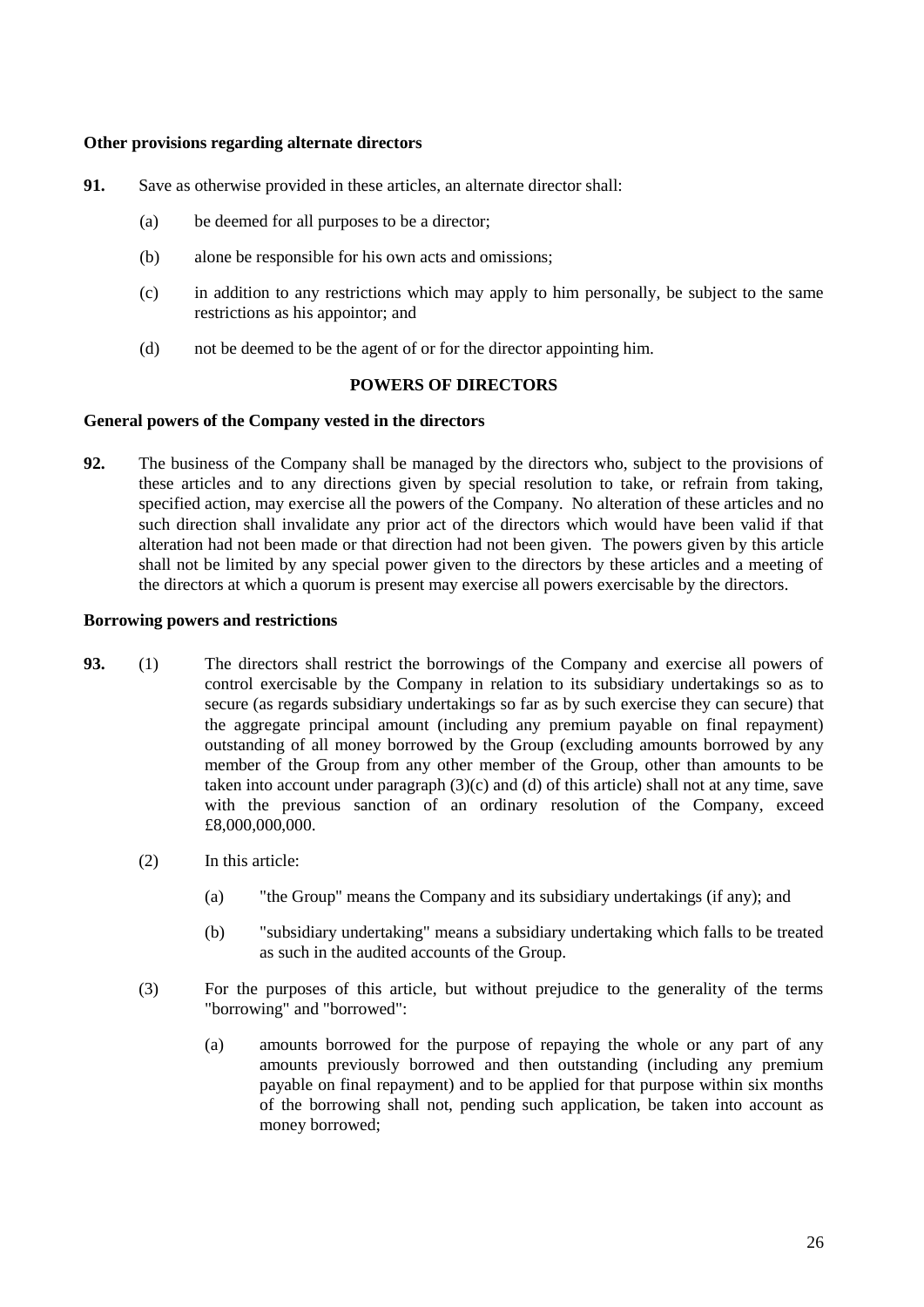- (b) the principal amount (including any premium payable on final repayment) of any debentures issued in whole or in part for consideration other than cash shall be taken into account as money borrowed;
- (c) money borrowed by a partly-owned subsidiary undertaking and not owing to another member of the Group shall (notwithstanding sub-paragraph (b) of this paragraph) be taken into account subject to the exclusion of a proportion of it equal to the minority proportion, and money borrowed and owing to a partlyowned subsidiary undertaking by another member of the Group shall (subject to sub-paragraph (d) of this paragraph) be taken into account to the extent of a proportion of it equal to the minority proportion (and for the purpose of this subparagraph "minority proportion" means the proportion of the issued equity share capital of the partly-owned subsidiary undertaking which is not attributable, directly or indirectly, to the Company);
- (d) in the case of money borrowed and owing to a partly-owned subsidiary undertaking by another partly-owned subsidiary undertaking the proportion which would otherwise be taken into account under sub-paragraph (c) of this paragraph shall be reduced by excluding such part of it as is equal to the proportion of the issued equity share capital of the borrowing subsidiary undertaking which is not attributable, directly or indirectly, to the Company;
- (e) the amount of any share capital presented as debt in the audited accounts of the Group shall be taken into account as money borrowed; and
- (f) the amount of moneys borrowed shall be reduced by any cash balances as shown in the latest audited consolidated balance sheet of the Group.
- (4) In calculating the aggregate amount of borrowings for the purpose of this article, money borrowed by any member of the Group which is denominated or repayable in a currency other than the Group's presentational currency shall be treated as converted into that presentational currency:
	- (a) at the rate of exchange used for the conversion of that currency in the latest audited balance sheet of that member; or
	- (b) if no rate was so used, at the middle market rate of exchange prevailing in London at the close of business on the date of that balance sheet; or
	- (c) where the repayment of such moneys is expressly covered by a forward purchase contract, currency option, back to back loan, swap or other arrangements taken out and entered into to reduce the risk associated with fluctuations in exchange rates, at the rate of exchange specified therein,

but if the amount in the Group's presentational currency resulting from conversion at that rate would be greater than that resulting from conversion at the middle market rate prevailing in London at the close of business on the business day immediately preceding the day on which the calculation falls to be made, the latter rate shall apply instead.

(5) No debt incurred or security given in respect of money borrowed or to be taken into account as money borrowed in excess of the above limit shall be invalid or ineffectual except in the case of express notice to the lender or the recipient of the security at the time when the debt was incurred or security given that the limit hereby imposed had been or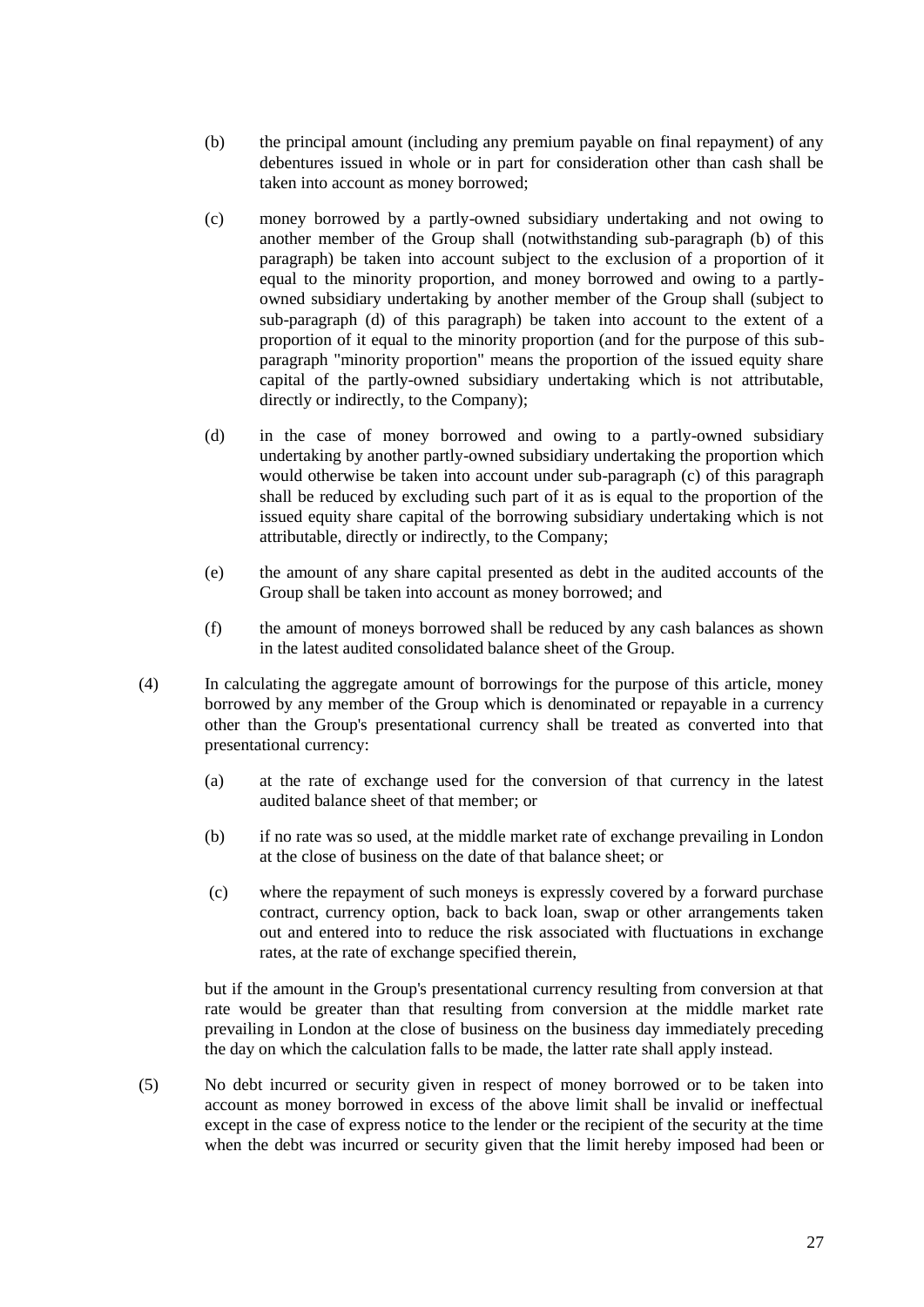was thereby exceeded, but no lender or other person dealing with the Company shall be concerned to see or enquire whether such limit is observed.

- (6) In this article references to a consolidated balance sheet of the Group are to be taken:
	- (a) in a case where the Company had no subsidiary undertakings at the relevant time, as references to the balance sheet of the Company;
	- (b) in a case where the Company had subsidiary undertakings at the relevant time but there are no consolidated accounts of the Group, as references to the respective balance sheets of the companies comprising the Group; and
	- (c) in a case where the Company had subsidiary undertakings at the relevant time, one or more of which has, in accordance with the Acts, been excluded from consolidation, as references to the consolidated balance sheet of the Company and those of its subsidiary undertakings included in the consolidation.

#### **Provision for employees on cessation or transfer of business**

**94.** The directors may decide to make provision for the benefit of persons employed or formerly employed by the Company or any of its subsidiaries (other than a director or former director or shadow director) in connection with the cessation or transfer to any person of the whole or part of the undertaking of the Company or that subsidiary.

#### **Delegation to persons or committees**

- **95.** (1) Subject to the provisions of these articles, the directors may delegate any of the powers which are conferred on them under the articles:
	- (a) to such person or committee;
	- (b) by such means (including by power of attorney);
	- (c) to such an extent;
	- (d) in relation to such matters or territories; and
	- (e) on such terms and conditions,

as they think fit.

- (2) If the directors so specify, any such delegation may authorise further delegation of the directors' powers by any person to whom they are delegated.
- (3) The directors may revoke any delegation in whole or part, or alter its terms and conditions.
- (4) The power to delegate under this article includes power to delegate the determination of any fee, remuneration or other benefit which may be paid or provided to any director.
- (5) Subject to paragraph (6) of this article, the proceedings of any committee appointed under paragraph  $(1)(a)$  of this article with two or more members shall be governed by such of these articles as regulate the proceedings of directors so far as they are capable of applying.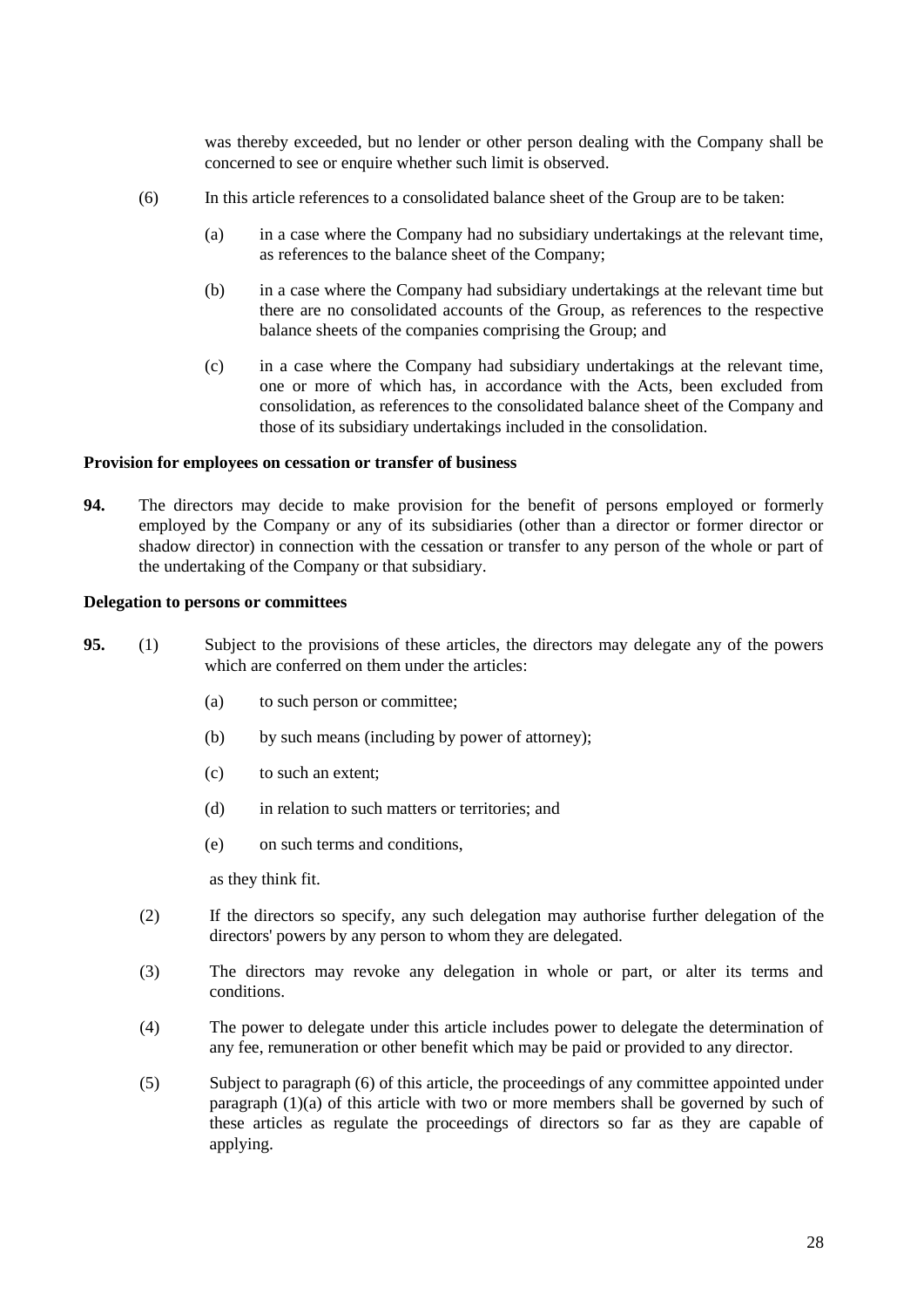- (6) The directors may make rules regulating the proceedings of such committees, which shall prevail over any rules derived from these articles pursuant to paragraph (5) of this article if, and to the extent that, they are not consistent with them.
- (7) References to a committee of the directors are to a committee established in accordance with these articles, whether or not comprised wholly of directors.

#### **DIRECTORS' REMUNERATION, GRATUITIES AND BENEFITS**

#### **Directors' remuneration**

- **96.** (1) Until otherwise determined by the Company by ordinary resolution, there shall be paid to the directors who do not hold executive office (other than alternate directors) such fees for their services in the office of director as the directors may determine and, subject to paragraph (2) of this article, not exceeding in the aggregate an annual sum of  $£1,500,000$ or such larger amount as the Company may by ordinary resolution decide, divided between the directors as they may determine, or, failing such determination, equally**.** The fees shall be deemed to accrue from day to day and shall be distinct from and additional to any remuneration or other benefits which may be paid or provided to any director pursuant to any other provision of these articles.
	- (2) Any director who performs, or undertakes to perform, services which the directors consider go beyond the ordinary duties of a director may be paid such additional remuneration (whether by way of fixed sum, bonus, commission, participation in profits or otherwise) as the directors may determine.

#### **Expenses**

**97.** The directors may also be paid all reasonable expenses properly incurred by them in connection with their attendance at meetings of the directors or of committees of the directors or general meetings or separate meetings of the holders of any class of shares or of debentures of the Company and any reasonable expenses properly incurred by them otherwise in connection with the exercise of their powers and the discharge of their responsibilities in relation to the Company.

#### **Directors' gratuities and benefits**

**98.** The directors may (by the establishment of, or maintenance of, schemes or otherwise) provide benefits, whether by the payment of allowances, gratuities or pensions, or by insurance or death, sickness or disability benefits or otherwise, for any director or any former director of the Company or of any body corporate which is or has been a subsidiary of the Company or a predecessor in business of the Company or of any such subsidiary, and for any member of his family (including a spouse or civil partner or a former spouse or former civil partner) or any person who is or was dependent on him and may (before as well as after he ceases to hold such office) contribute to any fund and pay premiums for the purchase or provision of any such benefit.

#### **Executive directors**

**99.** The directors may appoint one or more of their number to the office of chief executive officer or managing director or to any other executive office of the Company and any such appointment may be made for such term, at such remuneration and on such other conditions as the directors think fit. Any appointment of a director to an executive office shall terminate if he ceases to be a director but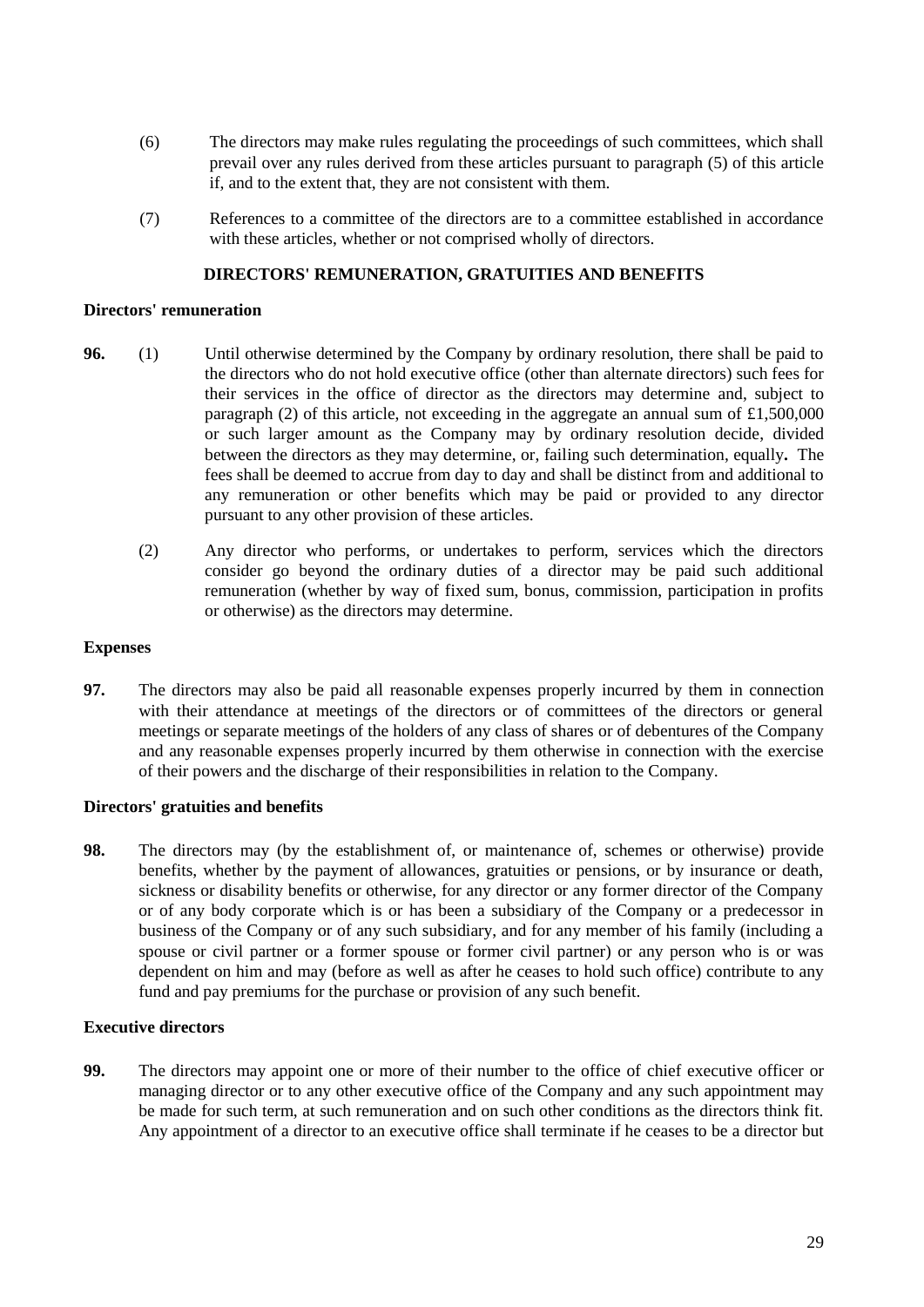without prejudice to any claim for damages for breach of the contract of service between the director and the Company.

# **DIRECTORS' APPOINTMENTS AND INTERESTS**

# **Other interests and offices**

- **100.** (1) Provided that he has disclosed to the directors the nature and extent of any material interest of his, a director notwithstanding his office:
	- (a) may be a party to, or otherwise interested in, any transaction or arrangement with the Company or in which the Company is otherwise interested; and
	- (b) may be a director or other officer of, or employed by, or a party to any transaction or arrangement with, or otherwise interested in, any body corporate in which the Company is interested,

and (i) he shall not, by reason of his office, be accountable to the Company for any benefit which he derives from any such office or employment or from any such transaction or arrangement or from any interest in any such body corporate; (ii) he shall not infringe his duty to avoid a situation in which he has, or can have, a direct or indirect interest that conflicts, or possibly may conflict, with the interests of the Company as a result of any such office or employment or any such transaction or arrangement or any interest in any such body corporate; (iii) he shall not be required to disclose to the Company, or use in performing his duties as a director of the Company, any confidential information relating to such office or employment if to make such a disclosure or use would result in a breach of a duty or obligation of confidence owed by him in relation to or in connection with such office or employment; (iv) he may absent himself from discussions, whether in meetings of the directors or otherwise, and exclude himself from information, which will or may relate to such office, employment, transaction, arrangement or interest; and (v) no such transaction or arrangement shall be liable to be avoided on the ground of any such interest or benefit.

- (2) For the purposes of this article:
	- (a) a general notice given to the directors that a director is to be regarded as having an interest of the nature and extent specified in the notice in any transaction or arrangement in which a specified person or class of persons is interested shall be deemed to be a disclosure that the director has an interest in any such transaction of the nature and extent so specified;
	- (b) an interest of which a director has no knowledge and of which it is unreasonable to expect him to have knowledge shall not be treated as an interest of his;
	- (c) a director shall be deemed to have disclosed the nature and extent of an interest which consists of him being a director, officer or employee of any subsidiary undertaking of the Company;
	- (d) a director need not disclose an interest if it cannot be reasonably regarded as likely to give rise to a conflict of interest; and
	- (e) a director need not disclose an interest if, or to the extent that, the other directors are already aware of it (and for this purpose the other directors are treated as aware of anything of which they ought reasonably to be aware).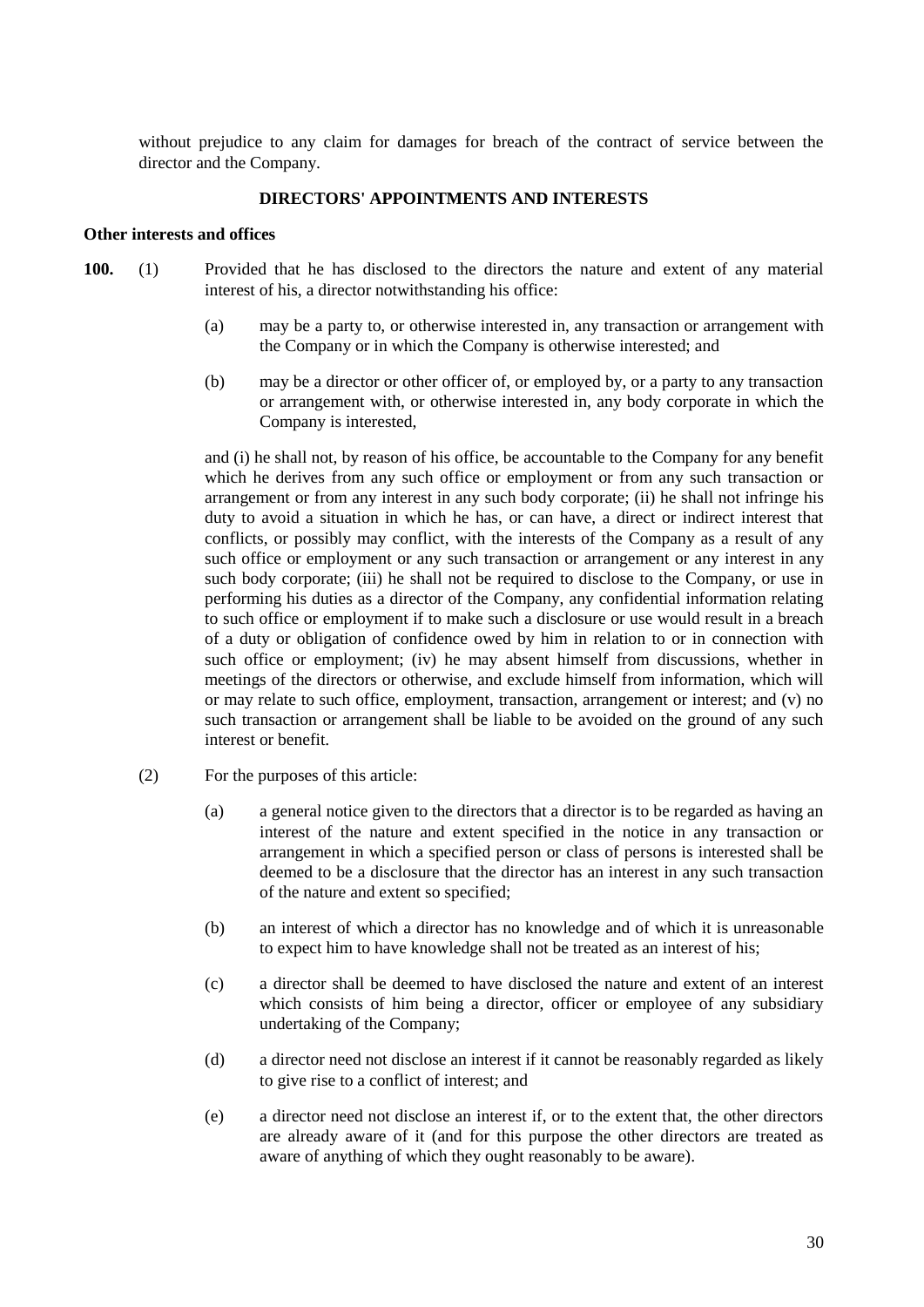- **101.** (1) The directors may (subject to such terms and conditions, if any, as they may think fit to impose from time to time, and subject always to their right to vary or terminate such authorisation) authorise, to the fullest extent permitted by law:
	- (a) any matter which would otherwise result in a director infringing his duty to avoid a situation in which he has, or can have, a direct or indirect interest that conflicts, or possibly may conflict, with the interests of the Company and which may reasonably be regarded as likely to give rise to a conflict of interest (including a conflict of interest and duty or conflict of duties); and
	- (b) a director to accept or continue in any office, employment or position in addition to his office as a director of the Company and, without prejudice to the generality of paragraph (1)(a) of this article, may authorise the manner in which a conflict of interest arising out of such office, employment or position may be dealt with, either before or at the time that such a conflict of interest arises,

provided that the authorisation is effective only if (i) any requirement as to the quorum at the meeting at which the matter is considered is met without counting the director in question or any other interested director, and (ii) the matter was agreed to without their voting or would have been agreed to if their votes had not been counted.

- (2) If a matter, or office, employment or position, has been authorised by the directors in accordance with this article then (subject to such terms and conditions, if any, as the directors may think fit to impose from time to time, and subject always to their right to vary or terminate such authorisation or the permissions set out below):
	- (a) the director shall not be required to disclose to the Company, or use in performing his duties as a director of the Company, any confidential information relating to such matter, or such office, employment or position if to make such a disclosure or use would result in a breach of a duty or obligation of confidence owed by him in relation to or in connection with that matter, or that office, employment or position;
	- (b) the director may absent himself from discussions, whether in meetings of the directors or otherwise, and exclude himself from information, which will or may relate to that matter, or that office, employment or position; and
	- (c) a director shall not, by reason of his office as a director of the Company, be accountable to the Company for any benefit which he derives from any such matter, or from any such office, employment or position.

#### **PROCEEDINGS OF DIRECTORS**

#### **Procedures regarding board meetings**

- **102.** (1) Subject to the provisions of these articles, the directors may make any rule which they think fit about how they take decisions, and about how such rules are to be recorded or communicated to directors.
	- (2) A director may, and the secretary at the request of a director shall, call a meeting of the directors.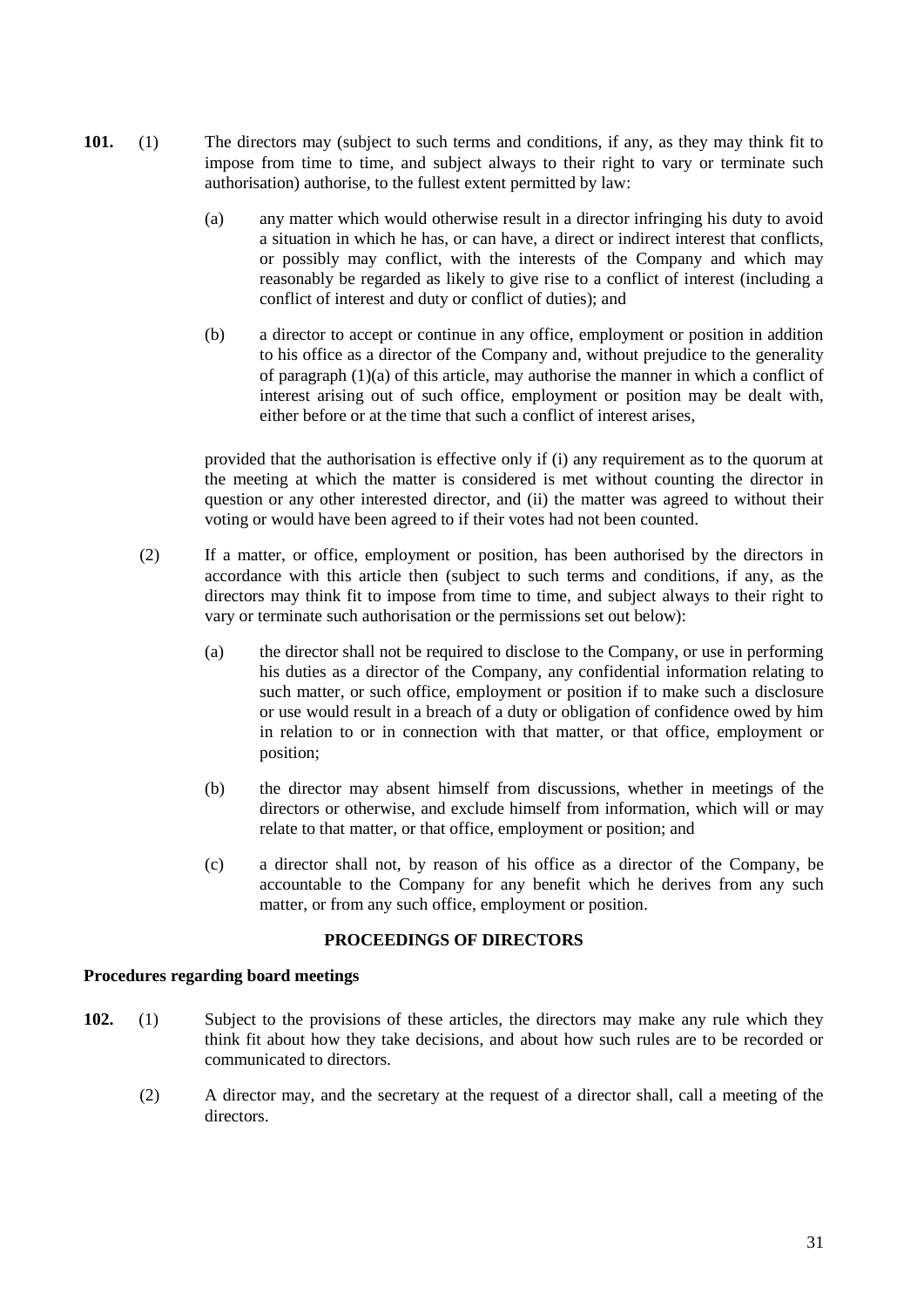- (3) Notice of a board meeting may be given to a director personally, or by telephone, or sent in hard copy form to him at a postal address in the United Kingdom notified by him to the Company for this purpose, or sent in electronic form to such electronic address (if any) as may for the time being be notified by him to the Company for that purpose. It shall not be necessary to give notice of a board meeting to a director who is for the time being absent from the United Kingdom unless he has requested that notices of board meetings shall during his absence be given in hard copy form or in electronic form to him at a postal address or electronic address notified by him to the Company for that purpose. Such notices, however, need not be given any earlier than notices given to directors not so absent. A director may waive notice of any board meeting and any such waiver may be retrospective.
- (4) Questions arising at a meeting shall be decided by a majority of votes. In case of an equality of votes, the chairman shall (unless he is not entitled to vote on the resolution in question) have a second or casting vote. A director who is also an alternate director shall be entitled in the absence of his appointor to a separate vote on behalf of his appointor in addition to his own vote; and an alternate director who is appointed by two or more directors shall be entitled to a separate vote on behalf of each of his appointors in the appointor's absence.
- (5) A meeting of the directors may consist of a conference between directors some or all of whom are in different places provided that each director who participates in the meeting is able:
	- (a) to hear each of the other participating directors addressing the meeting; and
	- (b) if he so wishes, to address each of the other participating directors simultaneously,

whether directly, by conference telephone or by any other form of communication equipment (whether in use when this article is adopted or developed subsequently) or by a combination of such methods. A quorum shall be deemed to be present if those conditions are satisfied in respect of at least the number of directors required to form a quorum. A meeting held in this way shall be deemed to take place at the place where the largest group of directors is assembled or, if no such group is readily identifiable, at the place from where the chairman of the meeting participates at the start of the meeting.

#### **Number of directors below minimum**

**103.** The continuing directors or a sole continuing director may act notwithstanding any vacancies in their number, but, if the number of directors is less than either the number fixed as the minimum, or the quorum required for a meeting of the directors (or both) the continuing directors or director may act only for the purpose of filling vacancies or of calling a general meeting.

#### **Election and removal of chairman**

**104.** The directors may elect from their number, and remove, a chairman of the board of directors. The chairman shall preside at all meetings of the directors, but if there is no chairman or if at the meeting the chairman is not present within ten minutes after the time appointed for the meeting, or if he is not willing to act as chairman, the directors present may choose one of their number to be chairman of the meeting.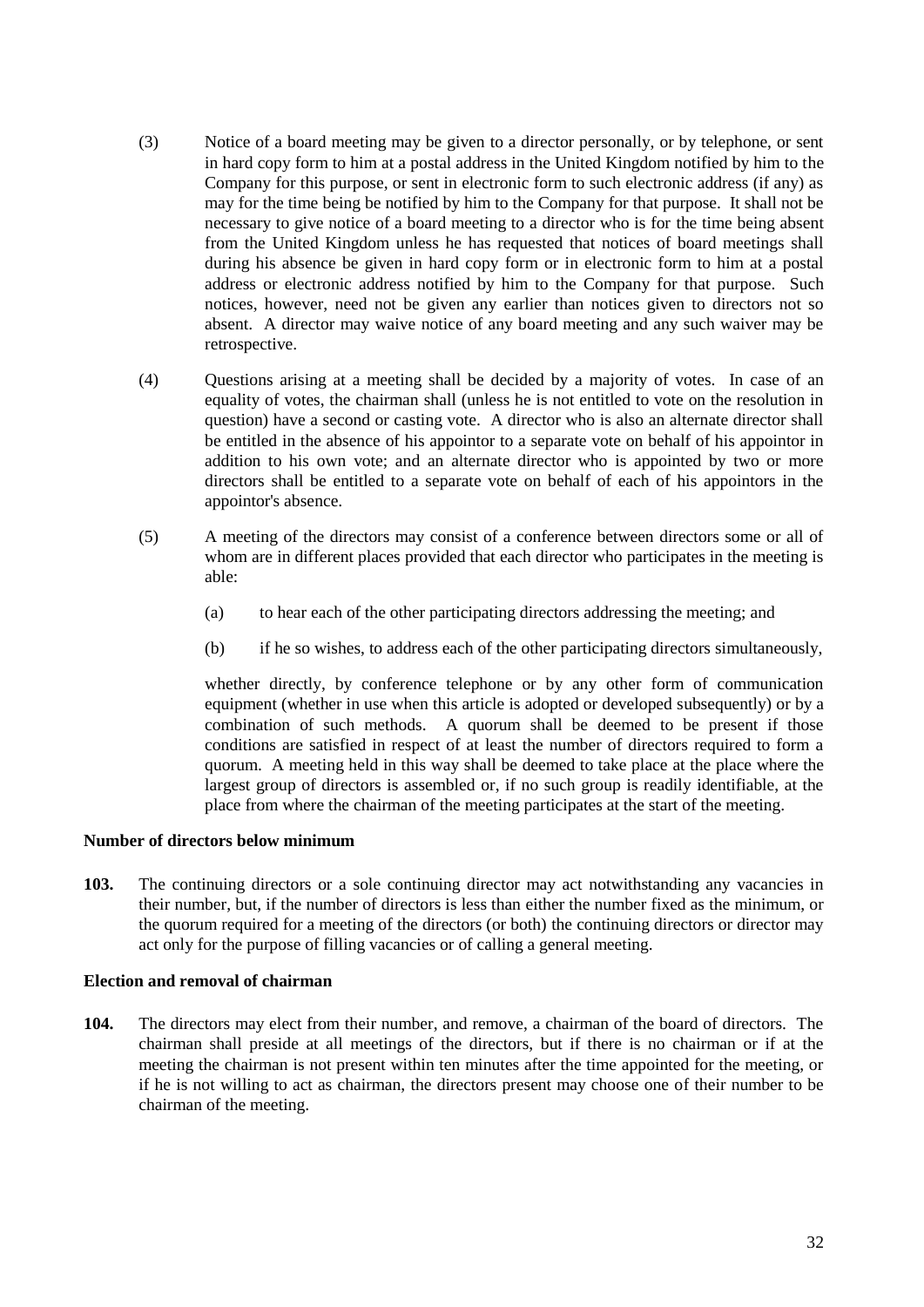## **Resolutions in writing**

**105.** A resolution in writing agreed to by all the directors entitled to receive notice of a meeting of the directors and who would be entitled to vote (and whose vote would have been counted) on the resolution at a meeting of the directors shall (if that number is sufficient to constitute a quorum) be as valid and effectual as if it had been passed at a meeting of the directors, duly convened and held. A resolution in writing is adopted when all such directors have signed one or more copies of it or have otherwise indicated their agreement to it in writing. A resolution agreed to by an alternate director, however, need not also be agreed to by his appointor and, if it is agreed to by a director who has appointed an alternate director, it need not also be agreed to by the alternate director in that capacity.

#### **Quorum**

**106.** No business shall be transacted at any meeting of the directors unless a quorum is present. The quorum may be fixed by the directors. If the quorum is not fixed by the directors, the quorum shall be two. A director shall not be counted in the quorum present in relation to a matter or resolution on which he is not entitled to vote (or when his vote cannot be counted) but shall be counted in the quorum present in relation to all other matters or resolutions considered or voted on at the meeting. An alternate director who is not himself a director shall if his appointor is not present, be counted in the quorum. An alternate director who is himself a director shall only be counted once for the purpose of determining if a quorum is present.

# **Permitted interests and voting**

- **107.** (1) Subject to the provisions of these articles, a director shall not vote at a meeting of the directors on any resolution concerning a matter in which he has, directly or indirectly, a material interest (other than an interest in shares, debentures or other securities of, or otherwise in or through, the Company), unless his interest arises only because the case falls within one or more of the following sub-paragraphs:
	- (a) the resolution relates to the giving to him of a guarantee, security, or indemnity in respect of money lent to, or an obligation incurred by him for the benefit of, the Company or any of its subsidiary undertakings;
	- (b) the resolution relates to the giving to a third party of a guarantee, security, or indemnity in respect of an obligation of the Company or any of its subsidiary undertakings for which the director has assumed responsibility in whole or part and whether alone or jointly with others under a guarantee or indemnity or by the giving of security;
	- (c) the resolution relates to the giving to him of any other indemnity which is on substantially the same terms as indemnities given or to be given to all of the other directors and/or to the funding by the Company of his expenditure on defending proceedings or the doing by the Company of anything to enable him to avoid incurring such expenditure where all other directors have been given or are to be given substantially the same arrangements;
	- (d) the resolution relates to the purchase or maintenance for any director or directors of insurance against any liability;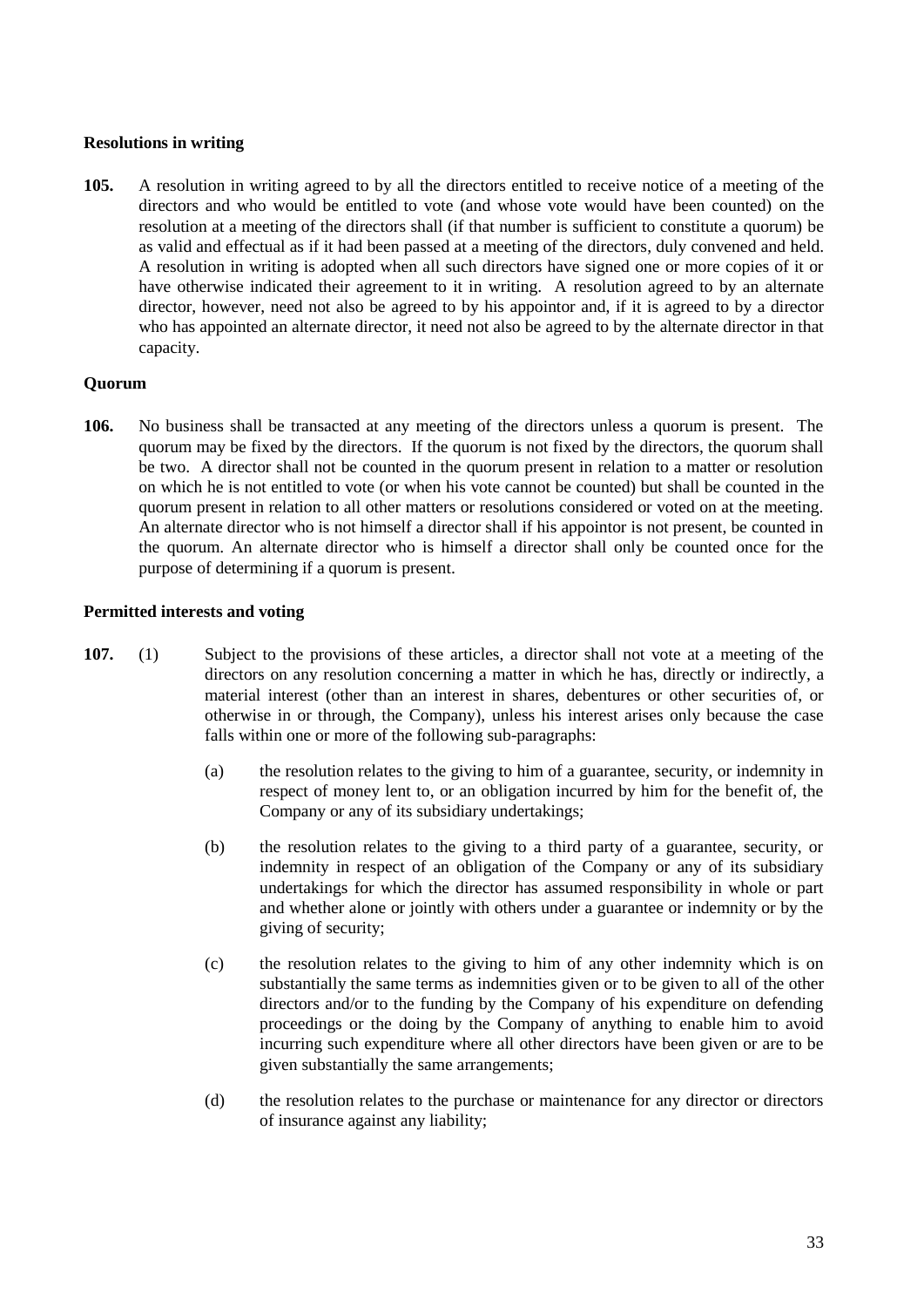- (e) his interest arises by virtue of his being, or intending to become, a participant in the underwriting or sub-underwriting of an offer of any shares in or debentures or other securities of the Company for subscription, purchase or exchange;
- (f) the resolution relates to an arrangement for the benefit of the employees and directors and/or former employees and former directors of the Company or any of its subsidiary undertakings, and/or the members of their families (including a spouse or civil partner or a former spouse or former civil partner) or any person who is or was dependent on such persons, including but without being limited to a retirement benefits scheme and an employees' share scheme, which does not accord to any director any privilege or advantage not generally accorded to the employees and/or former employees to whom the arrangement relates; and
- (g) the resolution relates to a transaction or arrangement with any other company in which he is interested, directly or indirectly (whether as director or shareholder or otherwise), provided that he is not the holder of or beneficially interested in 1 per cent. or more of any class of the equity share capital of that company and not entitled to exercise 1 per cent. or more of the voting rights available to members of the relevant company (and for the purpose of calculating the said percentage there shall be disregarded (i) any shares held by the director as a bare or custodian trustee and in which he has no beneficial interest; (ii) any shares comprised in any authorised unit trust scheme in which the director is interested only as a unit holder; and (iii) any shares of that class held as treasury shares).
- (2) Where proposals are under consideration concerning the appointment (including the fixing or varying of terms of appointment) of two or more directors to offices or employments with the Company or any body corporate in which the Company is interested, the proposals may be divided and considered in relation to each director separately and (provided he is not for any reason precluded from voting) each of the directors concerned shall be entitled to vote and be counted in the quorum in respect of each resolution except that concerning his own appointment.

#### **Suspension or relaxation of prohibition on voting**

**108.** The Company may by ordinary resolution suspend or relax to any extent, in respect of any particular matter, any provision of these articles prohibiting a director from voting at a meeting of the directors or of a committee of the directors.

#### **Questions regarding director's rights to vote**

**109.** If a question arises at a meeting of the directors as to the right of a director to vote, the question may, before the conclusion of the meeting, be referred to the chairman of the meeting (or, if the director concerned is the chairman, to the other directors at the meeting), and his ruling in relation to any director other than himself (or, as the case may be, the ruling of the majority of the other directors in relation to the chairman) shall be final and conclusive.

#### **DIVIDENDS**

#### **Declaration of dividends by Company**

**110.** The Company may by ordinary resolution declare dividends in accordance with the respective rights of the members, but no dividend shall exceed the amount recommended by the directors.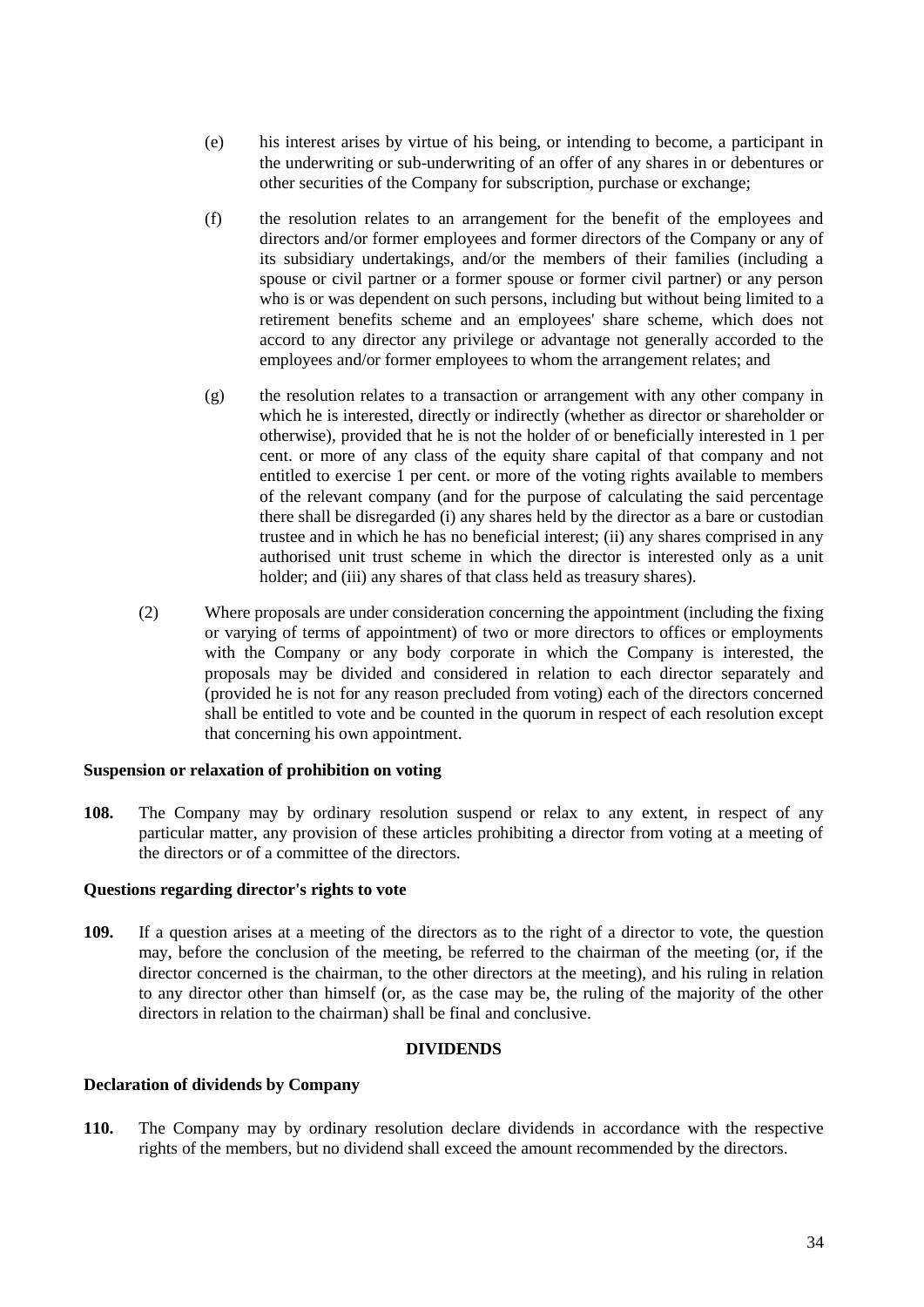# **Payment of interim dividends**

**111.** The directors may pay interim dividends if it appears to them that they are justified by the profits of the Company available for distribution. If the share capital is divided into different classes, the directors may pay interim dividends on shares which confer deferred or non-preferred rights with regard to dividend as well as on shares which confer preferential rights with regard to dividend, but no interim dividend shall be paid on shares carrying deferred or non-preferred rights if, at the time of payment, any preferential dividend is in arrear. The directors may also pay at intervals settled by them any dividend payable at a fixed rate if it appears to them that the profits available for distribution justify the payment. If the directors act in good faith they shall not incur any liability to the holders of shares conferring preferred rights for any loss they may suffer by the lawful payment of an interim dividend on any shares having deferred or non-preferred rights.

#### **Payment according to amount paid up**

**112.** Except as otherwise provided by these articles or the rights attached to shares, all dividends shall be declared and paid according to the amounts paid up on the shares on which the dividend is paid. If any share is issued on terms that it ranks for dividend as from a particular date, it shall rank for dividend accordingly. In any other case (and except as aforesaid), dividends shall be apportioned and paid proportionately to the amounts paid up on the shares during any portion or portions of the period in respect of which the dividend is paid. For the purpose of this article, no account is to be taken of any amount which has been paid up on a share in advance of the due date for payment of that amount.

# **Non-cash distribution**

- **113.** A general meeting declaring a dividend may, upon the recommendation of the directors, direct that it shall be satisfied wholly or partly by the distribution of specific assets and in particular of fully paid shares or debentures of any other company. Where any difficulty arises in regard to the distribution, the directors may settle the same as they think fit and in particular (but without limitation) may:
	- (a) issue fractional certificates or other fractional entitlements (or ignore fractions) and fix the value for distribution of such specific assets or any part thereof;
	- (b) determine that cash shall be paid to any member on the basis of the value so fixed in order to adjust the rights of those entitled to participate in the dividend; and
	- (c) vest any such specific assets in trustees.

# **Dividend payment procedure**

**114.** Any dividend or other money payable in respect of a share may be paid by cheque or warrant sent by post to the registered address of the person entitled or, if two or more persons are the holders of the share or are jointly entitled to it by reason of the death or bankruptcy of the holder, to the registered address of that one of those persons who is first named in the register of members or to such person and to such address as the person or persons entitled may by notice direct. Any such dividend or other money may also be paid by any other method (including direct debit or credit and bank transfer or, in respect of shares in uncertificated form, where the Company is authorised to do so by or on behalf of the holder or joint holders in such manner as the directors may from time to time consider sufficient, by means of a relevant system) which the directors consider appropriate. Any joint holder or other person jointly entitled to a share as aforesaid may give receipts for any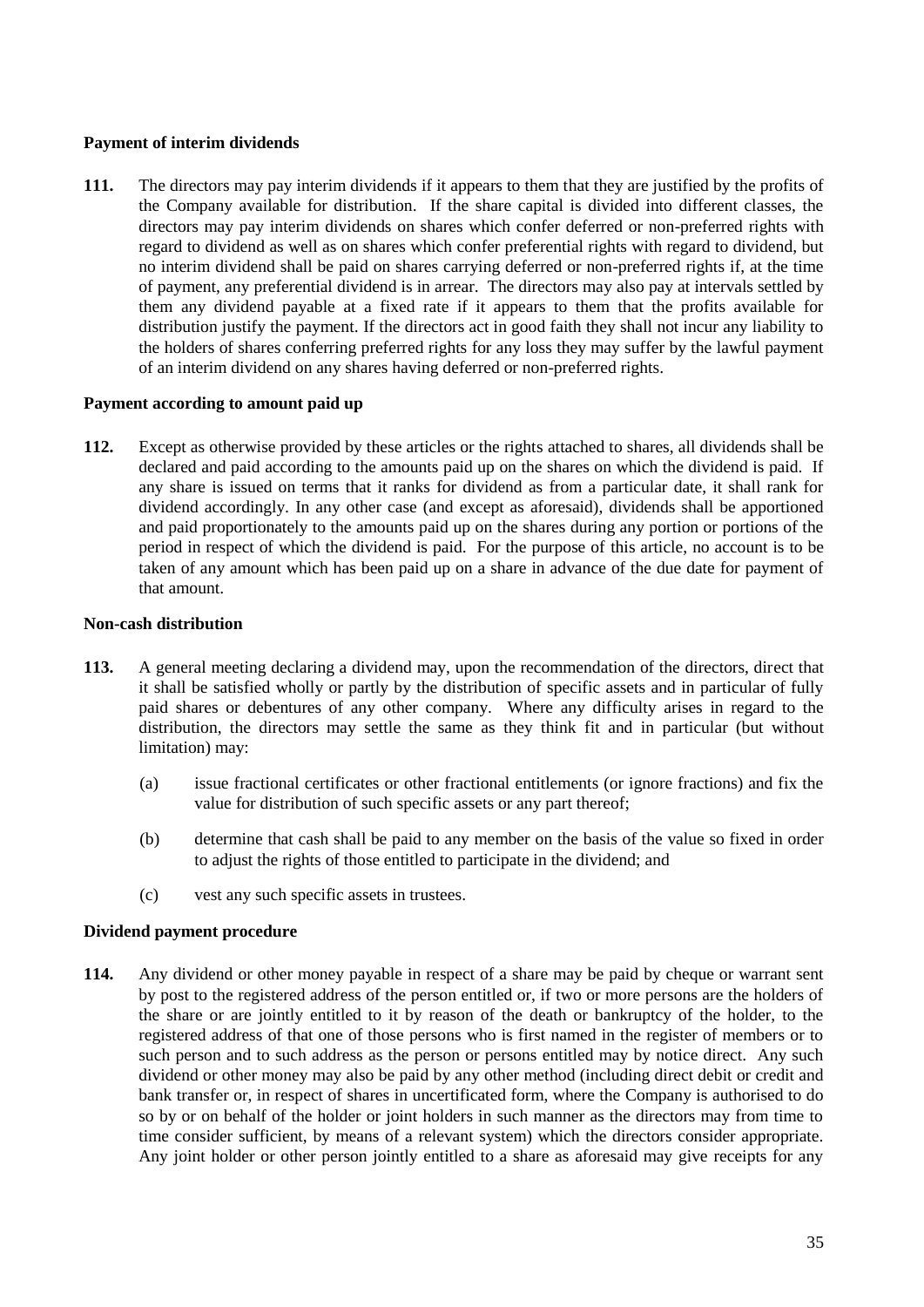dividend or other money payable in respect of the share. Every cheque or warrant shall be made payable to the order of or to the person or persons entitled or to such other person as the person or persons entitled may by notice direct. Payment of such cheque, warrant or order, the collection of funds from or transfer of funds by a bank in accordance with such direct debit or bank transfer or, in respect of shares in uncertificated form, the making of payment by means of a relevant system, shall be a good discharge to the Company.

# **Right to cease sending payment**

- **115.** The Company may cease to send any cheque or warrant (or to use any other method of payment) for any dividend payable in respect of a share if:
	- (a) in respect of at least two consecutive dividends payable on that share the cheque or warrant has been returned undelivered or remains uncashed (or that other method of payment has failed); or
	- (b) following one such occasion, reasonable enquiries have failed to establish any new address or account of the person entitled to the payment,

but, subject to the provisions of these articles, may recommence sending cheques or warrants (or using another method of payment) for dividends payable on that share if the person or persons entitled so request and have supplied in writing a new address or account to be used for that purpose.

# **No interest on dividends**

**116.** No dividend or other money payable in respect of a share shall bear interest against the Company, unless otherwise provided by the rights attached to the share.

#### **Forfeiture of unclaimed dividends**

**117.** (1) Any dividend or other money payable in respect of a share (other than pursuant to Article 39(4)) which has remained unclaimed for 12 years from the date when it became due for payment shall be forfeited (unless the directors decide otherwise) and shall cease to remain owing by the Company and the Company shall not be obliged to account to, or be liable in any respect to, the recipient or person who would have been entitled to the amount.

(2) If the Company sells the share under Article 39 and two years have passed following the sale of the share, any dividend or other money payable in respect of the share outstanding at the time of sale shall be forfeited and the Company shall not be obliged to account to, or be liable in any respect to, the recipient or person who would have been entitled to the amount.

# **Scrip dividends**

- **118.** The directors may, with the authority of an ordinary resolution of the Company, offer any holders of ordinary shares the right to elect to receive ordinary shares, credited as fully paid, instead of cash in respect of the whole (or some part, to be determined by the directors) of any dividend specified by the ordinary resolution. The following provisions shall apply:
	- (a) The resolution may specify a particular dividend (whether or not declared), or may specify all or any dividends declared or payable within a specified period, but such period may not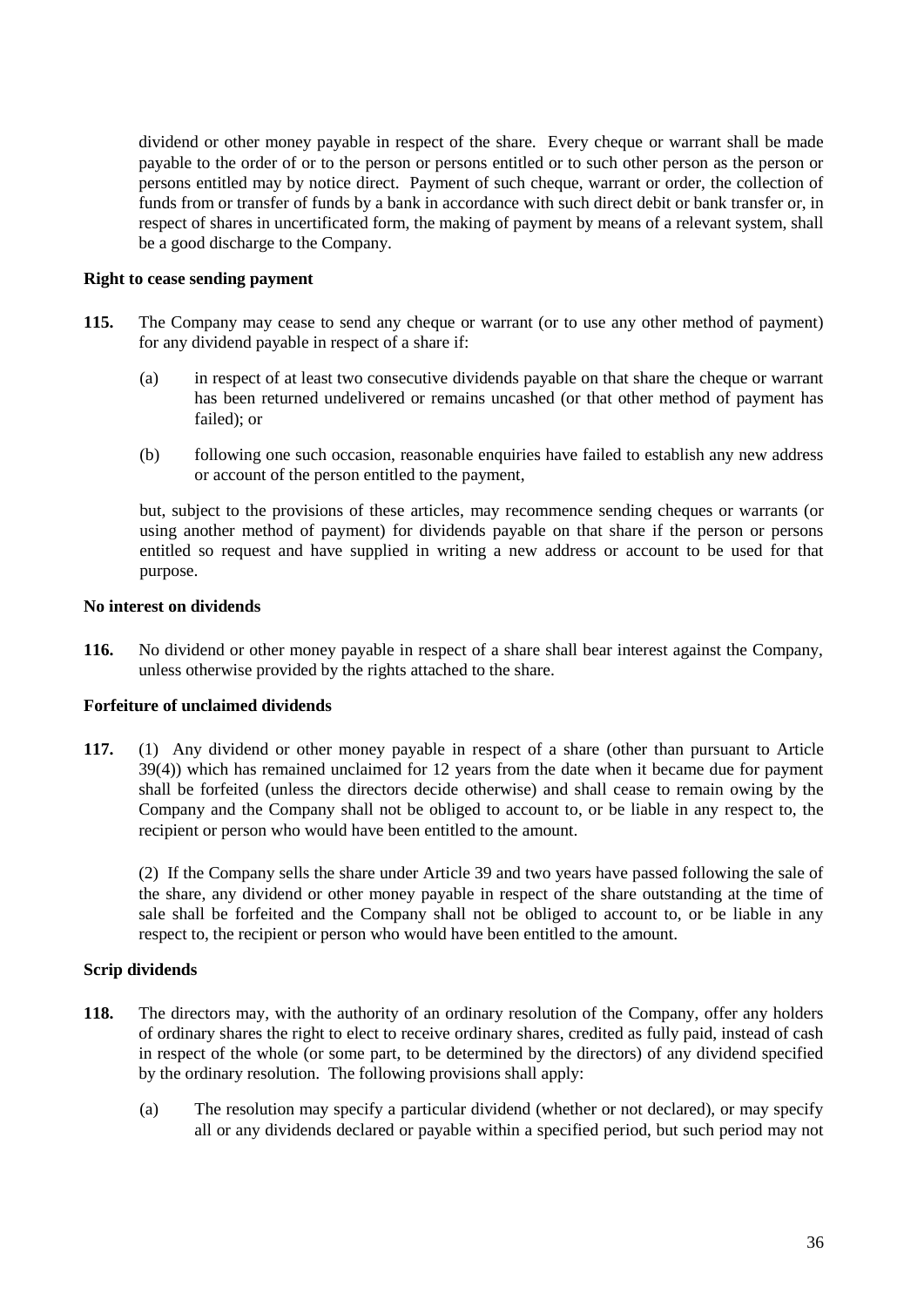end later than the beginning of the fifth annual general meeting next following the date of the meeting at which the ordinary resolution is passed.

- (b) The entitlement of each holder of ordinary shares to new ordinary shares shall be such that the relevant value of the entitlement shall be as nearly as possible equal to (but not greater than) the cash amount (disregarding any tax credit) that such holder would have received by way of dividend. For this purpose "relevant value" shall be calculated by reference to the average of the middle market quotations for the Company's ordinary shares as derived from the London Stock Exchange Daily Official List, for the day on which the ordinary shares are first quoted "ex" the relevant dividend and the four subsequent dealing days, or in such other manner as may be determined by or in accordance with the ordinary resolution. A certificate or report by the auditors as to the amount of the relevant value in respect of any dividend shall be conclusive evidence of that amount.
- (c) No fraction of a share shall be allotted and the directors may make such provision for fractional entitlements as they think fit, including provision:
	- (i) for the whole or part of the benefit of fractional entitlements to be disregarded or to accrue to the Company; or
	- (ii) for the value of fractional entitlements to be accumulated on behalf of a member (without entitlement to interest) and applied in paying up new shares in connection with a subsequent offer by the Company of the right to receive shares instead of cash in respect of a future dividend.
- (d) The directors shall, after determining the basis of allotment, notify the holders of ordinary shares of the right of election offered to them, and (except in the case of any holder from whom the Company has received written notice in such form as the directors may require which is effective for the purposes of the relevant dividend that such holder wishes to receive shares instead of cash in respect of all future dividends in respect of which a right of election is offered) shall send with, or following, such notification, forms of election and specify the procedure to be followed and place at which, and the latest time by which, elections must be received in order to be effective.
- (e) The directors may on any occasion decide that rights of election shall only be made available subject to such exclusions, restrictions or other arrangements as they shall in their absolute discretion deem necessary or desirable in order to comply with legal or practical problems under the laws of, or the requirements of any recognised regulatory body or stock exchange in, any territory.
- (f) The dividend (or that part of the dividend in respect of which a right of election has been given) shall not be payable on ordinary shares in respect of which an election has been duly made ("the elected ordinary shares"). Instead, additional ordinary shares shall be allotted to the holders of the elected ordinary shares on the basis of allotment determined as aforesaid. For such purpose the directors shall capitalise out of any amount for the time being standing to the credit of any reserve or fund (including any share premium account or capital redemption reserve) or any of the profits which could otherwise have been applied in paying dividends in cash, as the directors may determine, a sum equal to the aggregate nominal amount of the additional ordinary shares to be allotted on that basis and apply it in paying up in full the appropriate number of ordinary shares for allotment and distribution to the holders of the elected ordinary shares on that basis.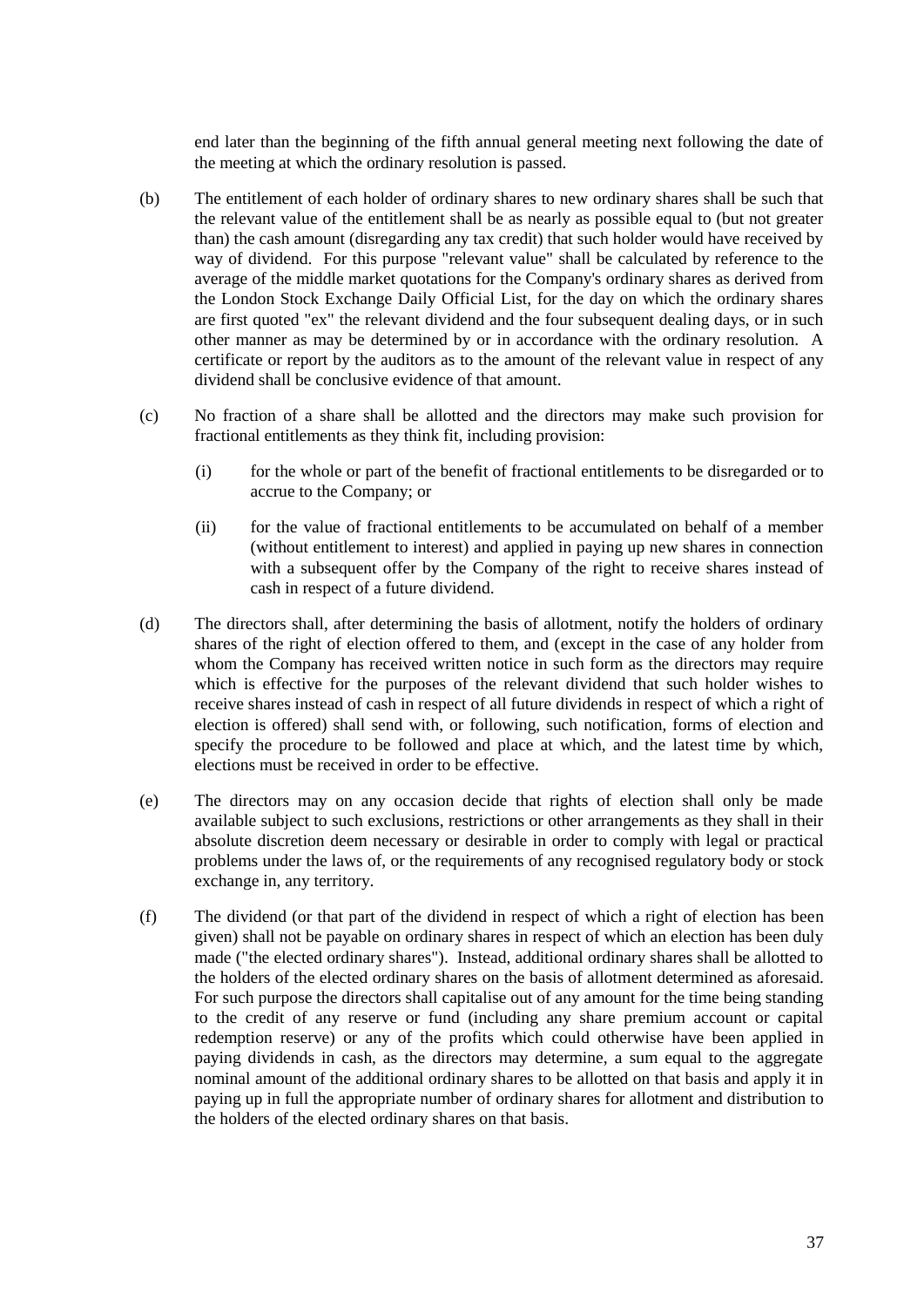- (g) The directors shall not proceed with any election unless the Company has sufficient reserves or funds that may be capitalised to give effect to it after the basis of allotment is determined.
- (h) The additional ordinary shares when allotted shall rank pari passu in all respects with the fully paid ordinary shares then in issue except that they will not be entitled to participation in the dividend in lieu of which they were allotted.
- (i) The directors may do all acts and things which they consider necessary or expedient to give effect to any such capitalisation, and may authorise any person to enter on behalf of all the members interested into an agreement with the Company providing for such capitalisation and incidental matters and any agreement so made shall be binding on all concerned.

#### **CAPITALISATION OF PROFITS**

#### **Capitalisation of profits**

- **119.** (1) The directors may with the authority of an ordinary resolution of the Company:
	- (a) subject as provided in this article, resolve to capitalise any profits of the Company not required for paying any preferential dividend (whether or not they are available for distribution) or any sum standing to the credit of any reserve or fund of the Company (including any share premium account, capital redemption reserve, merger reserve or revaluation reserve);
	- (b) appropriate the sum resolved to be capitalised to the members in proportion to the nominal amounts of the shares (whether or not fully paid) held by them respectively which would (or in the case of treasury shares, which would if such shares were not held as treasury shares) entitle them to participate in a distribution of that sum if the shares were fully paid and the sum were then distributable and were distributed by way of dividend and apply such sum on their behalf either in or towards paying up the amounts, if any, for the time being unpaid on any shares held by them respectively, or in paying up in full shares or debentures of the Company of a nominal amount equal to that sum, and allot such shares or debentures credited as fully paid to those members or as they may direct, in those proportions, or partly in one way and partly in the other, but the share premium account, the capital redemption reserve, and any profits which are not available for distribution may, for the purposes of this article, only be applied in paying up shares to be allotted to members credited as fully paid;
	- (c) resolve that any shares so allotted to any member in respect of a holding by him of any partly paid shares shall so long as such shares remain partly paid rank for dividend only to the extent that the latter shares rank for dividend;
	- (d) make such provision by the issue of fractional certificates or other fractional entitlements (or by ignoring fractions) or by payment in cash or otherwise as they think fit in the case of shares or debentures becoming distributable in fractions (including provision whereby the benefit of fractional entitlements accrues to the Company rather than to the members concerned);
	- (e) authorise any person to enter on behalf of all the members concerned into an agreement with the Company providing for the allotment to them respectively,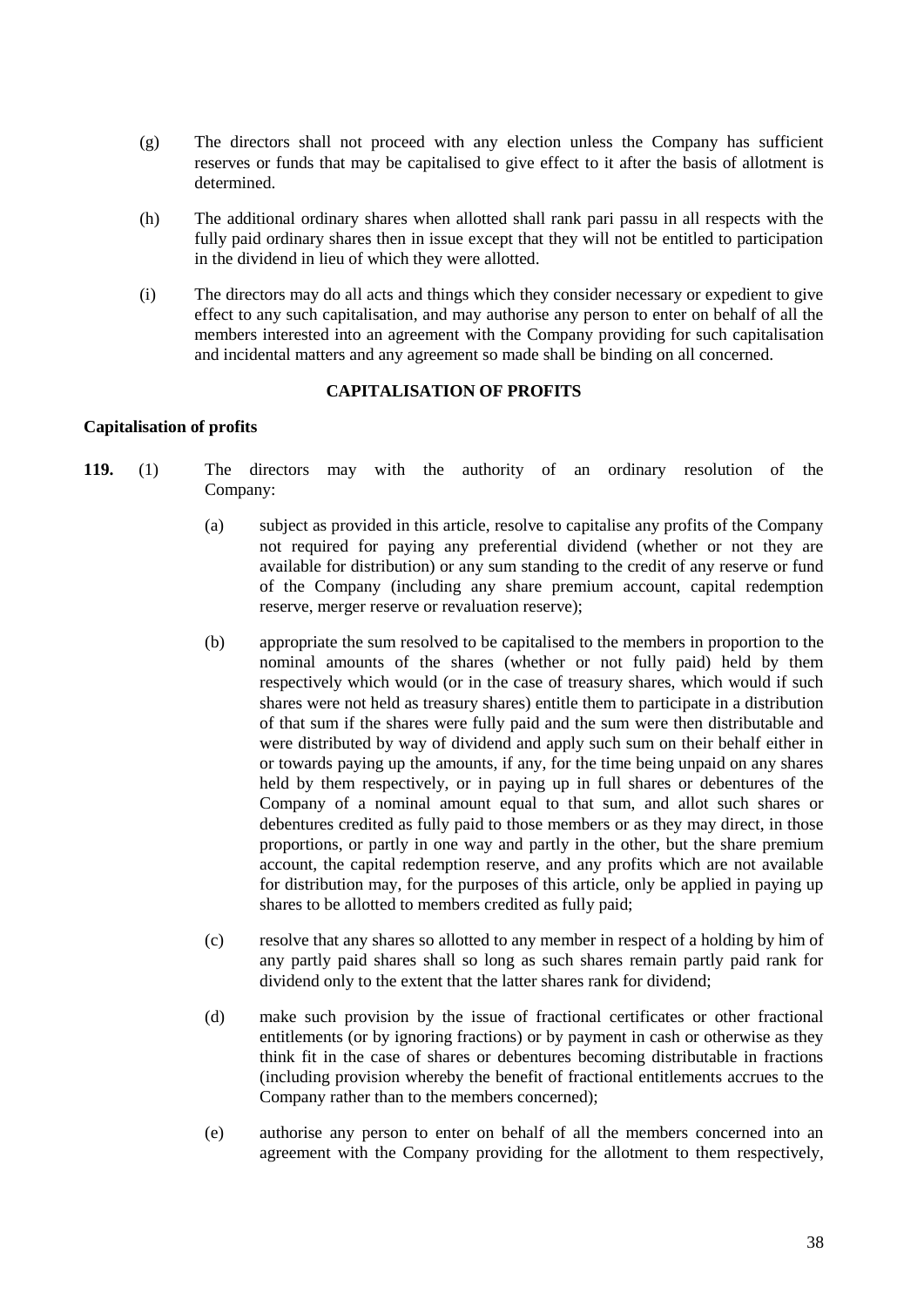credited as fully paid, of any further shares to which they are entitled upon such capitalisation, any agreement made under such authority being binding on all such members; and

- (f) generally do all acts and things required to give effect to such resolution as aforesaid.
- (2) Where, pursuant to an employees' share scheme (within the meaning of section 1166 of the Companies Act 2006) the Company has granted options to subscribe for shares on terms which provide (inter alia) for adjustments to the subscription price payable on the exercise of such options or to the number of shares to be allotted upon such exercise in the event of any increase or reduction in or other reorganisation of the Company's issued share capital and an otherwise appropriate adjustment would result in the subscription price for any share being less than its nominal value, then the directors may, on the exercise of any of the options concerned and payment of the subscription price which would have applied had such adjustment been made, capitalise any such profits or other sum as is mentioned in paragraph  $(1)(a)$  above to the extent necessary to pay up the unpaid balance of the nominal value of the shares which fall to be allotted on the exercise of such options and apply such amount in paying up such balance and allot shares fully paid accordingly. The provisions of paragraphs (1)(a) to (f) above shall apply with the necessary alterations to this paragraph (but as if the authority of an ordinary resolution of the Company were not required).

#### **RECORD DATES**

#### **Company or directors may fix record dates for payment or distribution**

**120.** Notwithstanding any other provision of these articles, but without prejudice to the rights attached to any shares, the Company or the directors may fix a date as the record date by reference to which a dividend will be declared or paid or a distribution, allotment or issue made, and that date may be before, on or after the date on which the dividend, distribution, allotment or issue is declared, paid or made. Where such a record date is fixed, references in these articles to a holder of shares or member to whom a dividend is to be paid or a distribution, allotment or issue is to be made shall be construed accordingly.

# **NOTICES AND OTHER COMMUNICATIONS**

#### **Requirements for writing**

**121.** Any notice to be given to or by any person pursuant to these articles shall be in writing other than a notice calling a meeting of the directors which need not be in writing.

## **Methods of sending or supplying**

- **122.** (1) Any notice, document or information may (without prejudice to articles 125 and 126) be sent or supplied by the Company to any member either:
	- (a) personally; or
	- (b) by sending it by post in a prepaid envelope addressed to the member at his registered address or postal address given pursuant to article 122(4), or by leaving it at that address; or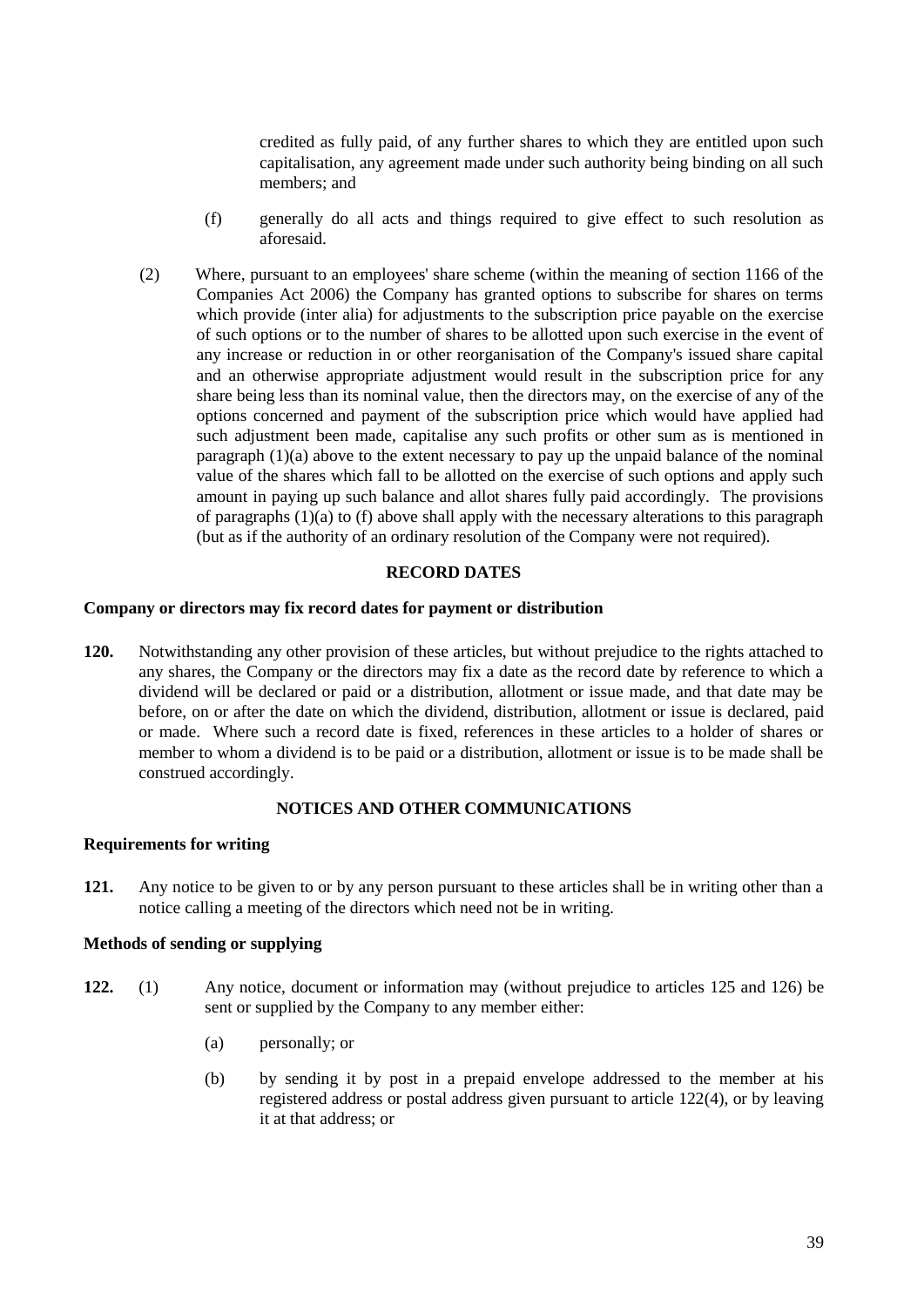- (c) by sending it in electronic form to a person who has agreed (generally or specifically) that the notice, document or information may be sent or supplied in that form (and has not revoked that agreement); or
- (d) by making it available on a website, provided that the requirements in paragraph (2) of this article and the provisions of the Acts are satisfied.
- (2) The requirements referred to in paragraph  $(1)(d)$  of this article are that:
	- (a) the member has agreed (generally or specifically) that the notice, document or information may be sent or supplied to him by being made available on a website (and has not revoked that agreement), or the member has been asked by the Company to agree that the Company may send or supply notices, documents and information generally, or the notice, document or information in question, to him by making it available on a website and the Company has not received a response within the period of 28 days beginning on the date on which the Company's request was sent and the member is therefore taken to have so agreed (and has not revoked that agreement);
	- (b) the member is sent a notification of the presence of the notice, document or information on a website, the address of that website, the place on that website where it may be accessed, and how it may be accessed ("notification of availability");
	- (c) in the case of a notice of meeting, the notification of availability states that it concerns a notice of a company meeting, specifies the place, time and date of the meeting, and states whether it will be an annual general meeting; and
	- (d) the notice, document or information continues to be published on that website, in the case of a notice of meeting, throughout the period beginning with the date of the notification of availability and ending with the conclusion of the meeting and in all other cases throughout the period specified by any applicable provision of the Acts, or, if no such period is specified, throughout the period of 28 days beginning with the date on which the notification of availability is sent to the member, save that if the notice, document or information is made available for part only of that period then failure to make it available throughout that period shall be disregarded where such failure is wholly attributable to circumstances which it would not be reasonable to have expected the Company to prevent or avoid.
- (3) In the case of joint holders of a share:
	- (a) it shall be sufficient for all notices, documents and other information to be sent or supplied to the joint holder whose name stands first in the register of members in respect of the joint holding (the "first named holder") only; and
	- (b) the agreement of the first named holder that notices, documents and information may be sent or supplied in electronic form or by being made available on a website shall be binding on all the joint holders.
- (4) A member whose registered address is not within the United Kingdom shall not be entitled to receive any notice, document or information from the Company unless he gives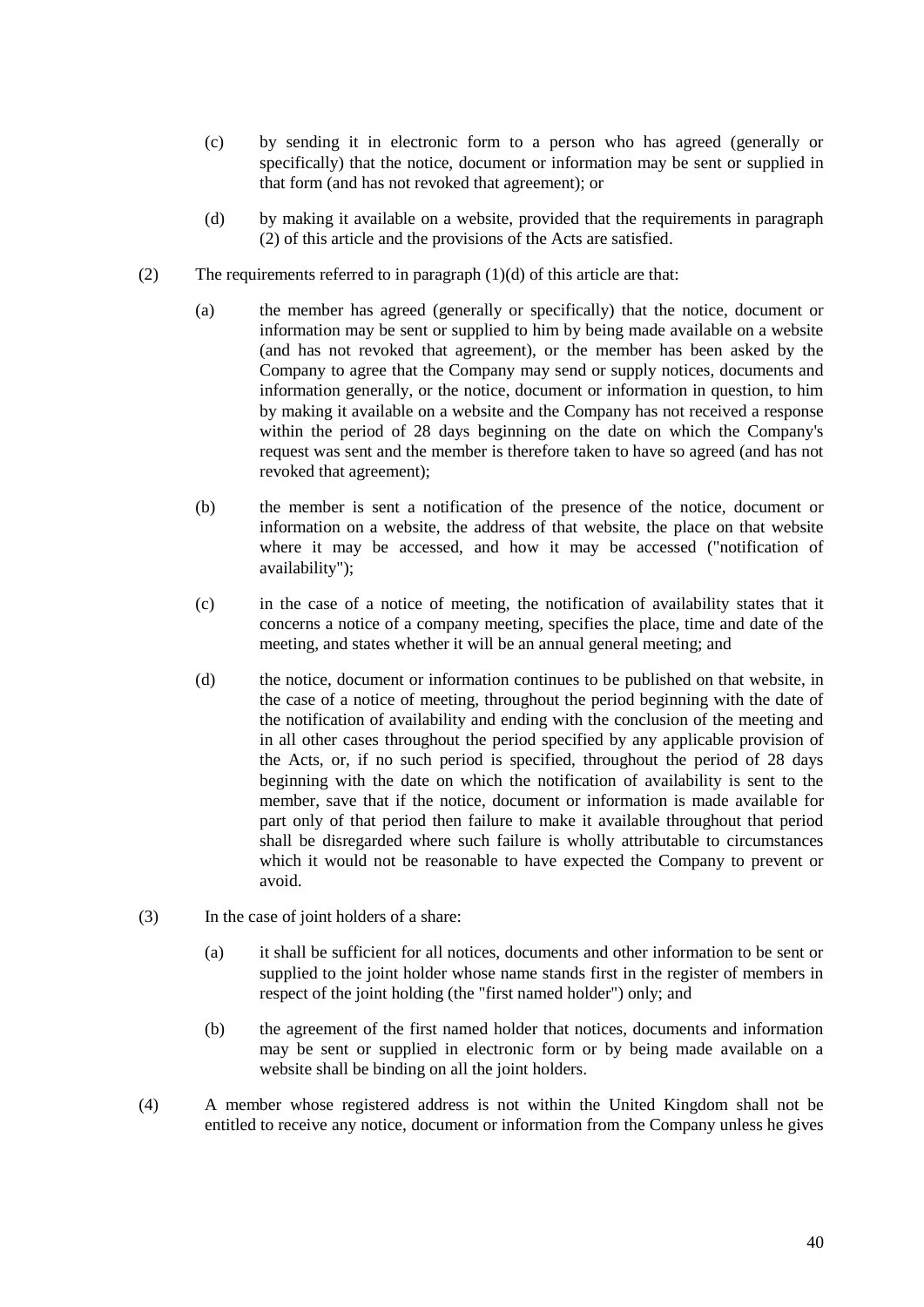to the Company an address (not being an electronic address) within the United Kingdom at which notices, documents or information may be sent or supplied to him.

- (5) For the avoidance of doubt, the provisions of this article are subject to article 43.
- (6) The Company may at any time and at its sole discretion choose to send or supply notices, documents and information only in hard copy form to some or all members.

# **Deemed receipt of notice**

**123.** A member present either in person or by proxy at any meeting of the Company or of the holders of any class of shares shall be deemed to have received notice of the meeting and, where requisite, of the purposes for which it was called.

#### **Notice by reference to register of members**

- **124.** (1) Any notice to be given to a member may be given by reference to the register of members as it stands at any time within the period of 21 days before the notice is given; and no change in the register after that time shall invalidate the giving of the notice.
	- (2) Every person who becomes entitled to a share shall be bound by any notice in respect of that share which, before his name is entered in the register of members, has been given to the person from whom he derives his title; but this paragraph does not apply to a notice given under section 793 of the Companies Act 2006.

#### **Notice when post not available**

- **125.** Where, by reason of any suspension or curtailment of postal services, the Company is unable effectively to give notice of a general meeting, the board may decide that the only persons to whom notice of the affected general meeting must be sent are: the directors; the Company's auditors; those members to whom notice to convene the general meeting can validly be sent by electronic means and those members to whom notification as to the availability of the notice of meeting on a website can validly be sent by electronic means. In any such case the Company shall also:
	- (a) advertise the general meeting in at least two national daily newspapers published in the United Kingdom; and
	- (b) send or supply a confirmatory copy of the notice to members in the same manner as it sends or supplies notices under article 122 if at least seven clear days before the meeting the posting of notices again becomes practicable.

#### **Other notices and communications advertised in national newspaper**

**126.** Any notice, document or information to be sent or supplied by the Company to the members or any of them, not being a notice of a general meeting, shall be sufficiently sent or supplied if sent or supplied by advertisement in at least one national daily newspaper published in the United Kingdom.

#### **When notice or other communication deemed to have been received**

**127.** Any notice, document or information sent or supplied by the Company to the members or any of them: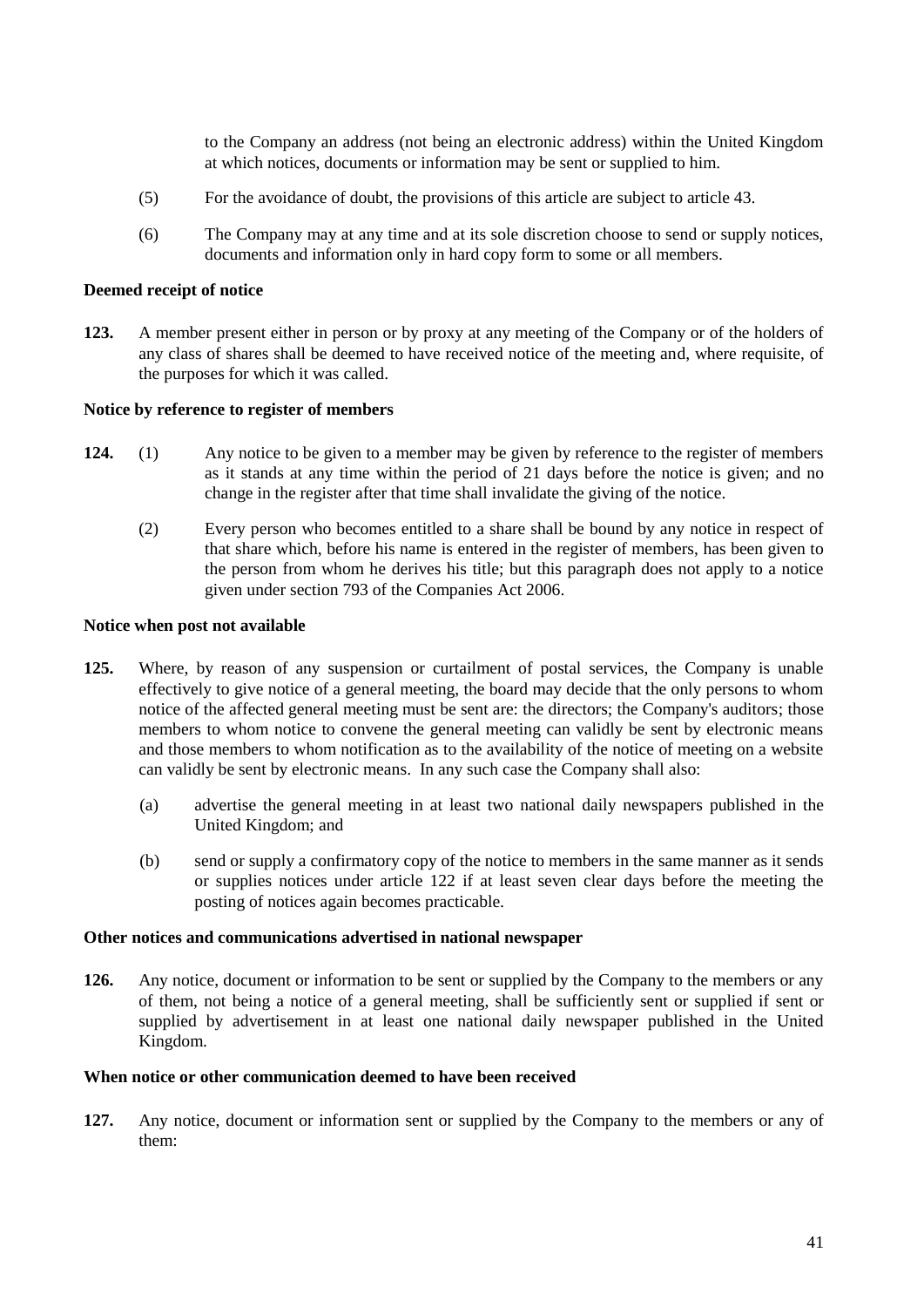- (a) by post, shall be deemed to have been received 24 hours after the time at which the envelope containing the notice, document or information was posted unless it was sent by second class post, or there is only one class of post, or it was sent by air mail to an address outside the United Kingdom, in which case it shall be deemed to have been received 48 hours after it was posted. Proof that the envelope was properly addressed, prepaid and posted shall be conclusive evidence that the notice, document or information was sent;
- (b) by being left at a member's registered address or postal address given pursuant to article 122(4), shall be deemed to have been received on the day it was left;
- (c) by electronic means, shall be deemed to have been received 24 hours after it was sent. Proof that a notice, document or information in electronic form was addressed to the electronic address provided by the member for the purpose of receiving communications from the Company shall be conclusive evidence that the notice, document or information was sent;
- (d) by making it available on a website, shall be deemed to have been received on the date on which notification of availability on the website is deemed to have been received in accordance with this article or, if later, the date on which it is first made available on the website;
- (e) by means of a relevant system shall be deemed to have been received 24 hours after the Company or any sponsoring system-participant acting on the Company's behalf, sends the issuer-instruction relating to the notice, document or information; and
- (f) by advertisement, shall be deemed to have been received on the day on which the advertisement appears.

#### **Communications sent or supplied to persons entitled by transmission**

**128.** Any notice, document or information may be sent or supplied by the Company to the person entitled to a share in consequence of the death or bankruptcy of a member by sending or supplying it in any manner authorised by these articles for the sending or supply of notice to a member addressed to that person by name, or by the title of representative of the deceased or trustee of the bankrupt or by any like description, at the address, if any, within the United Kingdom supplied for that purpose by the person claiming to be so entitled. Until such an address has been supplied, a notice may be sent or supplied in any manner in which it might have been given if the death or bankruptcy had not occurred.

#### **Power to stop sending communications to untraced members**

**129.** If on three consecutive occasions notices, documents or information sent or supplied to a member have been returned undelivered, the member shall not be entitled to receive any subsequent notice, document or information until he has supplied to the Company (or its agent) a new registered address, or a postal address within the United Kingdom, or (without prejudice to article 122(4)) shall have informed the Company, in such manner as may be specified by the Company, of an electronic address. For the purposes of this article, references to notices, documents or information include references to a cheque or other instrument of payment; but nothing in this article shall entitle the Company to cease sending any cheque or other instrument of payment for any dividend, unless it is otherwise so entitled under these articles.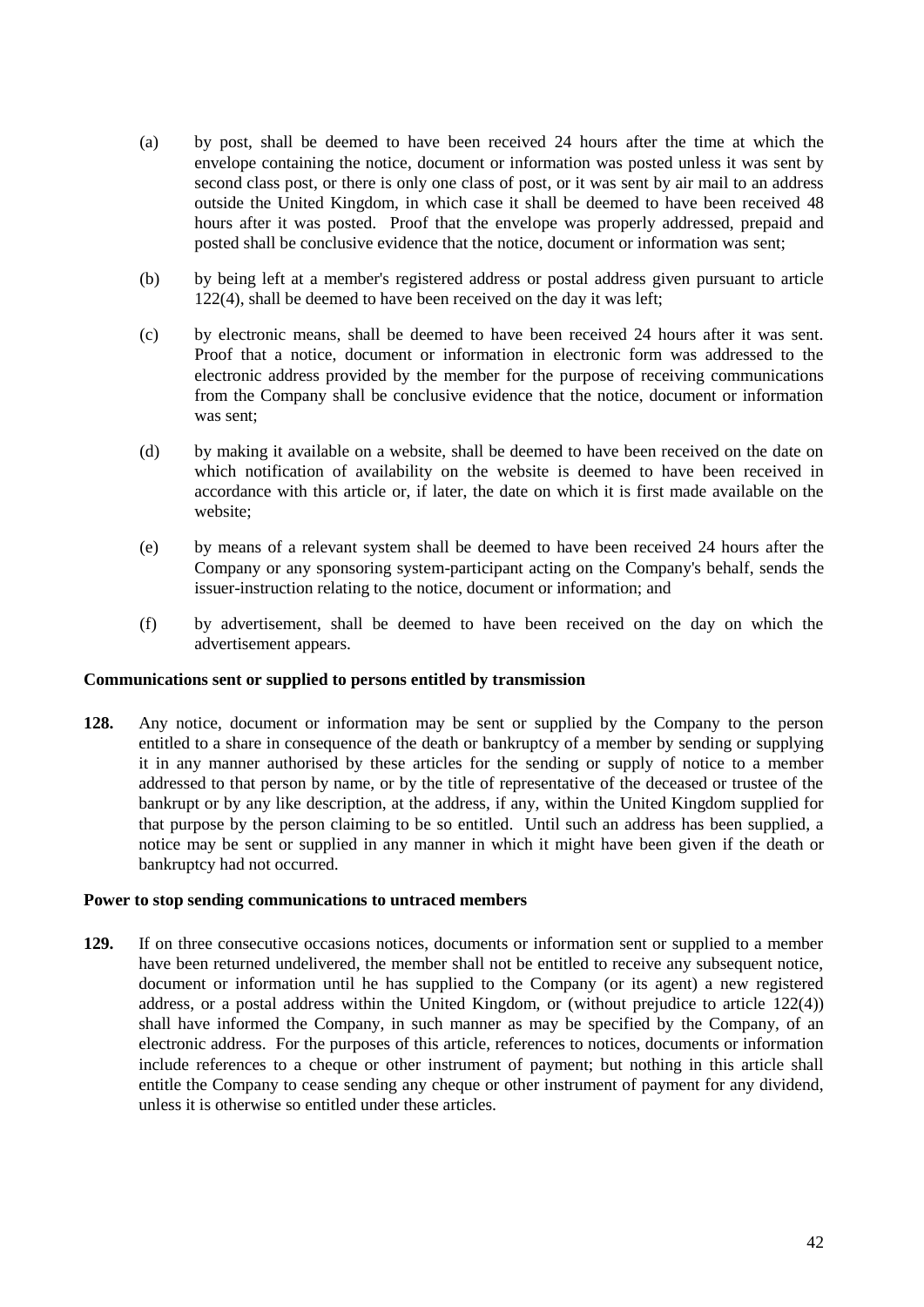#### **Validation of documents in electronic form**

- 130. Where a document is required under these articles to be signed by a member or any other person, if the document is in electronic form, then in order to be valid the document must either:
	- (a) incorporate the electronic signature, or personal identification details (which may be details previously allocated by the Company), of that member or other person, in such form as the directors may approve; or
	- (b) be accompanied by such other evidence as the directors may require in order to be satisfied that the document is genuine.

The Company may designate mechanisms for validating any such document and a document not validated by the use of any such mechanisms shall be deemed as having not been received by the Company. In the case of any document or information relating to a meeting, an instrument of proxy or invitation to appoint a proxy, any validation requirements shall be specified in the relevant notice of meeting in accordance with articles 42 and 71.

# **ADMINISTRATION**

#### **Making and retention of minutes**

- **131.** The directors shall cause minutes to be made in books kept for the purpose:
	- (a) of all appointments of officers made by the directors; and
	- (b) of all proceedings at meetings of the Company, of the holders of any class of shares in the Company, and of the directors, and of committees of the directors, including the names of the directors present at each such meeting.

Minutes shall be retained for at least ten years from the date of the appointment or meeting and shall be kept available for inspection in accordance with the Acts.

## **Inspection of accounts**

**132.** Except as provided by statute or by order of the court or authorised by the directors or an ordinary resolution of the Company, no person is entitled to inspect any of the Company's accounting or other records or documents merely by virtue of being a member.

#### **Appointment of secretary and authorisation of documents**

- **133.** (1) The secretary shall be appointed by the directors for such term, at such remuneration and upon such other conditions as they think fit; and any secretary so appointed may be removed by them.
	- (2) Any director or the secretary (including an assistant or deputy secretary) or any person appointed by the directors for the purpose shall have the power to authenticate any documents affecting the constitution of the Company (including these articles) and any resolutions passed by the Company or the directors or committee of directors, and any books, records, documents and accounts relating to the business of the Company, and to certify copies thereof or extracts therefrom as true copies or extracts.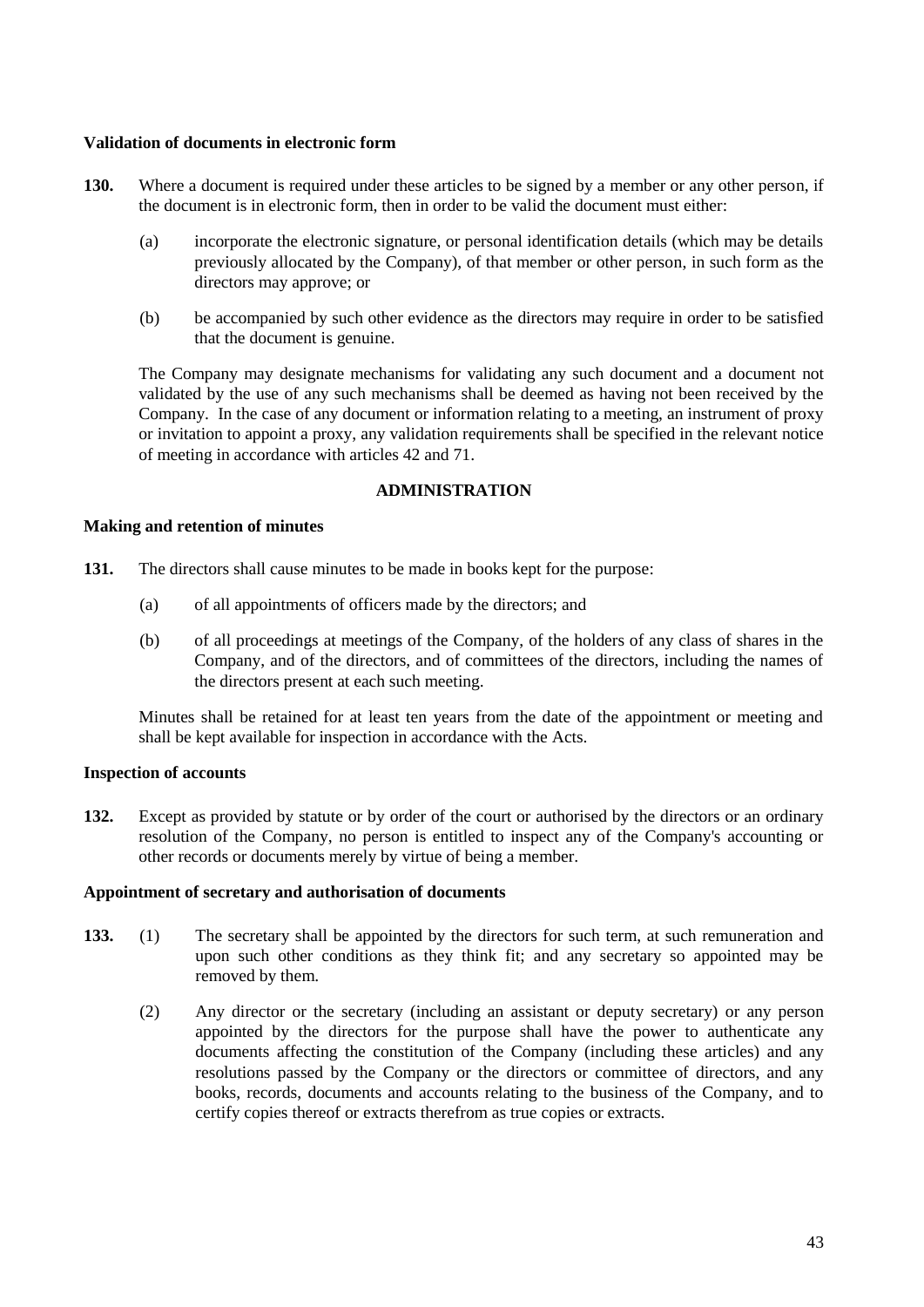## **Use of the seal**

- **134.** The seal shall be used only by the authority of a resolution of the directors or of a committee of the directors. The directors may determine whether any instrument to which the seal is affixed shall be signed and, if it is to be signed, who shall sign it. Unless otherwise determined by the directors:
	- (a) share certificates and, subject to the provisions of any instrument constituting the same, certificates issued under the seal in respect of any debentures or other securities, need not be signed and any signature may be applied to any such certificate by any mechanical or other means or may be printed on it; and
	- (b) every other instrument to which the seal is affixed shall be signed by:
		- (i) two directors of the Company; or
		- (ii) one director and the secretary of the Company; or
		- (iii) at least one authorised person in the presence of a witness who attests the signature.

For this purpose an authorised person is any director of the Company or the secretary of the Company, or any person authorised by the directors for the purpose of signing instruments to which the seal is affixed.

#### **Official seal for use abroad**

**135.** The Company may have an official seal for use in any place abroad. Such a seal shall be used only by the authority of a resolution of the directors or of a committee of the directors.

#### **Destruction of documents**

- **136.** (1) The Company may destroy:
	- (a) any instrument of transfer, after six years from the date on which it is registered;
	- (b) any dividend mandate or notification of change of name or address, after two years from the date on which it is recorded;
	- (c) any share certificate, after one year from the date on which it is cancelled; and
	- (d) any other document on the basis of which an entry in the register of members is made, after six years from the date on which it is made.
	- (2) Any document referred to in paragraph (1) of this article may be destroyed earlier than the relevant date authorised by that paragraph, provided that a copy of the document (whether made electronically, by microfilm, by digital imaging or by any other means) has been made which is not destroyed before that date.
	- (3) It shall be conclusively presumed in favour of the Company that every entry in the register of members purporting to have been made on the basis of a document destroyed in accordance with this article was duly and properly made, that every instrument of transfer so destroyed was duly registered, that every share certificate so destroyed was duly cancelled, and that every other document so destroyed was valid and effective in accordance with the particulars in the records of the Company, provided that: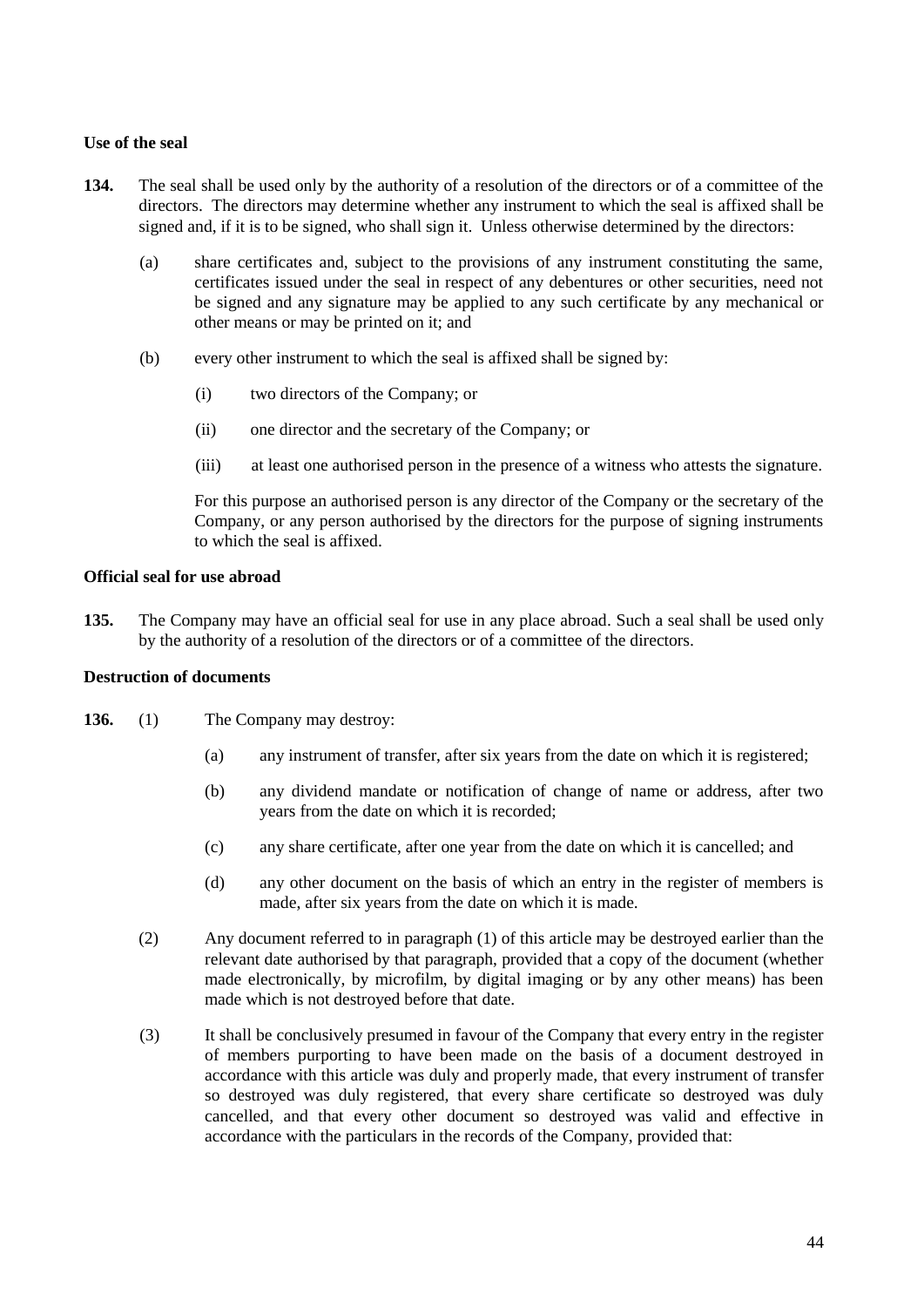- (a) this article shall apply only to the destruction of a document in good faith and without notice of any claim (regardless of the parties to it) to which the document might be relevant;
- (b) nothing in this article shall be construed as imposing upon the Company any liability in respect of the destruction of any such document otherwise than in accordance with this article which would not attach to the Company in the absence of this article; and
- (c) references in this article to the destruction of any document include references to the disposal of it in any manner.

## **Change of name**

**137.** The Company may change its name by resolution of the directors.

#### **WINDING UP**

#### **Winding up**

**138.** If the Company is wound up, the liquidator may, with the sanction of a special resolution and any other sanction required by law, divide among the members in specie the whole or any part of the assets of the Company and may, for that purpose, value any assets and determine how the division shall be carried out as between the members or different classes of members. The liquidator may, with the like sanction, vest the whole or any part of the assets in trustees upon such trusts for the benefit of the members as he may with the like sanction determine, but no member shall be compelled to accept any assets upon which there is a liability.

#### **INDEMNITY**

#### **Power to indemnify directors**

- **139.** (1) Subject to paragraph (2) of this article, the Company may:
	- (a) indemnify to any extent any person who is or was a director, or a director of any associated company, directly or indirectly (including by funding any expenditure incurred or to be incurred by him) against any loss or liability, whether in connection with any proven or alleged negligence, default, breach of duty or breach of trust by him or otherwise, in relation to the Company or any associated company; and/or
	- (b) indemnify to any extent any person who is or was a director of an associated company that is a trustee of an occupational pension scheme, directly or indirectly (including by funding any expenditure incurred or to be incurred by him) against any liability incurred by him in connection with the company's activities as trustee of an occupational pension scheme; and/or
	- (c) purchase and maintain insurance for any person who is or was a director, or a director of any associated company, against any loss or liability or any expenditure he may incur, whether in connection with any proven or alleged negligence, default, breach of duty or breach of trust by him or otherwise, in relation to the Company or any associated company,